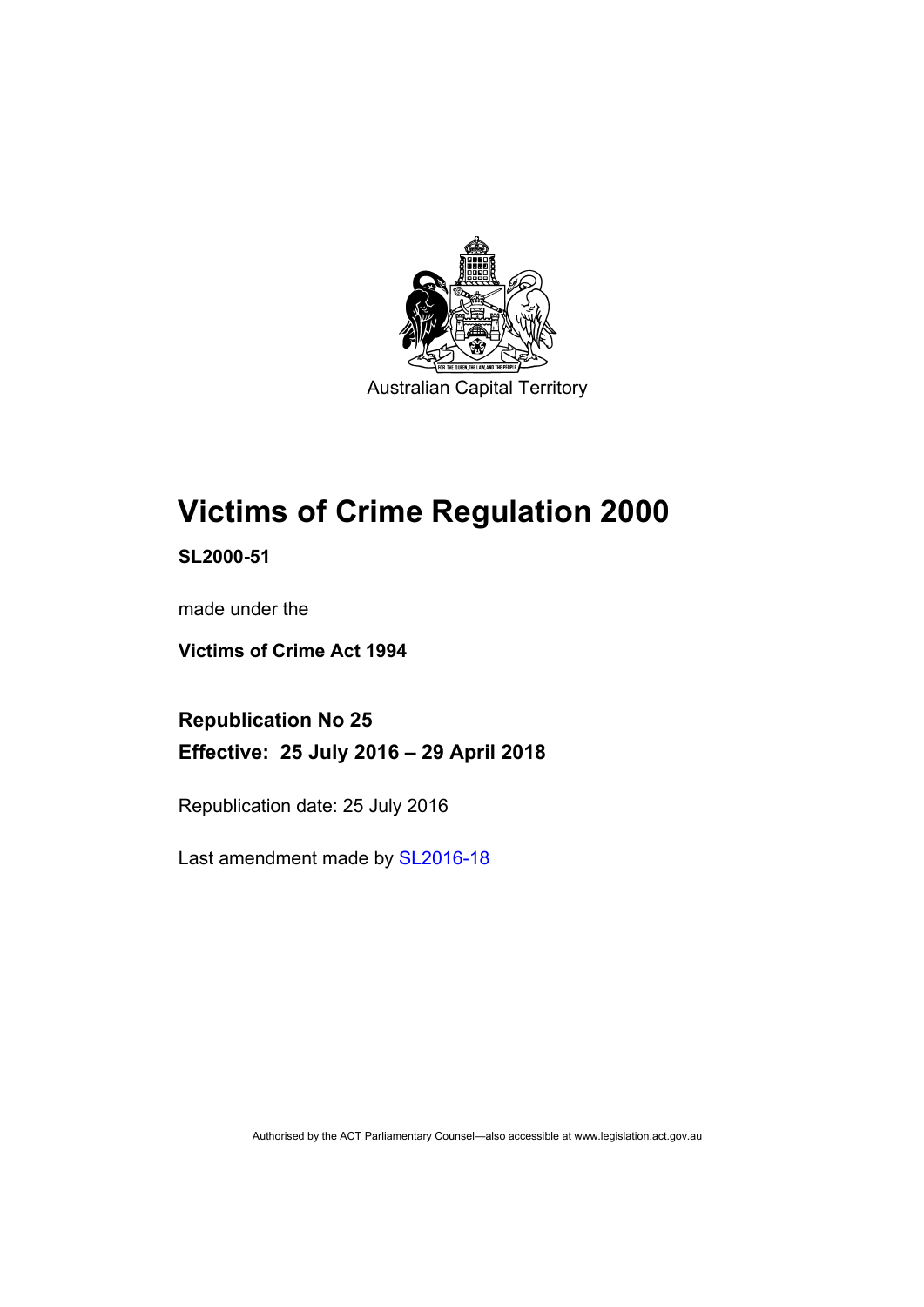### **About this republication**

#### **The republished law**

This is a republication of the *Victims of Crime Regulation 2000*, made under the *Victims of Crime Act 1994* (including any amendment made under the *[Legislation Act 2001](http://www.legislation.act.gov.au/a/2001-14)*, part 11.3 (Editorial changes)) as in force on 25 July 2016*.* It also includes any commencement, amendment, repeal or expiry affecting this republished law to 25 July 2016.

The legislation history and amendment history of the republished law are set out in endnotes 3 and 4.

#### **Kinds of republications**

The Parliamentary Counsel's Office prepares 2 kinds of republications of ACT laws (see the ACT legislation register at [www.legislation.act.gov.au](http://www.legislation.act.gov.au/)):

- authorised republications to which the *[Legislation Act 2001](http://www.legislation.act.gov.au/a/2001-14)* applies
- unauthorised republications.

The status of this republication appears on the bottom of each page.

#### **Editorial changes**

The *[Legislation Act 2001](http://www.legislation.act.gov.au/a/2001-14)*, part 11.3 authorises the Parliamentary Counsel to make editorial amendments and other changes of a formal nature when preparing a law for republication. Editorial changes do not change the effect of the law, but have effect as if they had been made by an Act commencing on the republication date (see *[Legislation Act 2001](http://www.legislation.act.gov.au/a/2001-14)*, s 115 and s 117). The changes are made if the Parliamentary Counsel considers they are desirable to bring the law into line, or more closely into line, with current legislative drafting practice.

This republication includes amendments made under part 11.3 (see endnote 1).

#### **Uncommenced provisions and amendments**

If a provision of the republished law has not commenced, the symbol  $\mathbf{U}$  appears immediately before the provision heading. Any uncommenced amendments that affect this republished law are accessible on the ACT legislation register [\(www.legislation.act.gov.au\)](http://www.legislation.act.gov.au/). For more information, see the home page for this law on the register.

#### **Modifications**

If a provision of the republished law is affected by a current modification, the symbol  $\mathbf{M}$ appears immediately before the provision heading. The text of the modifying provision appears in the endnotes. For the legal status of modifications, see the *[Legislation Act 2001](http://www.legislation.act.gov.au/a/2001-14)*, section 95.

#### **Penalties**

At the republication date, the value of a penalty unit for an offence against this law is \$150 for an individual and \$750 for a corporation (see *[Legislation Act 2001](http://www.legislation.act.gov.au/a/2001-14)*, s 133).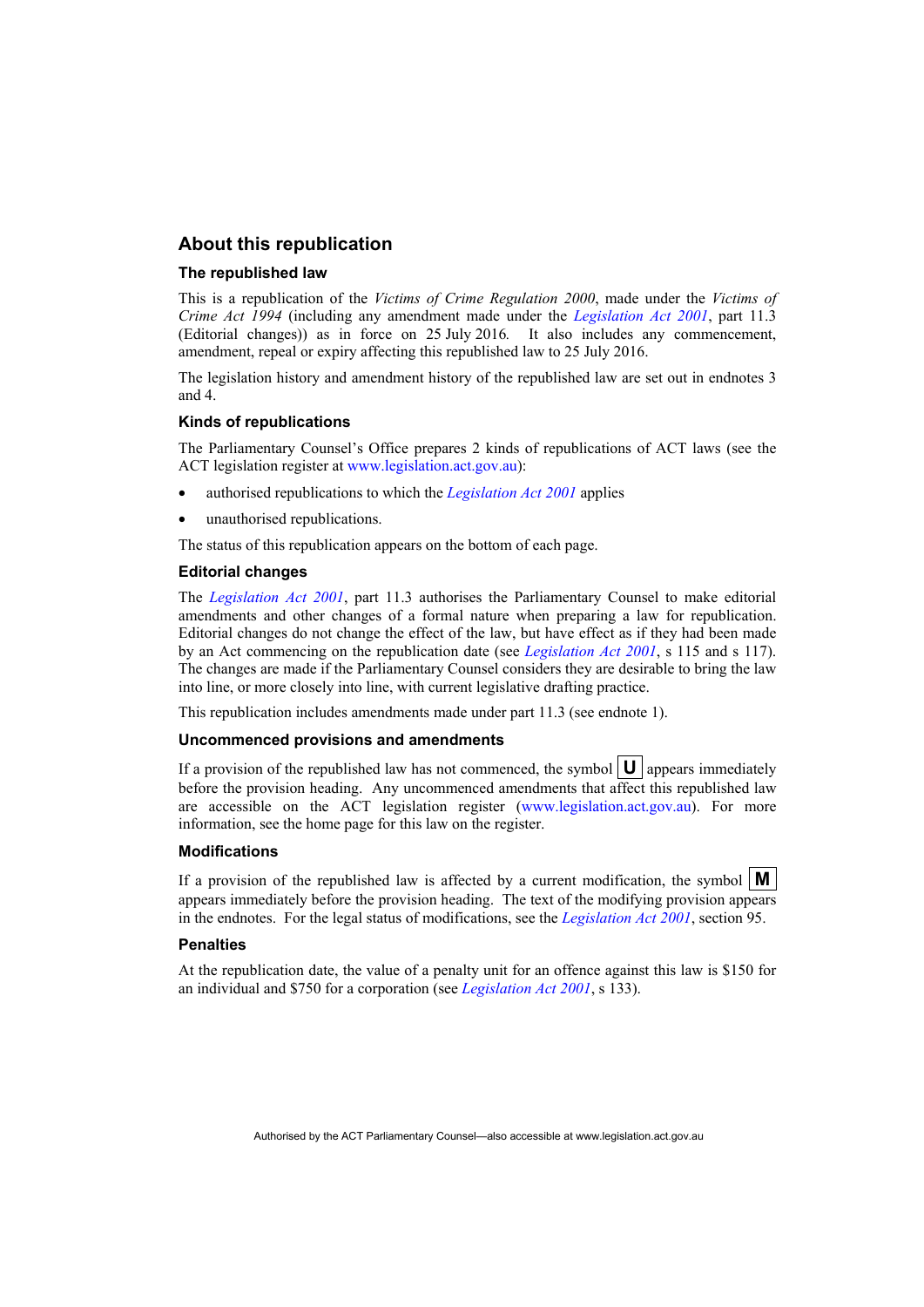

# **Victims of Crime Regulation 2000**

made under the

**Victims of Crime Act 1994** 

## **Contents**

|                     |                                                        | Page       |
|---------------------|--------------------------------------------------------|------------|
| Part 1              | <b>Preliminary</b>                                     |            |
| 1                   | Name of regulation                                     | 2          |
| 3                   | Dictionary                                             | 2          |
| 4                   | <b>Notes</b>                                           | 2          |
| Part 3              | Victims services scheme                                |            |
| <b>Division 3.1</b> | The victims services scheme                            |            |
| 19                  | Victims services scheme                                | 3          |
| 20                  | Objects of the victims services scheme                 | 3          |
| 22                  | Commissioner's functions—victims services scheme       | 4          |
| 23                  | Employment etc of people—contact with eligible victims | 5          |
| 24                  | Eligible victims under the victims services scheme     | 5          |
| R <sub>25</sub>     | Victims of Crime Regulation 2000                       | contents 1 |
| 25/07/16            | Effective: 25/07/16-29/04/18                           |            |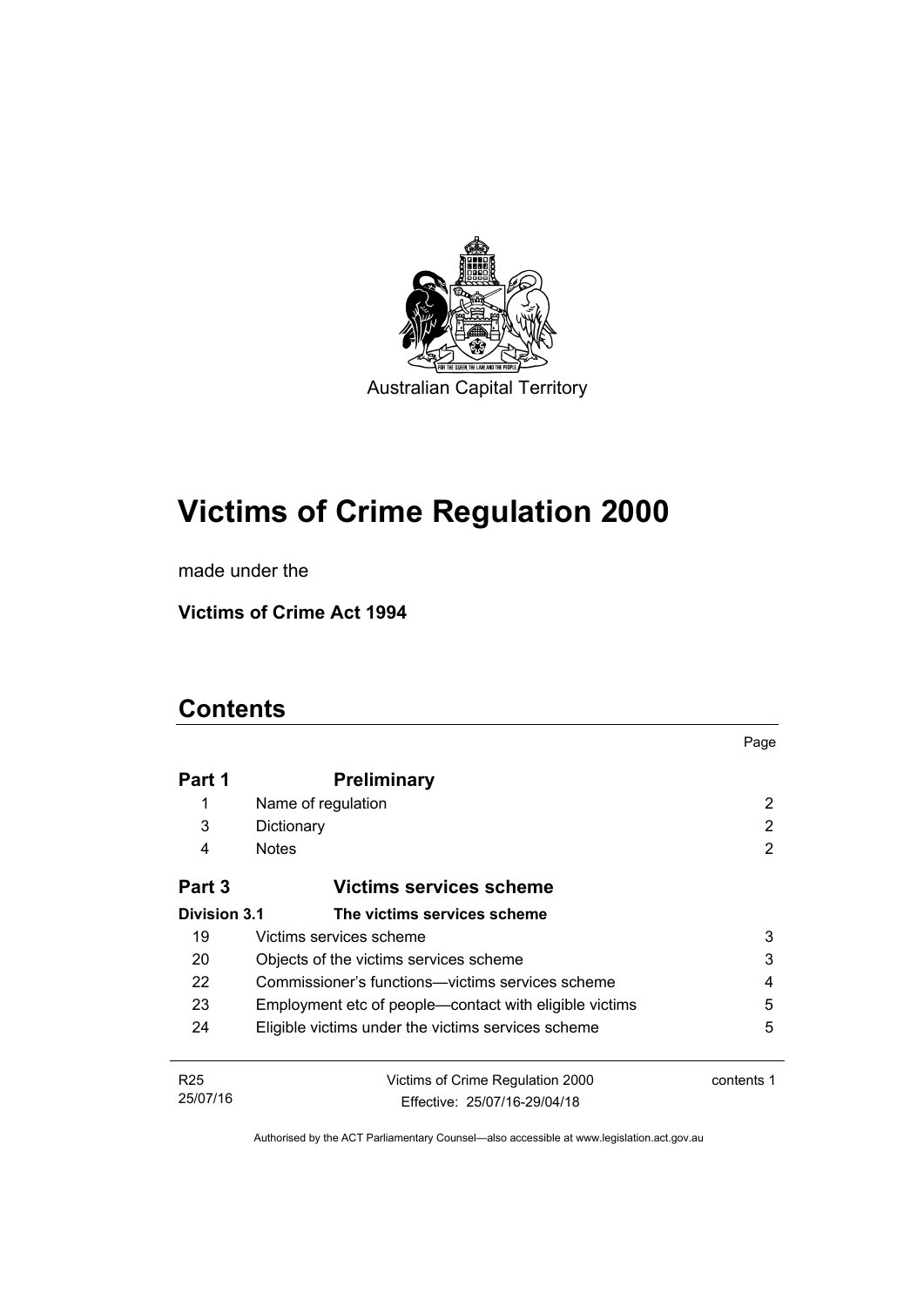#### **Contents**

| <b>Division 3.2</b> | Notification and review of eligibility decisions                | Page            |
|---------------------|-----------------------------------------------------------------|-----------------|
| 25                  | Definitions-div 3.2                                             | 6               |
| 25A                 | Internal review notices-commissioner                            | 7               |
| 26                  | Applications to commissioner for internal review                | $\overline{7}$  |
| 26A                 | Internal reviewer                                               | $\overline{7}$  |
| 27                  | Review by internal reviewer                                     | 8               |
| 27A                 | Internal review notices-internal reviewer                       | 8               |
| 32                  | Applications to ACAT                                            | 8               |
| <b>Division 3.3</b> | Levels of service under the victims services scheme             |                 |
| 33                  | Level 1 service                                                 | 9               |
| 34                  | Level 2 service                                                 | 9               |
| 35                  | Level 3 service                                                 | 11              |
| 36                  | <b>Exceptional cases</b>                                        | 12              |
| 37                  | How contact hours are provided                                  | 13              |
| 38                  | Arbitration-care plans                                          | 13              |
| 39                  | Case closure                                                    | 13              |
| <b>Division 3.4</b> | <b>Service providers</b>                                        |                 |
| 40                  | Approved service providers                                      | 14              |
| 41                  | Criteria for approval                                           | 14              |
| 42                  | Suspension of approval                                          | 16              |
| 43                  | Cancellation of approval                                        | 16              |
| <b>Division 3.5</b> | General                                                         |                 |
| 44                  | Volunteer program                                               | 17              |
| 45                  | Special financial assistance-statements                         | 17              |
| <b>Division 3.6</b> | Notification and review of decisions about service<br>providers |                 |
| 46                  | Meaning of reviewable decision-div 3.6                          | 17              |
| 46A                 | Reviewable decision notices                                     | 17              |
| 47                  | Applications for review                                         | 18              |
| Part 4              | <b>Miscellaneous</b>                                            |                 |
| 47A                 | Guidelines—victims services scheme etc                          | 19              |
| 48                  | Guidelines-volunteers                                           | 19              |
| 48A                 | Independent arbitrators                                         | 20              |
| contents 2          | Victims of Crime Regulation 2000                                | R <sub>25</sub> |
|                     | Effective: 25/07/16-29/04/18                                    | 25/07/16        |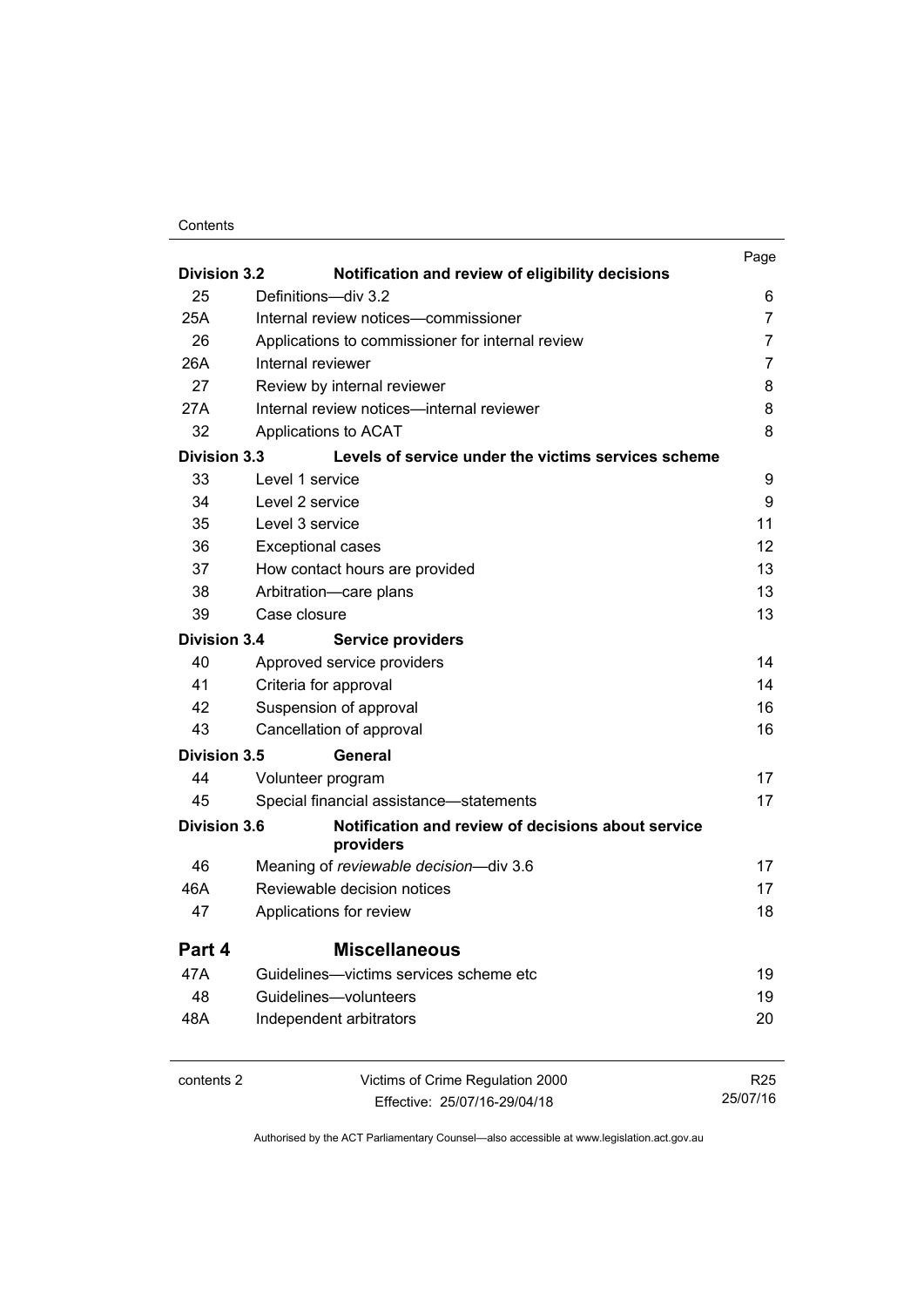|                   |                                                   |                                                                                                    | Page<br>21 |
|-------------------|---------------------------------------------------|----------------------------------------------------------------------------------------------------|------------|
| 49                | Annual reporting authority                        |                                                                                                    |            |
| 49A               | Victims services levy—excluded offences—Act, s 23 |                                                                                                    |            |
| 50                |                                                   | Determination of fees for services provided by service providers                                   | 21         |
| 51                | Approved forms                                    |                                                                                                    | 21         |
| <b>Schedule 1</b> |                                                   | Reviewable decisions about service providers                                                       | 22         |
| <b>Schedule 2</b> |                                                   | Victims services levy—excluded offences                                                            | 23         |
| <b>Part 2.1</b>   |                                                   | <b>Australian Road Rules</b>                                                                       | 23         |
| <b>Part 2.2</b>   |                                                   | <b>Road Transport (Safety and Traffic Management)</b><br><b>Regulation 2000</b>                    | 28         |
| <b>Part 2.3</b>   |                                                   | <b>Australian National University Act 1991 (Cwlth)-</b><br>Parking and Traffic Statute (No 2) 2007 | 30         |
| <b>Dictionary</b> |                                                   |                                                                                                    | 33         |
| <b>Endnotes</b>   |                                                   |                                                                                                    |            |
| 1                 |                                                   | About the endnotes                                                                                 | 36         |
| 2                 | Abbreviation key                                  |                                                                                                    | 36         |
| 3                 | Legislation history                               |                                                                                                    | 37         |
| 4                 | Amendment history                                 |                                                                                                    | 41         |

5 [Earlier republications 48](#page-53-0)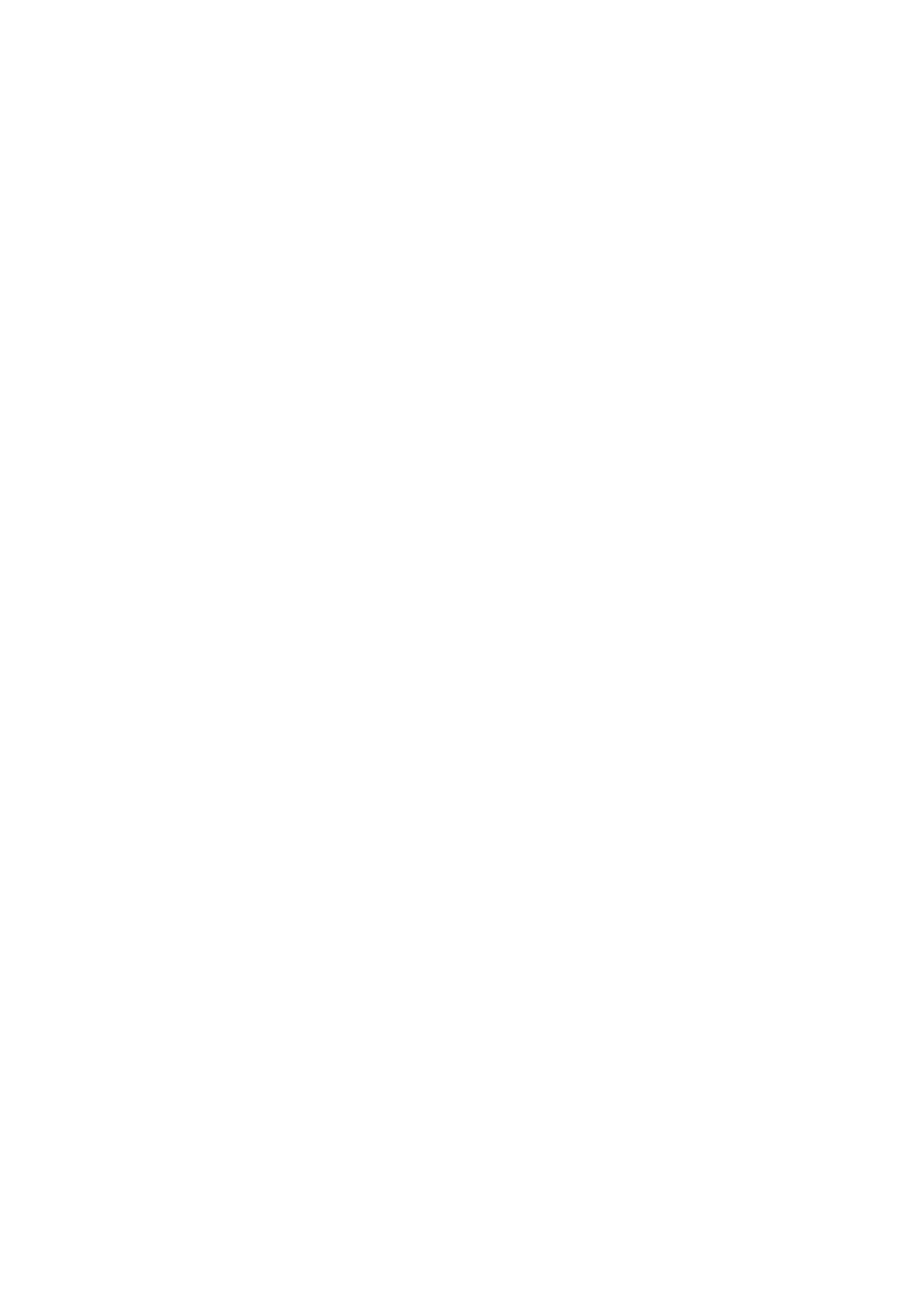

# **Victims of Crime Regulation 2000**

made under the

I

**[Victims of Crime Act 1994](http://www.legislation.act.gov.au/a/1994-83)**

R25 25/07/16 Victims of Crime Regulation 2000 Effective: 25/07/16-29/04/18

page 1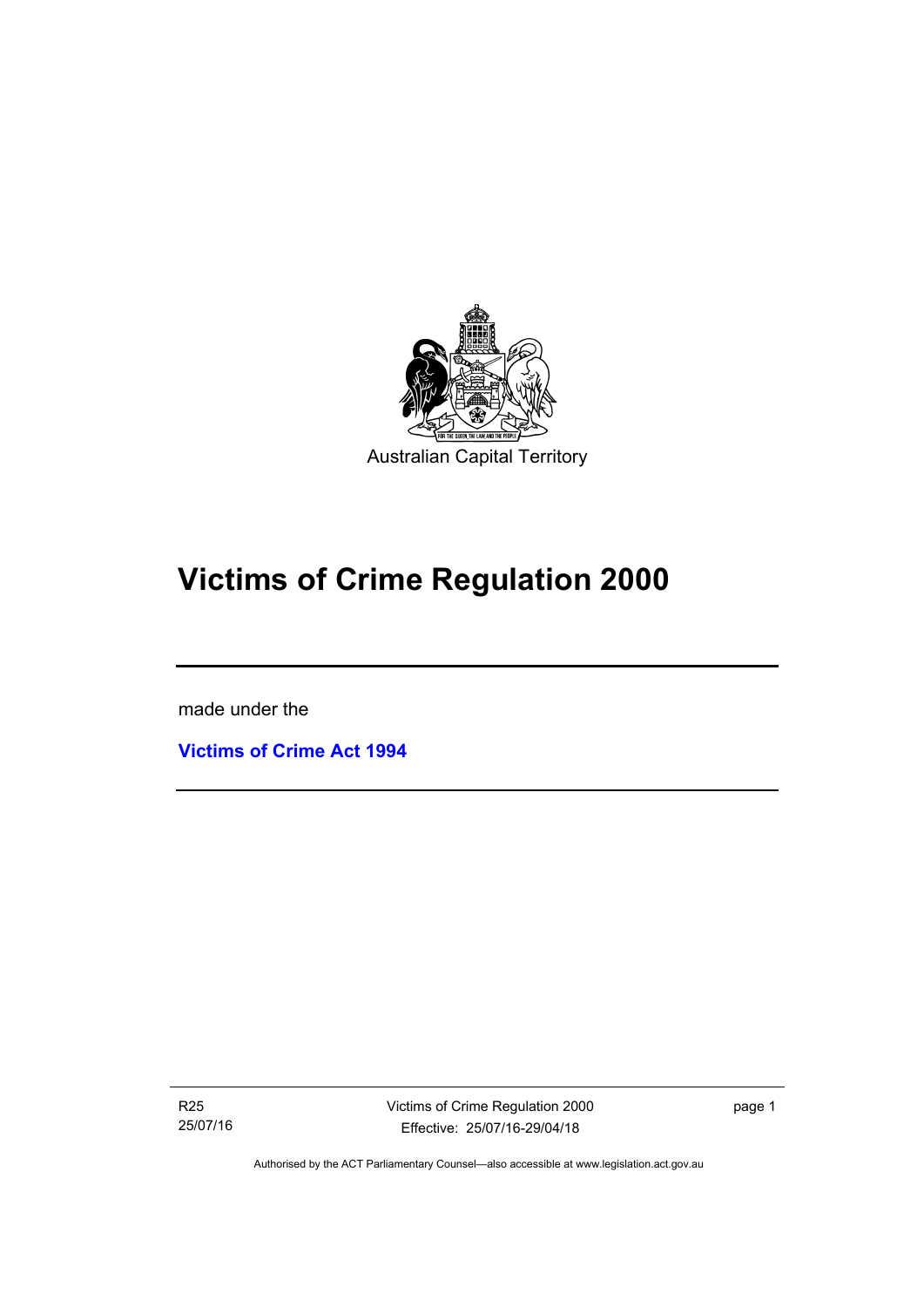#### **Part 1** Preliminary

Section 1

## <span id="page-7-0"></span>**Part 1** Preliminary

## <span id="page-7-1"></span>**1 Name of regulation**

This regulation is the *Victims of Crime Regulation 2000*.

## <span id="page-7-2"></span>**3 Dictionary**

The dictionary at the end of this regulation is part of this regulation.

*Note 1* The dictionary at the end of this regulation defines certain terms used in this regulation and includes references (*signpost definitions*) to other terms defined elsewhere.

> For example, the signpost definition '*primary victim*—see the *[Victims](http://www.legislation.act.gov.au/a/2016-12/default.asp)  [of Crime \(Financial Assistance\) Act 2016](http://www.legislation.act.gov.au/a/2016-12/default.asp)*, section 11.' means that the term 'primary victim' is defined in that section and the definition applies to this regulation.

*Note 2* A definition in the dictionary (including a signpost definition) applies to the entire regulation unless the definition, or another provision of this regulation, provides otherwise or the contrary intention otherwise appears (see [Legislation Act,](http://www.legislation.act.gov.au/a/2001-14) s 155 and s 156 (1)).

### <span id="page-7-3"></span>**4 Notes**

A note included in this regulation is explanatory and is not part of this regulation.

*Note* See the [Legislation Act,](http://www.legislation.act.gov.au/a/2001-14) s 127 (1), (4) and (5) for the legal status of notes.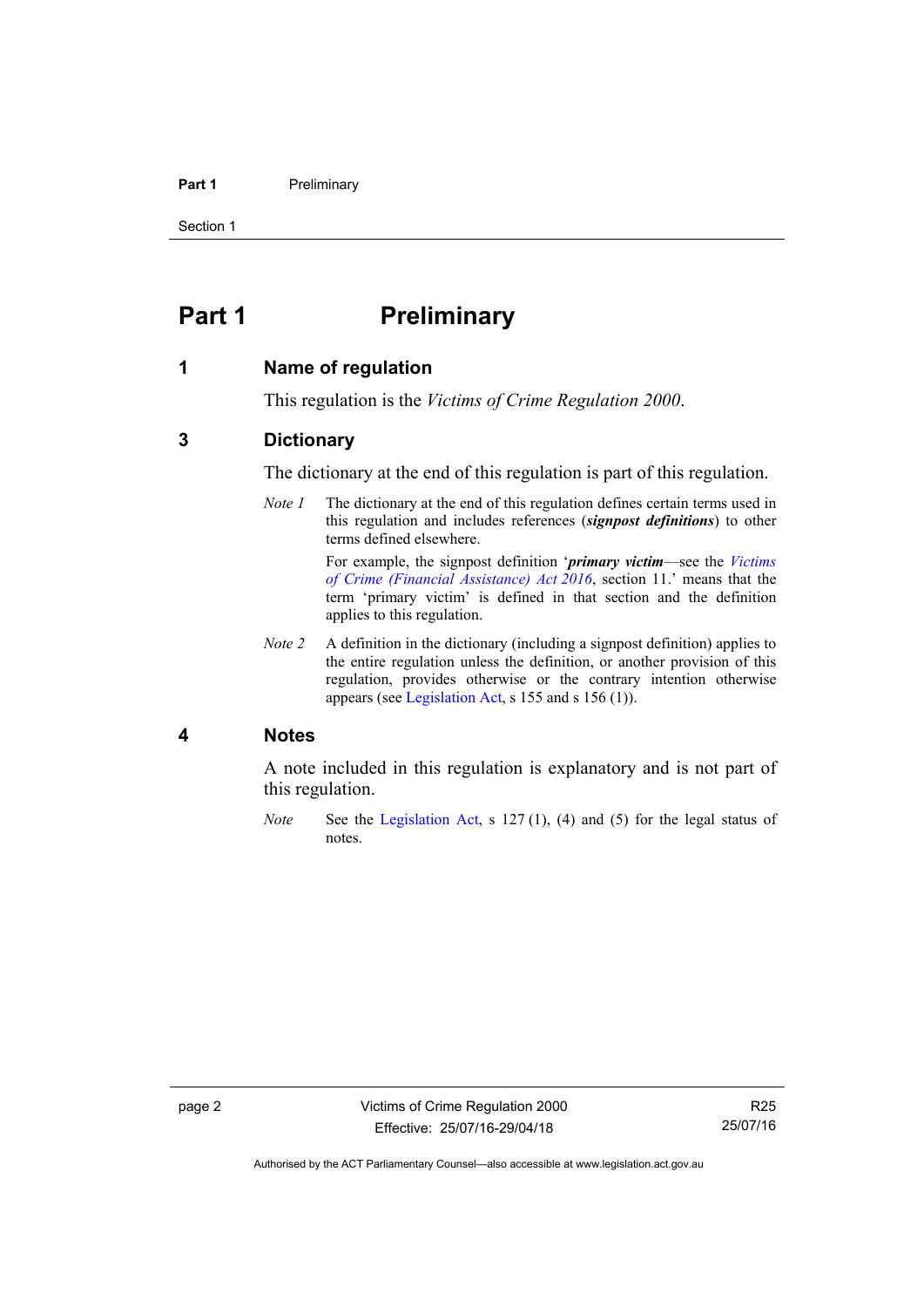## <span id="page-8-0"></span>**Part 3 Victims services scheme**

## <span id="page-8-1"></span>**Division 3.1 The victims services scheme**

## <span id="page-8-2"></span>**19 Victims services scheme**

A victims services scheme is established.

## <span id="page-8-3"></span>**20 Objects of the victims services scheme**

The objects of the victims services scheme are—

- (a) to provide assistance to victims of crime that will—
	- (i) promote their recovery from the harm suffered because of crime; and
	- (ii) allow them to take part in the social, economic and cultural life of their community; and
- (b) to provide the assistance to victims of crime using a multidisciplinary approach; and
- (c) to provide the assistance to victims of crime in ways that are—
	- (i) timely; and
	- (ii) accessible; and
	- (iii) solution-focused; and
	- (iv) professional; and
	- (v) individualised; and
	- (vi) appropriate to the victim.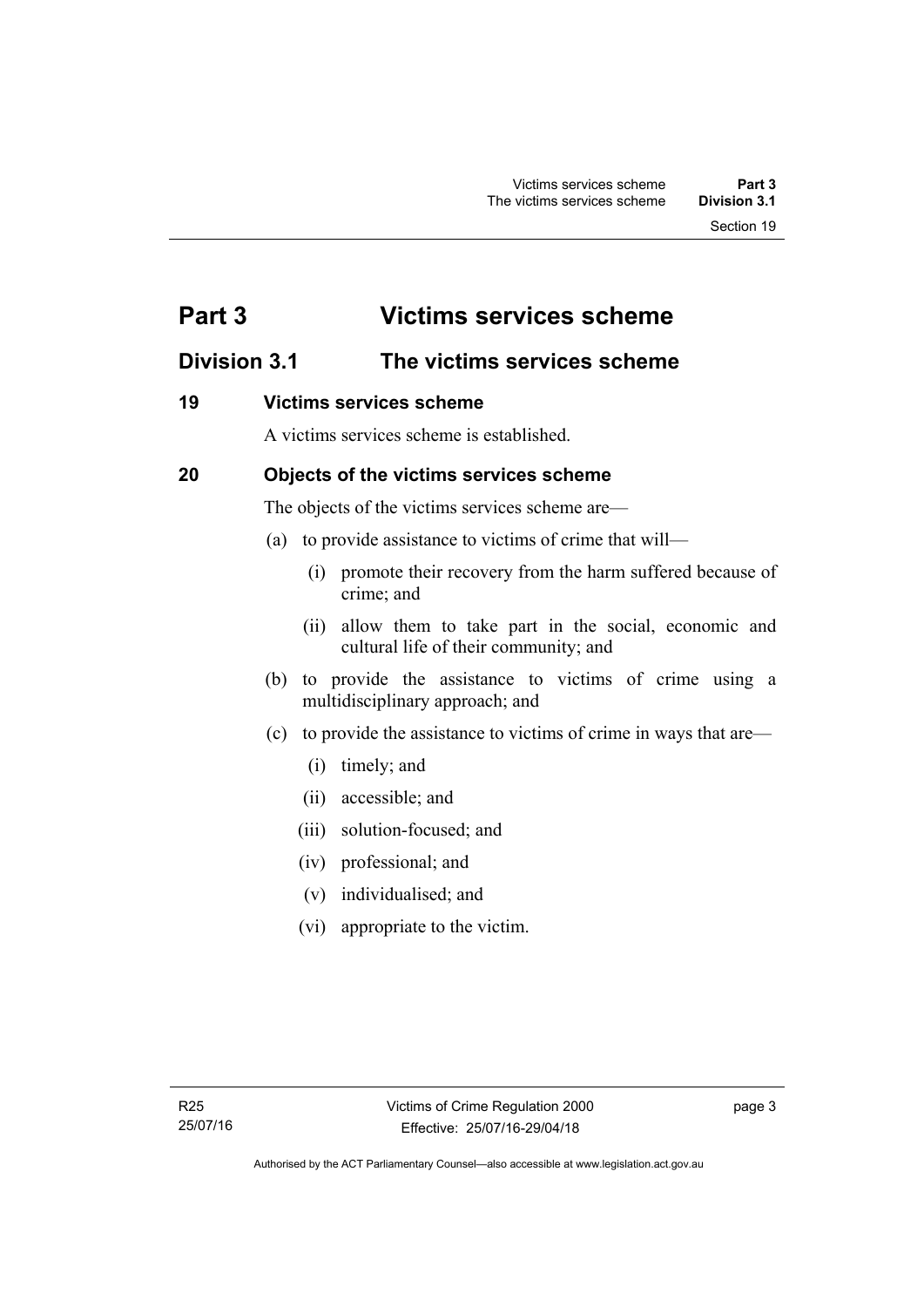## <span id="page-9-0"></span>**22 Commissioner's functions—victims services scheme**

For the [Act,](http://www.legislation.act.gov.au/a/1994-83/default.asp) section 19 (2) (c), the commissioner's functions are—

- (a) to decide the eligibility of people for the different levels of services under the victims services scheme; and
- (b) to provide, or arrange for the provision of, professional services for victims in accordance with this regulation; and
- (c) as appropriate, to refer victims to other entities who provide other assistance and support to victims; and
- (d) to keep records about victims for which services are provided; and
- (e) to train and supervise people engaged by it to provide services; and
- (f) to report to the director-general every 6 months on the services the commissioner provides or arranges; and
- (g) to evaluate the day-to-day operation of the victims services scheme; and
- (h) to establish a victims support network in consultation with community organisations and other entities that deal with victims; and
- (i) to provide a telephone contact for people seeking information about, or services under, the victims services scheme; and
- (j) to develop and maintain a volunteer program to provide practical assistance and support to victims and to train and supervise volunteers for the program; and
- (k) to provide victims with information and assistance about the criminal justice system, the operation of the victims services scheme and complaint procedures; and
- (l) to keep financial records of the commissioner's operations under the victims services scheme.

R25 25/07/16

Authorised by the ACT Parliamentary Counsel—also accessible at www.legislation.act.gov.au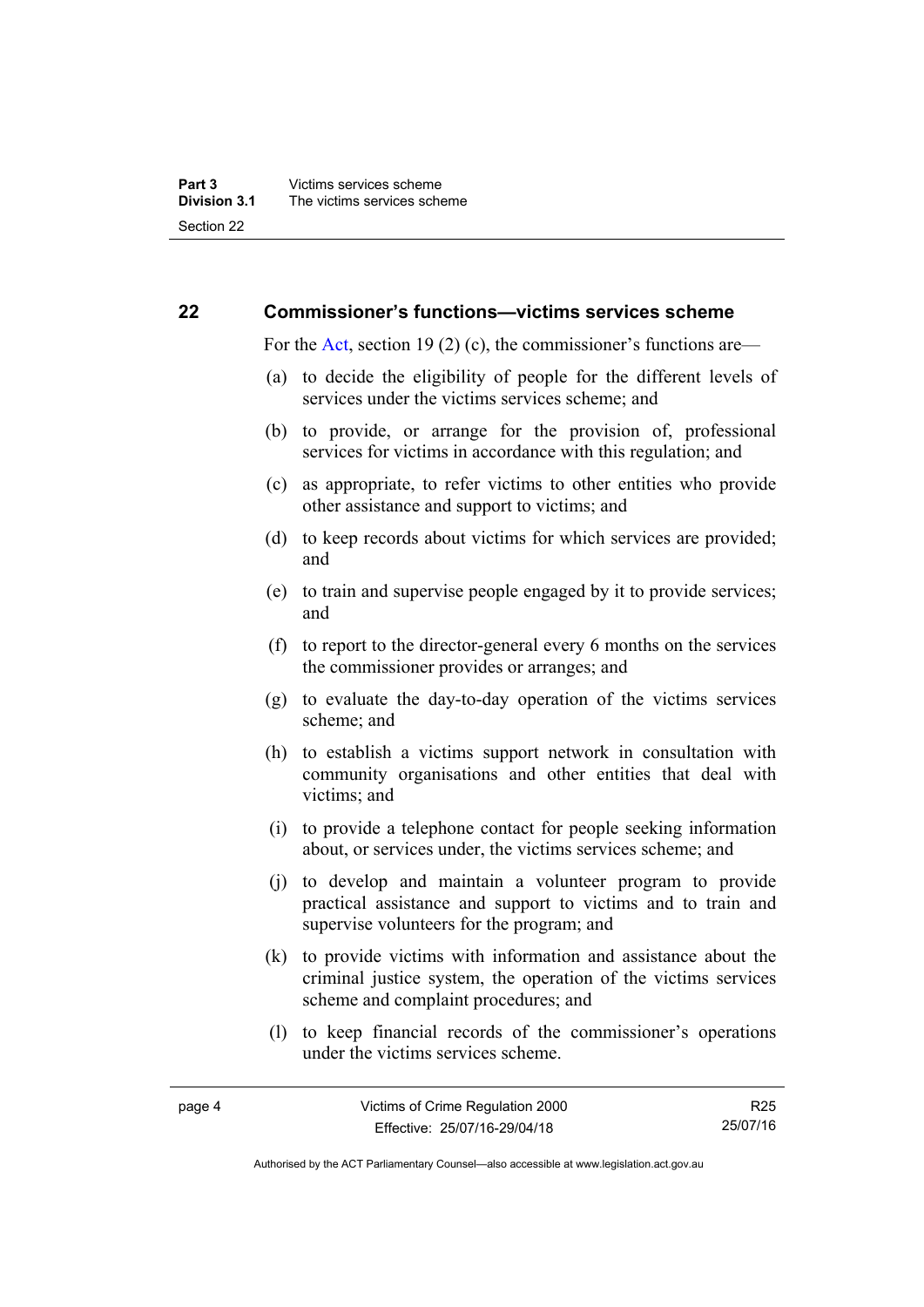### <span id="page-10-0"></span>**23 Employment etc of people—contact with eligible victims**

- (1) Subsection (2) applies to the employment or engagement of a person who will have contact with eligible victims.
- (2) The commissioner must—
	- (a) be satisfied that the person has—
		- (i) qualifications or experience in working with victims and with people from a diversity of ethnic and cultural backgrounds; and
		- (ii) experience or knowledge of working in a multidisciplinary team environment; and
	- (b) assess and evaluate the victims services the person provides; and
	- (c) encourage the person to undertake continuing education in the provision of services to victims; and
	- (d) take steps to ensure the person is familiar with the *[Human](http://www.legislation.act.gov.au/a/2005-40)  [Rights Commission Act 2005](http://www.legislation.act.gov.au/a/2005-40)*.
- (3) The commissioner must take reasonable steps to ensure that a person employed or engaged by the Territory who has been convicted of a serious crime does not have contact with an eligible victim.

## <span id="page-10-1"></span>**24 Eligible victims under the victims services scheme**

- (1) An eligible victim may use the victims services scheme.
- (2) An *eligible victim* is a victim other than a victim—
	- (a) who suffers harm caused by, or arising out of the use of, a motor vehicle; or
	- (b) who suffers harm (directly or indirectly) as a result of committing an offence.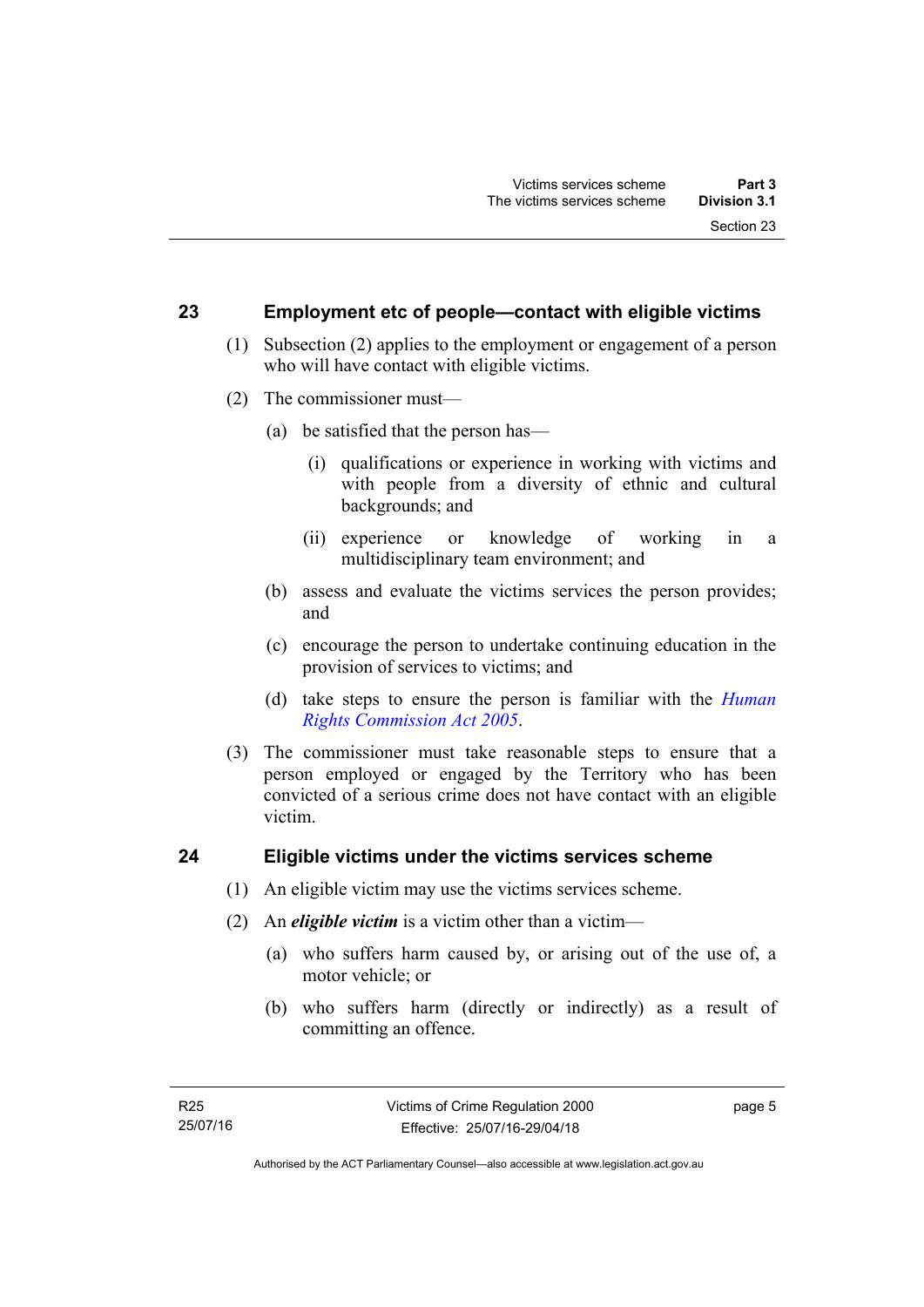- (3) In deciding whether a person is an eligible victim, the commissioner may—
	- (a) have regard to statements made by or on behalf of the person; and
	- (b) ask the chief police officer, the DPP or the registrar of the Supreme Court or the Magistrates Court for information about whether or not the person is a suspect or has been convicted or found guilty of an offence arising from the circumstances in which the person suffered harm.
- (4) The chief police officer, the DPP and the registrar of the Supreme Court or the Magistrates Court may give the commissioner information of the kind mentioned in subsection (3) (b).
- (5) In this section:

*motor vehicle*—see the *[Road Transport \(General\) Act 1999](http://www.legislation.act.gov.au/a/1999-77)*, dictionary.

## <span id="page-11-0"></span>**Division 3.2 Notification and review of eligibility decisions**

## <span id="page-11-1"></span>**25 Definitions—div 3.2**

In this division:

*affected person* means a person the commissioner decides is not eligible for the victims services scheme.

*internally reviewable decision* means a decision of the commissioner that a person is not eligible for the victims services scheme.

*internal reviewer—*see section 26A.

*internal reviewer's decision* means a decision of an internal reviewer in relation to an internally reviewable decision.

R25 25/07/16

Authorised by the ACT Parliamentary Counsel—also accessible at www.legislation.act.gov.au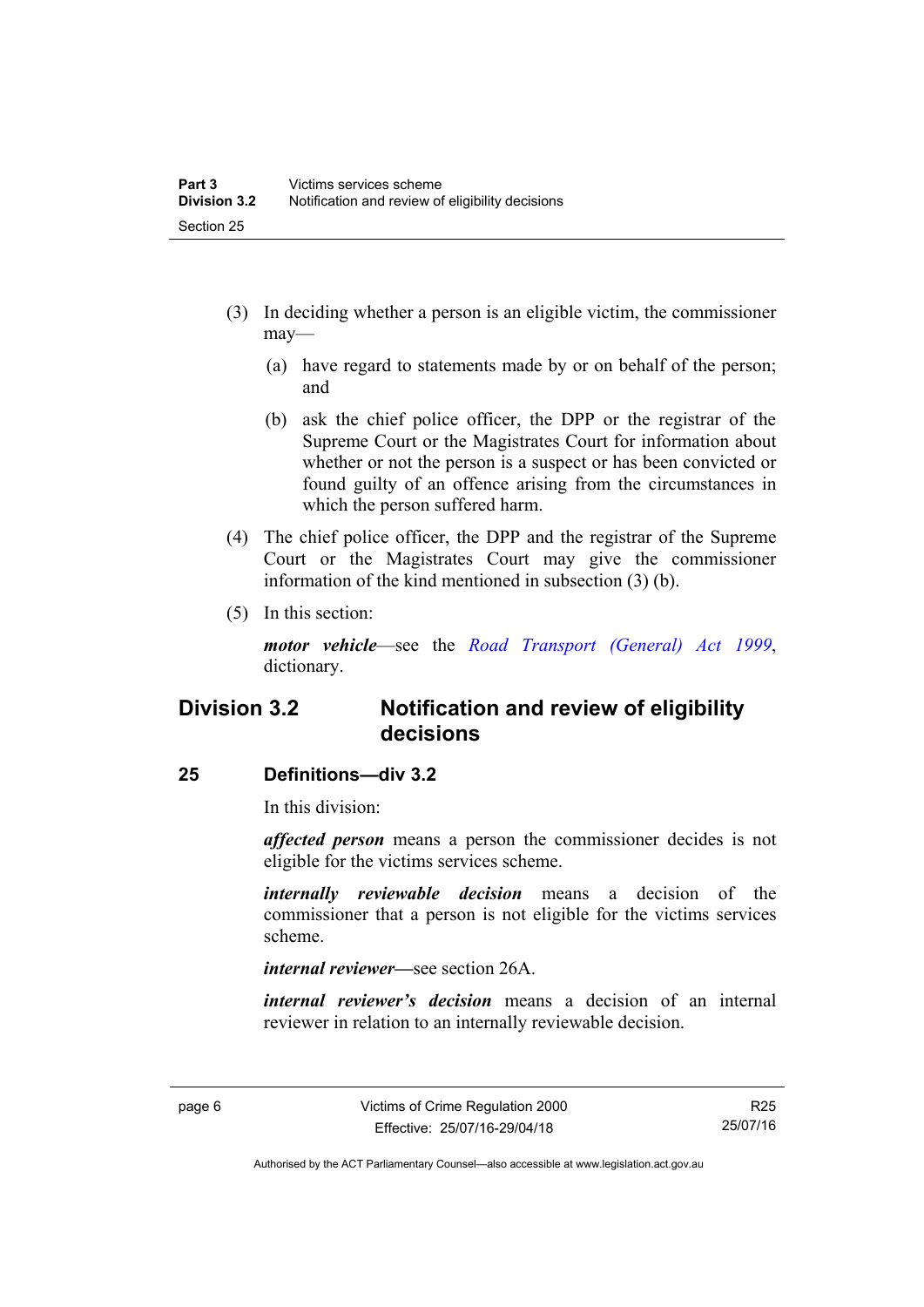*internal review notice*—see the *[ACT Civil and Administrative](http://www.legislation.act.gov.au/a/2008-35)  [Tribunal Act 2008](http://www.legislation.act.gov.au/a/2008-35)*, section 67B (1).

### <span id="page-12-0"></span>**25A Internal review notices—commissioner**

If the commissioner makes an internally reviewable decision, the agency must give an internal review notice only to the affected person.

*Note* The requirements for internal review notices are prescribed under the *[ACT Civil and Administrative Tribunal Act 2008](http://www.legislation.act.gov.au/a/2008-35)*.

## <span id="page-12-1"></span>**26 Applications to commissioner for internal review**

- (1) The affected person may apply to the commissioner for review of the internally reviewable decision.
- (2) The application must—
	- (a) be in writing; and
	- (b) state the applicant's name and address; and
	- (c) set out the applicant's reasons for making the application.
	- *Note* If a form is approved under s 51 for the application, the form must be used.
- (3) The application must be given to the commissioner within—
	- (a) 28 days after the day the applicant is given the internal review notice by the commissioner; or
	- (b) any longer period allowed by the commissioner before or after the end of the 28-day period.

## <span id="page-12-2"></span>**26A Internal reviewer**

The commissioner must arrange for a person (the *internal reviewer*) who did not make the internally reviewable decision to review the decision.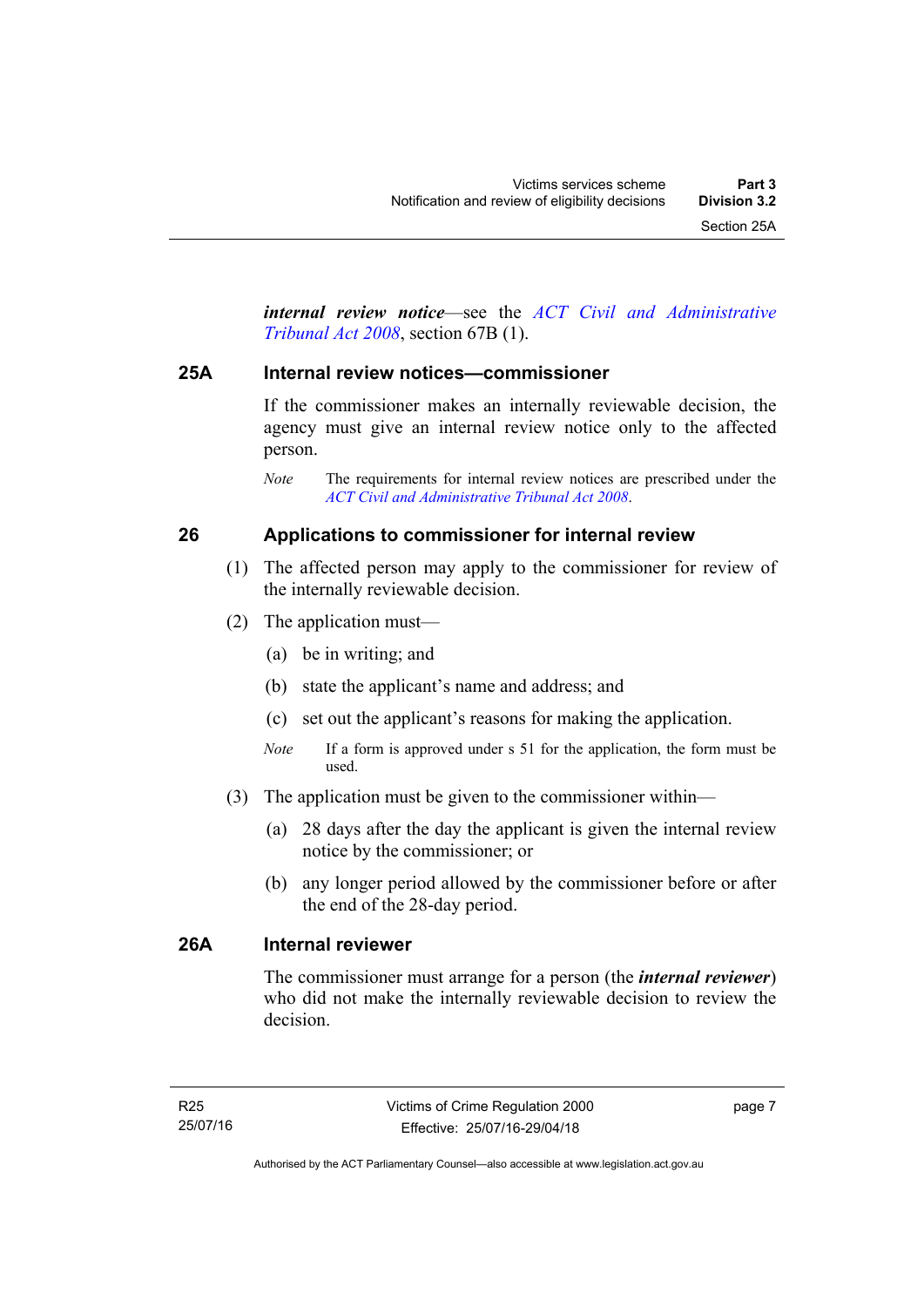## <span id="page-13-0"></span>**27 Review by internal reviewer**

- (1) The internal reviewer for an internally reviewable decision must review the decision within 28 days (the *28-day period*) after the day the commissioner receives the application for review of the internally reviewable decision.
- (2) The internal reviewer must—
	- (a) confirm the decision; or
	- (b) vary the decision; or
	- (c) set aside the decision and substitute the reviewer's own decision.
- (3) If the decision is not varied or set aside within the 28-day period, the decision is taken to have been confirmed by the internal reviewer.

### <span id="page-13-1"></span>**27A Internal review notices—internal reviewer**

If an internal reviewer makes an internal reviewer's decision, the internal reviewer must give an internal review notice only to the affected person.

*Note* The requirements for internal review notices are prescribed under the *[ACT Civil and Administrative Tribunal Act 2008](http://www.legislation.act.gov.au/a/2008-35)*.

## <span id="page-13-2"></span>**32 Applications to ACAT**

The affected person may apply to the ACAT for review of an internal reviewer's decision.

*Note* If a form is approved under the *[ACT Civil and Administrative Tribunal](http://www.legislation.act.gov.au/a/2008-35)  [Act 2008](http://www.legislation.act.gov.au/a/2008-35)* for the application, the form must be used.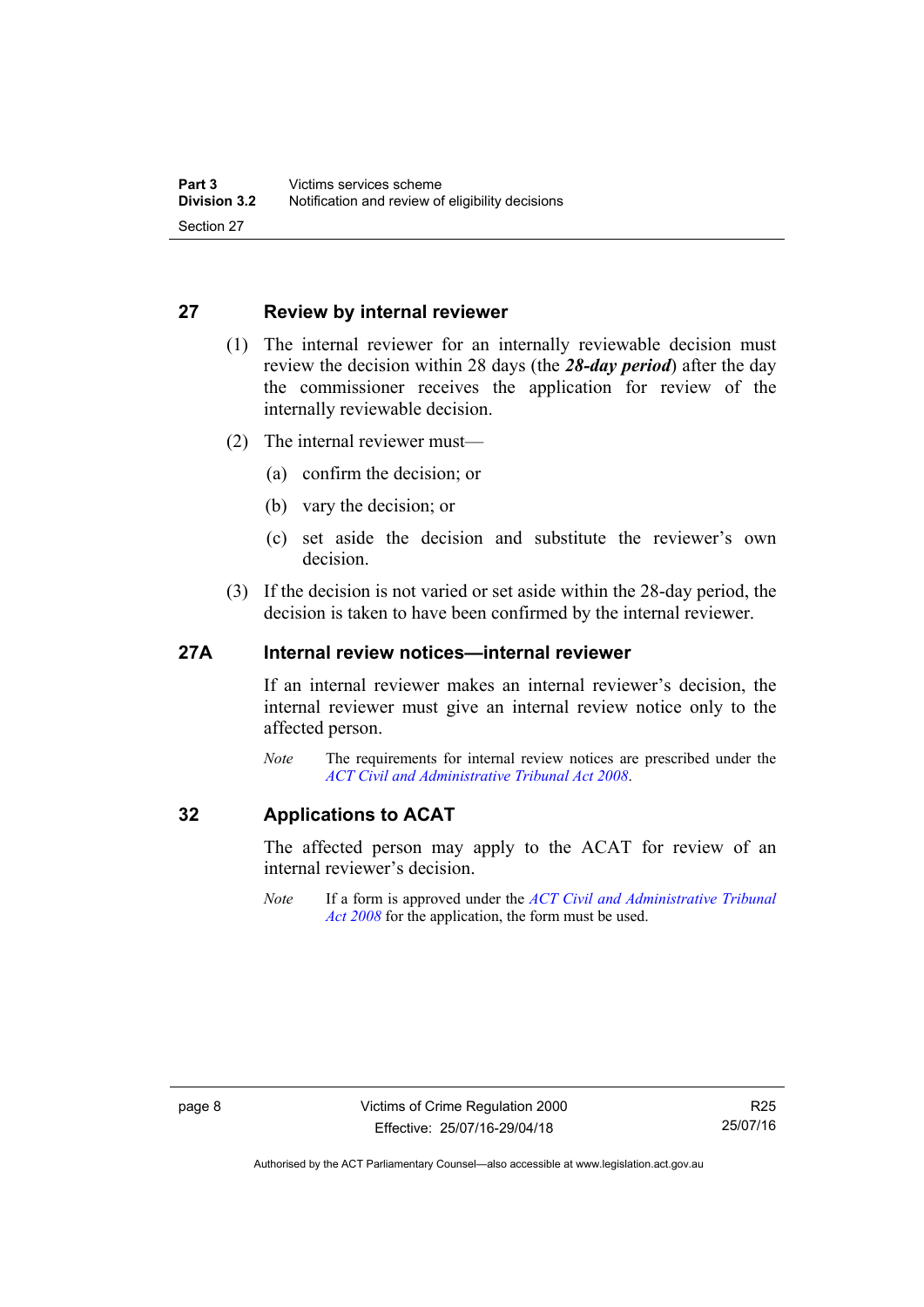## <span id="page-14-0"></span>**Division 3.3 Levels of service under the victims services scheme**

## <span id="page-14-1"></span>**33 Level 1 service**

- (1) All eligible victims are entitled to receive level 1 service under the victims services scheme.
- (2) Level 1 service consists of not more than 2 contact hours.
- (3) The commissioner may, but is not required to, prepare a care plan for an eligible victim receiving level 1 service.

## <span id="page-14-2"></span>**34 Level 2 service**

- (1) An eligible victim is entitled to receive level 2 service under the victims services scheme if the victim has completed level 1 service under the victims services scheme for the crime concerned and the victim—
	- (a) is a primary victim; or
	- (b) is a related victim; or
	- (c) would have been a related victim if the primary victim had died; or
	- (d) is a witness to a violent crime in circumstances in which it is probable that the witness would suffer harm.
- (2) Level 2 service consists of not more than 6 contact hours in addition to the level 1 service contact hours.
- (3) The commissioner must appoint a case coordinator to an eligible victim receiving level 2 service.
- (4) The case coordinator is responsible for managing the delivery of services to the eligible victim under this regulation.
- (5) The case coordinator must develop a care plan in consultation with the eligible victim.

page 9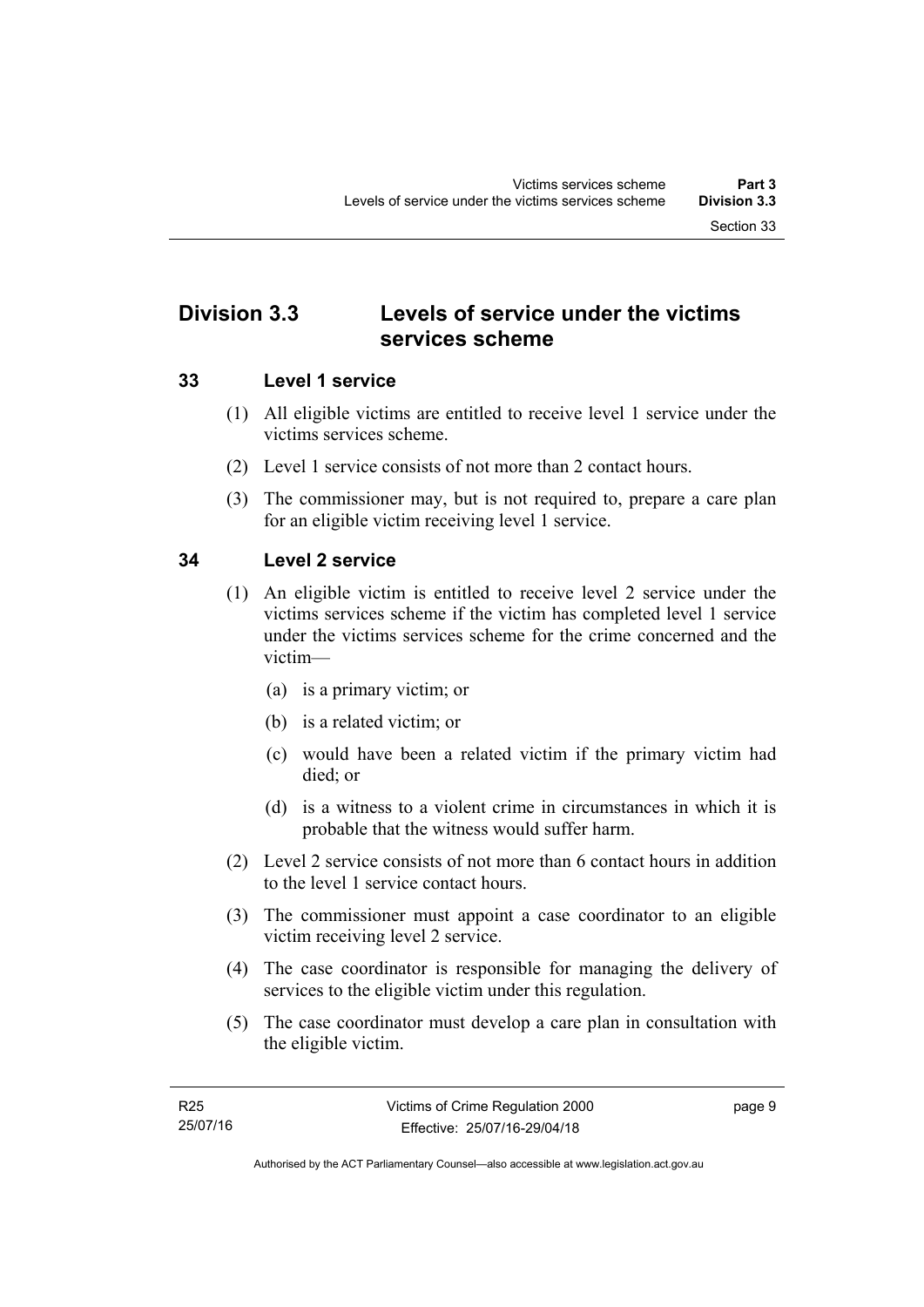- (6) The care plan must state—
	- (a) the rehabilitation goals for the eligible victim; and
	- (b) the number of contact hours and particular services to be provided to the victim for achieving those goals
- (7) Level 2 service is to be given in accordance with the care plan.
- (8) After the level 2 service contact hours have been given in accordance with the care plan, the commissioner, or the service provider who provided the level 2 service contact hours, must prepare and give a closure report to the case coordinator.
- (9) The closure report must include particulars of the number of contact hours and the extent to which the rehabilitation goals of the care plan were achieved.
- (10) On receiving the closure report for the eligible victim, if the case coordinator decides that the eligible victim would not receive therapeutic benefit from receiving level 3 service, the case coordinator must carry out case closure in relation to the victim.
- (11) In this section:

*related victim*—see the *[Victims of Crime \(Financial Assistance\)](http://www.legislation.act.gov.au/a/2016-12/default.asp)  [Act 2016](http://www.legislation.act.gov.au/a/2016-12/default.asp)*, section 12.

*violent crime*—means an offence against a provision mentioned in an item in the *[Victims of Crime \(Financial Assistance\) Act 2016](http://www.legislation.act.gov.au/a/2016-12/default.asp)*, schedule 1 (Offences—act of violence), division 1.2.1 (General offences), column 3 of an Act mentioned in the item, column 2.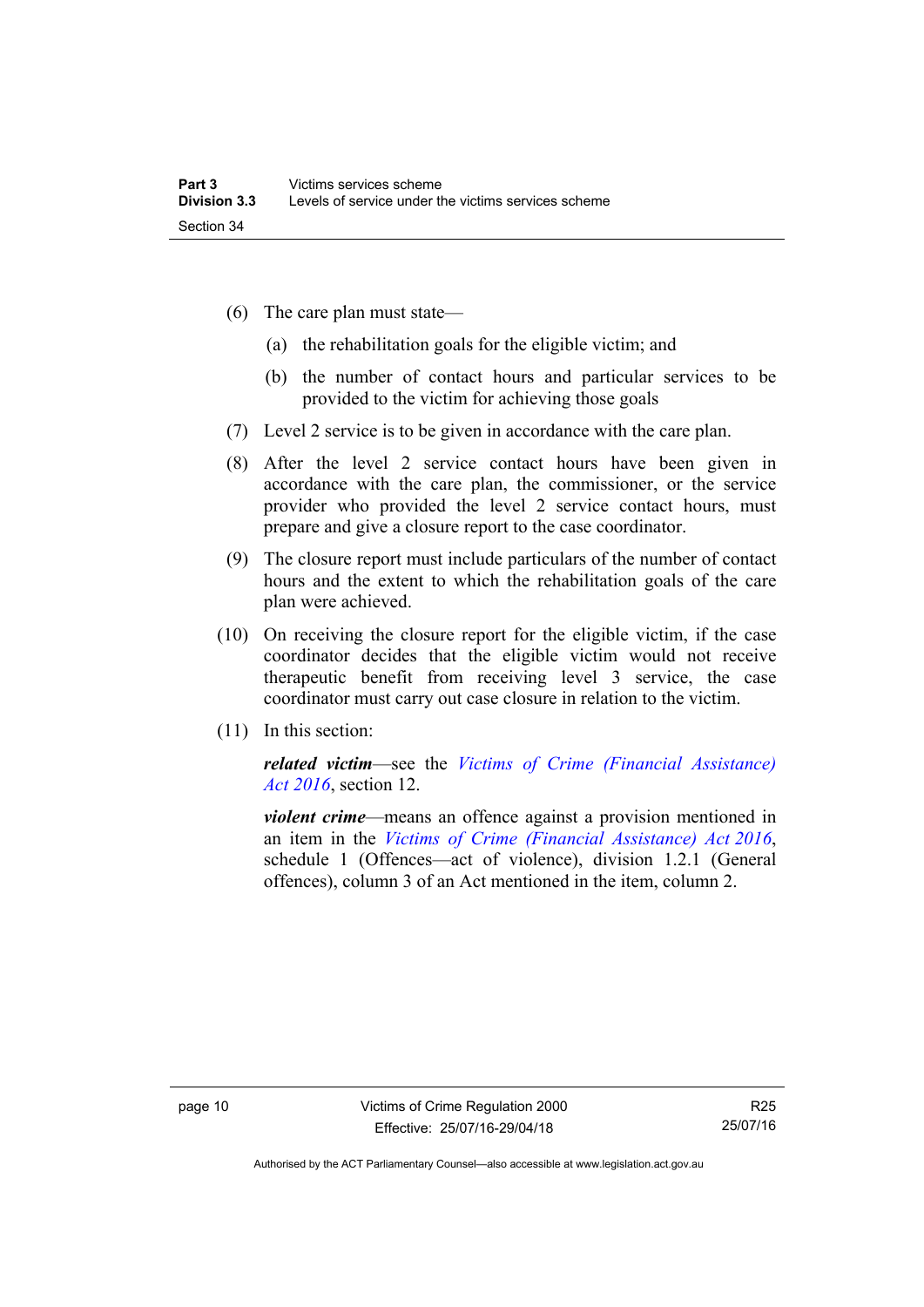## <span id="page-16-0"></span>**35 Level 3 service**

- (1) An eligible victim entitled to receive level 2 service is entitled to receive level 3 service under the victims services scheme if—
	- (a) the victim has completed level 2 service for the crime concerned in accordance with the care plan; and
	- (b) the victim's case coordinator has decided under section 34 (8) (Level 2 services) that the victim would receive therapeutic benefit from receiving level 3 service.
- (2) Level 3 service consists of not more than 12 contact hours in addition to the level 1 and level 2 contact hours.
- (3) The case coordinator must develop a revised care plan for level 3 service contact hours in consultation with the eligible victim.
- (4) The revised care plan must state—
	- (a) the rehabilitation goals for the eligible victim; and
	- (b) the number of contact hours and particular services to be provided to the victim for achieving the goals.
- (5) After the level 3 service contact hours have been given in accordance with the revised care plan, the commissioner, or the service provider who provided the level 3 service contact hours, must prepare and give a closure report to the case coordinator.
- (6) The closure report must include particulars of the number of contact hours and the extent to which the rehabilitation goals of the revised care plan were achieved.
- (7) Subject to section 36, on receiving the closure report for the eligible victim, the case coordinator must carry out case closure in relation to the victim.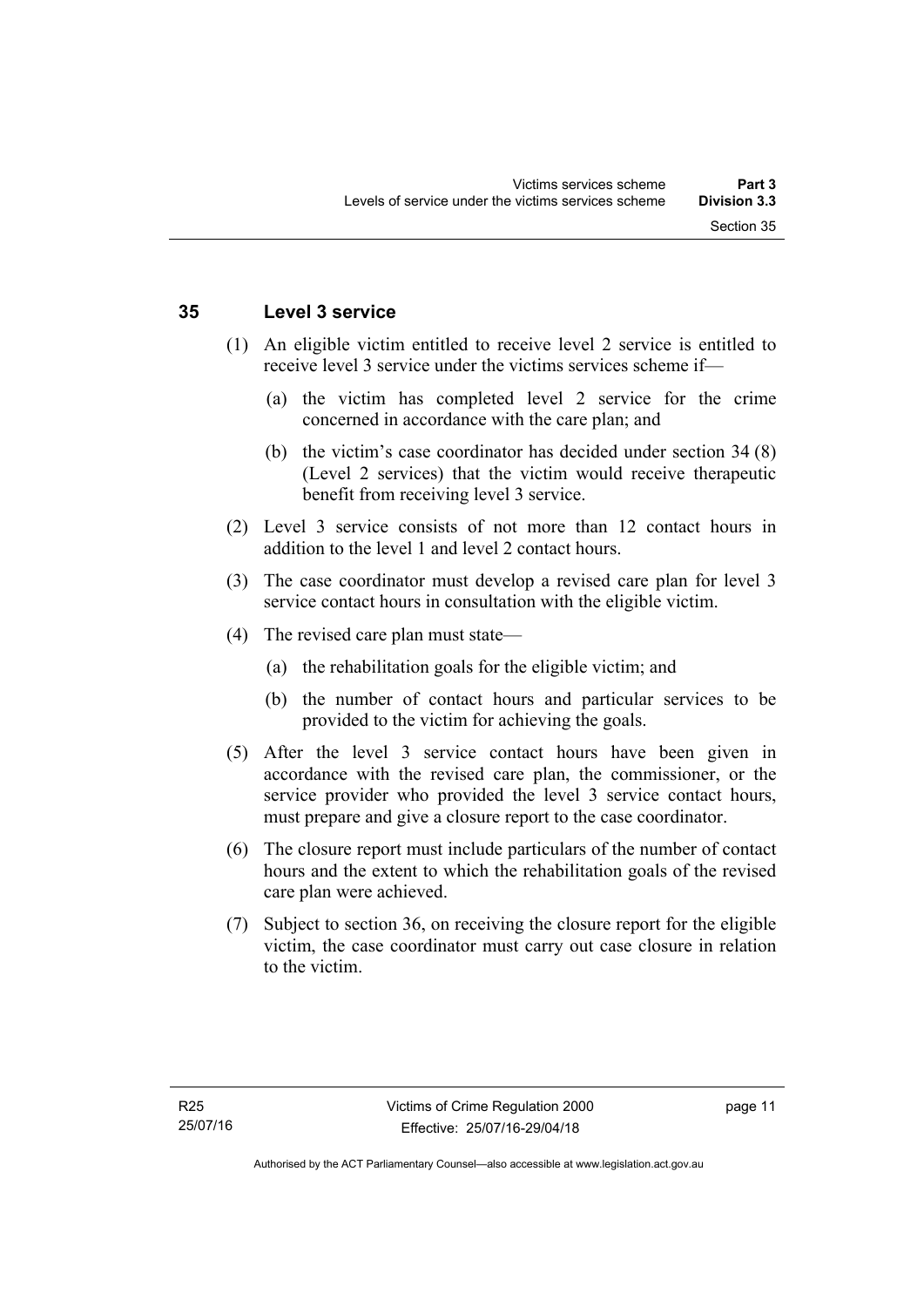## <span id="page-17-0"></span>**36 Exceptional cases**

- (1) This section applies if the case coordinator for an eligible victim makes a written recommendation to the commissioner that—
	- (a) on information available to the case coordinator, further contact hours in addition to level 3 service contact hours would give substantial therapeutic benefit to the victim; and
	- (b) it is impossible or impractical to provide the further contact hours under a scheme or program other than the victims services scheme.
- (2) The commissioner must consider the recommendation and decide whether or not to carry out the recommendation, or a variation of it.
- (3) After the further contact hours have been given, the commissioner, or the service provider who provided the service, must prepare and give a closure report to the case coordinator.
- (4) The closure report must include particulars of the number of contact hours and the extent to which the rehabilitation goals of the revised care plan were achieved.
- (5) On receiving the closure report for the victim, the case coordinator must carry out case closure in relation to the victim.
- (6) In this section:

*substantial therapeutic benefit*, for a victim, includes achieving his or her rehabilitation goals if—

- (a) the victim has almost achieved his or her rehabilitation goals at the time the victim's level 3 service contact hours have finished; or
- (b) the victim will not achieve his or her rehabilitation goals within level 3 service contact hours because of the extent and complexity of the harm suffered by the victim.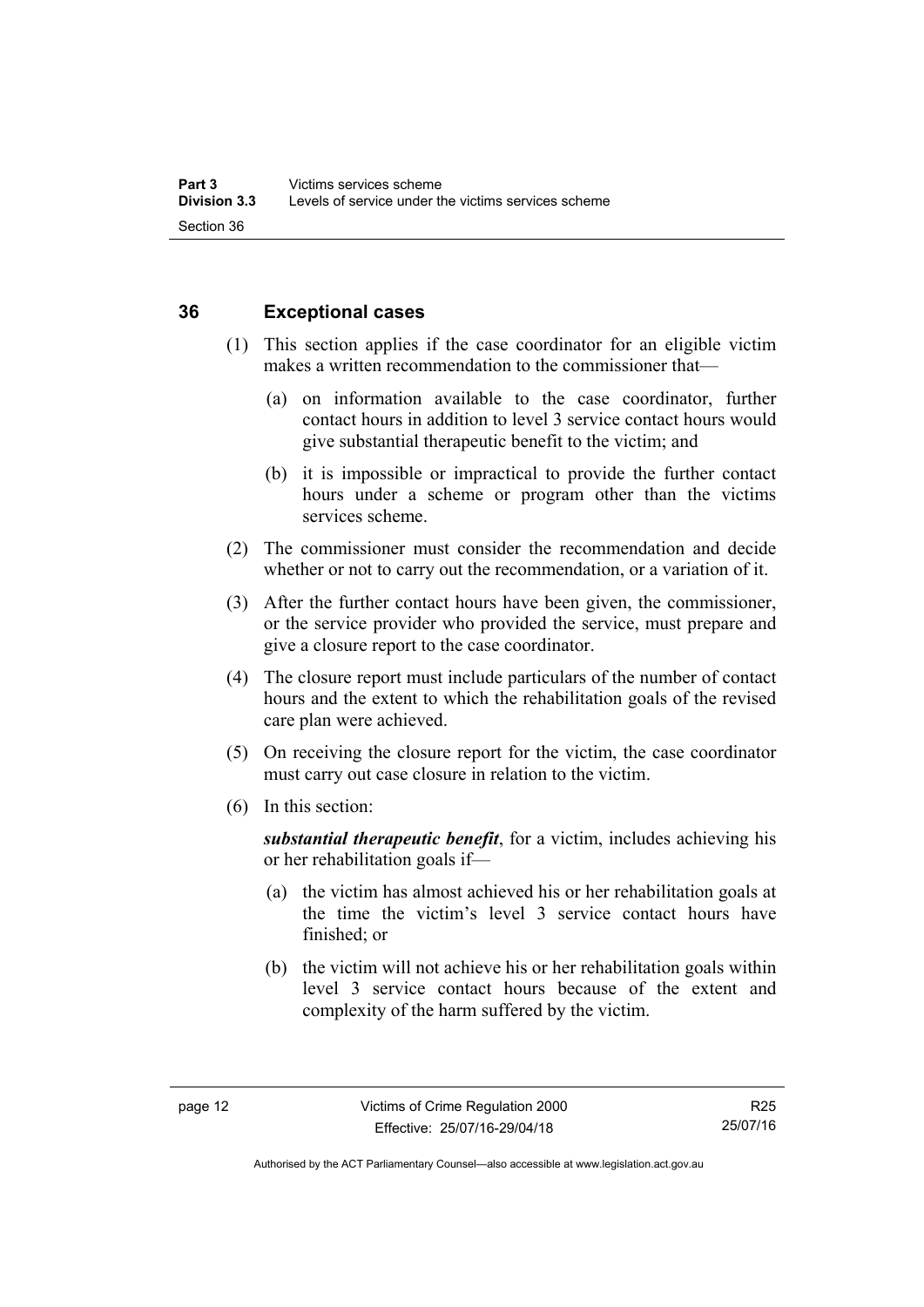## <span id="page-18-0"></span>**37 How contact hours are provided**

- (1) Contact hours for an eligible victim who lives in the ACT must be provided by—
	- (a) the commissioner; or
	- (b) an approved service provider; or
	- (c) with the written approval of the commissioner—a person who is not an approved service provider.
- (2) Contact hours for an eligible victim who lives outside the ACT may, with the written approval of the commissioner, be provided by a person that is not an approved service provider.
- (3) Contact hours under level 2 or level 3 service are to be given to an eligible victim in a way that, as far as possible, gives the victim a choice of completing the contact hours with the commissioner or an approved service provider chosen by the victim.

## <span id="page-18-1"></span>**38 Arbitration—care plans**

If, for an eligible victim who is entitled to receive level 2 or level 3 service, the case coordinator and service provider do not agree about the content of a care plan, the need for additional contact hours or both, the case coordinator must refer the issue in writing to an independent arbitrator nominated by the commissioner.

## <span id="page-18-2"></span>**39 Case closure**

Case closure for an eligible victim consists of the following procedure:

- (a) if the victim agrees—
	- (i) a discharge interview with the victim to measure the attainment of the victim's rehabilitation goals; and
	- (ii) the completion, by or on behalf of the victim, of a survey to evaluate the services received by the victim;

page 13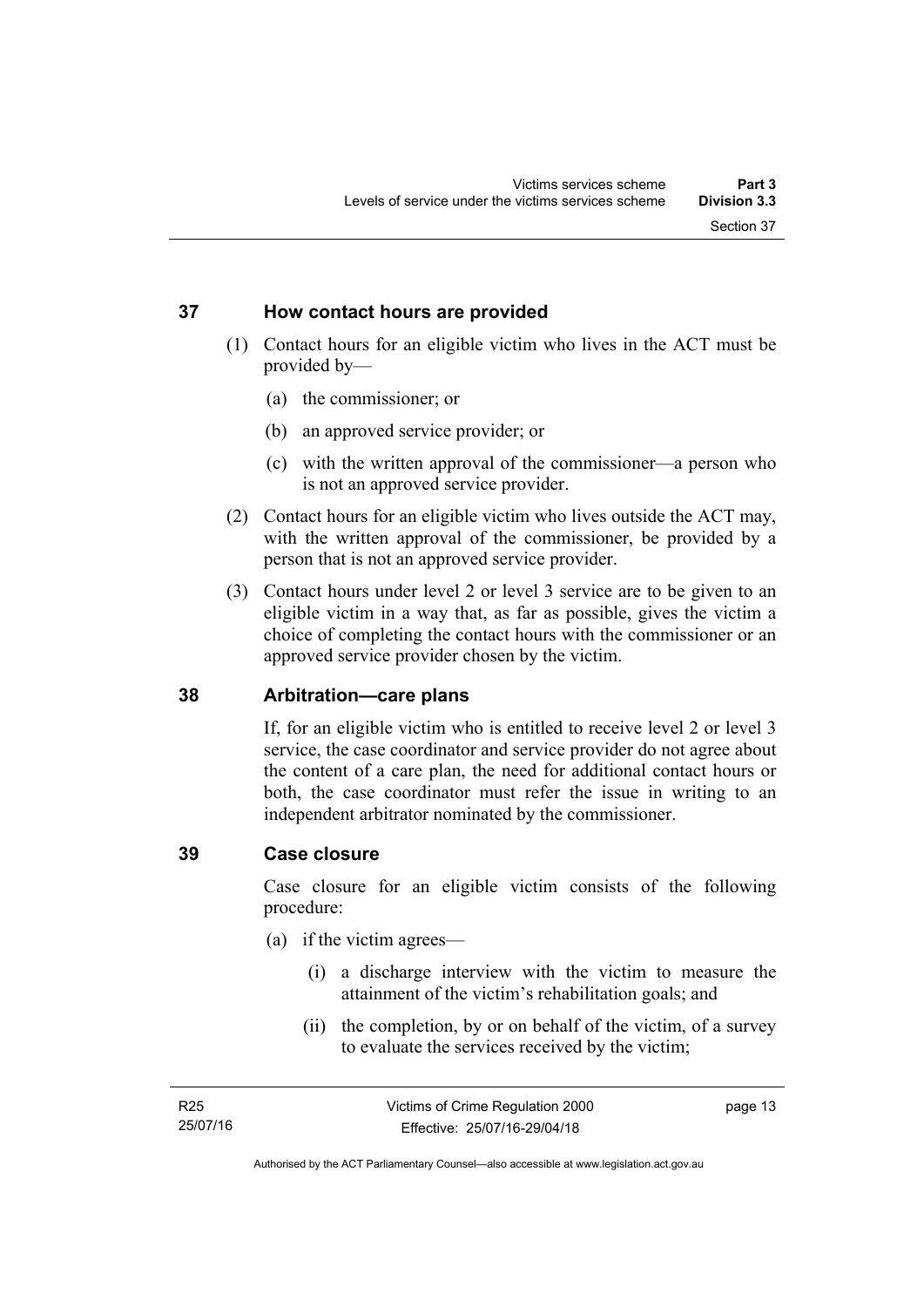| Part 3              | Victims services scheme |
|---------------------|-------------------------|
| <b>Division 3.4</b> | Service providers       |
| Section 40          |                         |

 (b) the completion by the victim's case coordinator of an evaluation of, and report about, the services provided to the victim.

## <span id="page-19-0"></span>**Division 3.4 Service providers**

## <span id="page-19-1"></span>**40 Approved service providers**

- (1) The commissioner may approve service providers for this regulation.
- (2) The commissioner must keep an up-to-date list of approved service providers.

## <span id="page-19-2"></span>**41 Criteria for approval**

- (1) The commissioner may approve a person as a service provider only if satisfied that—
	- (a) the person—
		- (i) has qualifications or experience in working with victims and with people from a diversity of ethnic and cultural backgrounds; and
		- (ii) has experience or knowledge of working in a multidisciplinary team environment; and
		- (iii) holds an appropriate policy of indemnity insurance; and
	- (b) if the service to be provided is a health practitioners service the person is an appropriately qualified health practitioner; and
	- (c) the person has not been convicted of a serious crime; and
	- (d) the person is capable of satisfying the requirements of this regulation; and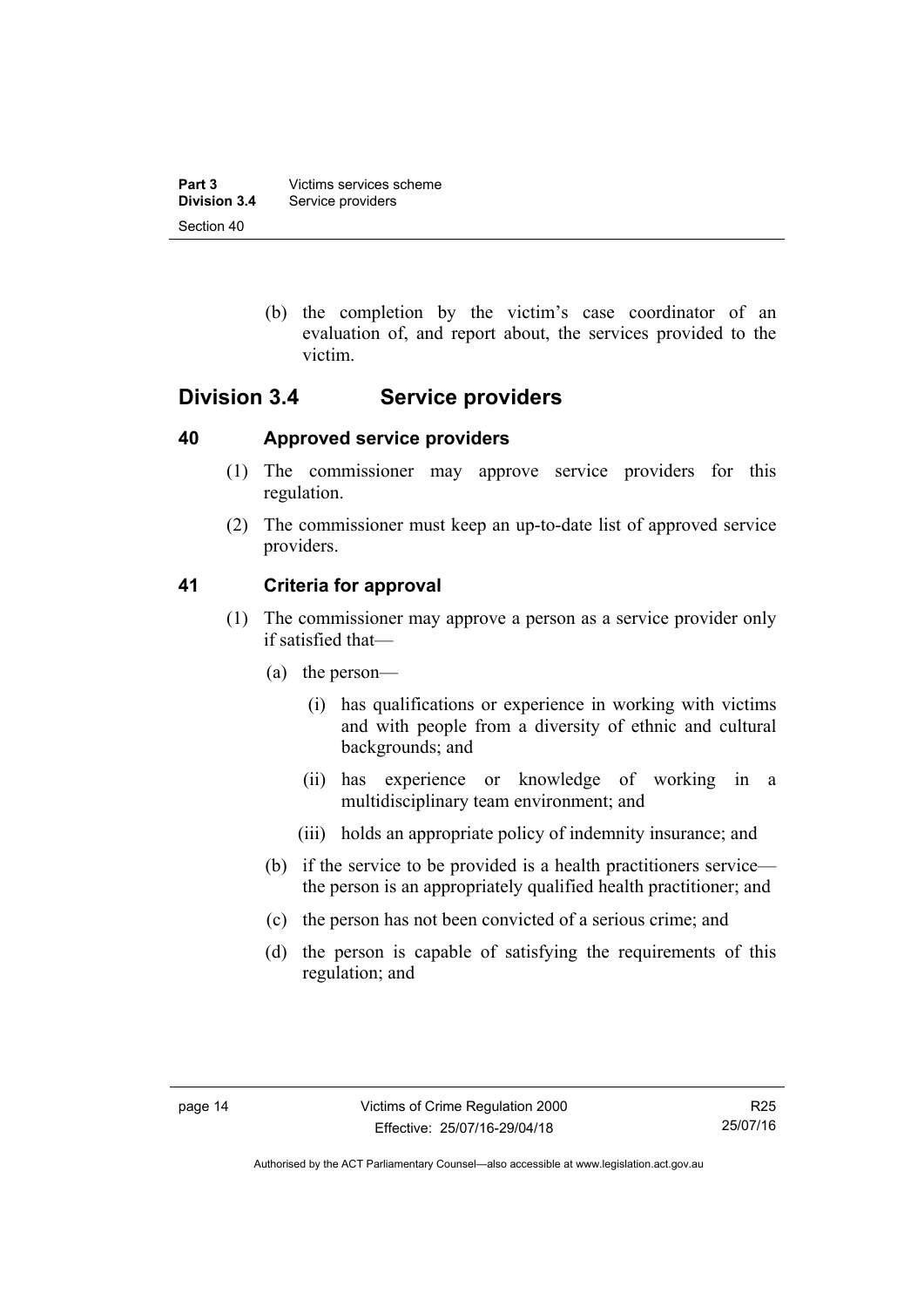- (e) the person will—
	- (i) undertake continuing education in the provision of services to victims; and
	- (ii) conduct an assessment and evaluation of the services it provides and ensure its services are subject to independent review; and
	- (iii) deal with eligible victims in a way that gives proper regard to their dignity, worth, independence, cultural diversity and human rights; and
	- (iv) provide services of appropriate quality with respect to safety, risk, health and community care outcomes and the interests of eligible victims; and
	- (v) provide services that are consistent with best practice for the particular kind of service; and
	- (vi) establish codes of conduct for people engaged or employed by it to promote the highest ethical and professional standards; and
	- (vii) ensure premises used by people engaged or employed by it are secure, give eligible victims privacy and comply with occupational health and safety requirements; and
	- (viii) take steps to ensure that people engaged or employed by it are familiar with the *[Human Rights Commission Act](http://www.legislation.act.gov.au/a/2005-40)  [2005](http://www.legislation.act.gov.au/a/2005-40)*; and
- (f) the person will not use contact hours for the preparation of reports for use in proceedings.
- (2) For section 37 (1) and (2), the commissioner may only approve the use of a person who is not an approved service provider if satisfied that the person meets the criteria mentioned in subsection (1).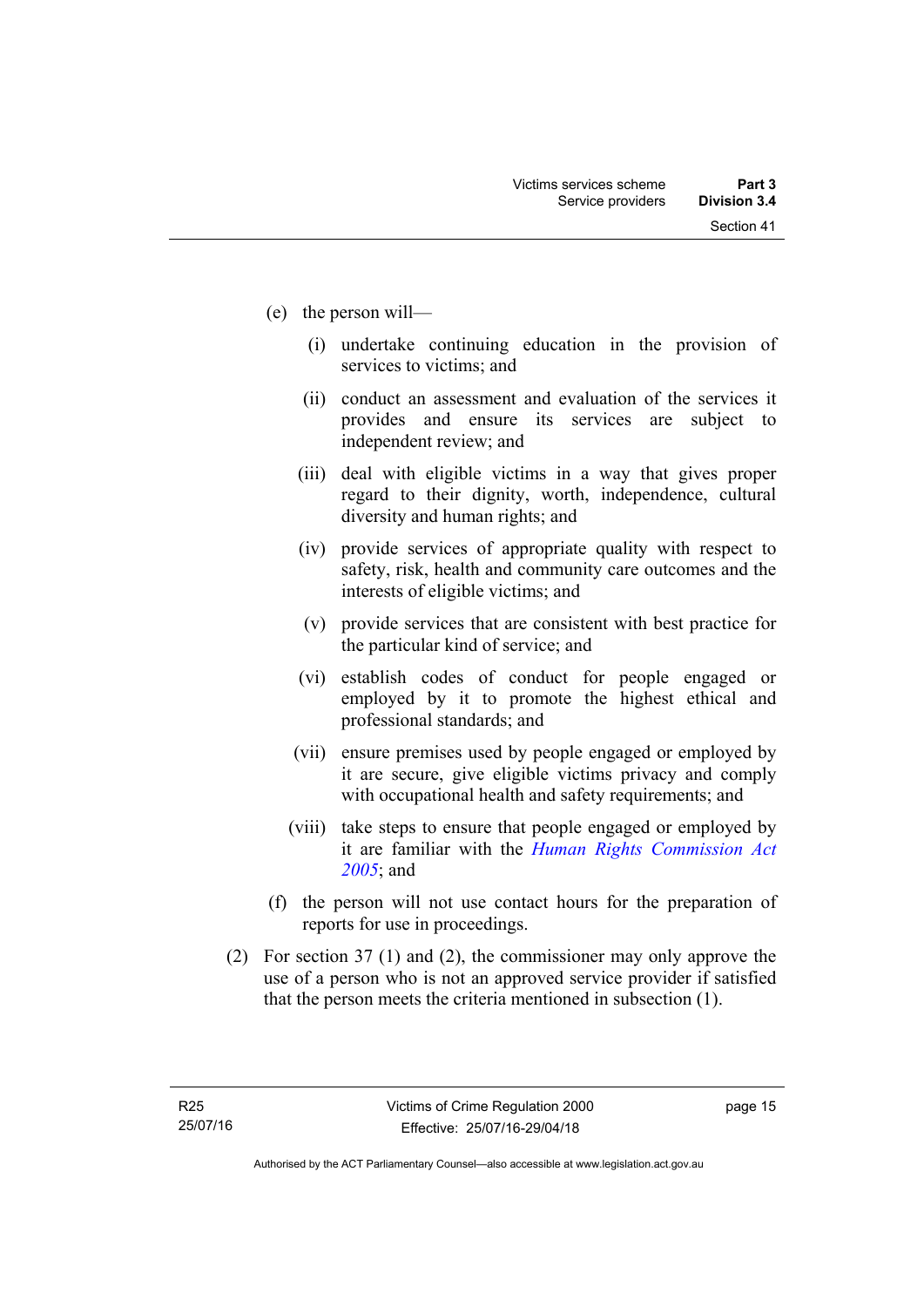## <span id="page-21-0"></span>**42 Suspension of approval**

The commissioner may suspend the approval of a service provider if—

- (a) the commissioner is no longer satisfied on reasonable grounds of the matters mentioned in section 41; or
- (b) the service provider is a suspect in an investigation of an indictable offence; or
- (c) the service provider has been the subject of a complaint to the human rights commission and the complaint has not been decided or has been upheld.

## <span id="page-21-1"></span>**43 Cancellation of approval**

The commissioner must cancel the approval of an approved service provider if—

- (a) on at least 3 occasions, a ground existed on which the commissioner would have been entitled to suspend the approval of the provider; or
- (b) if the ground for suspension of the approval of the provider is a state of affairs—the state of affairs has existed for 3 months or longer; or
- (c) the approved service provider has been convicted or found guilty of an indictable offence; or
- (d) for an approved service provider who provides a health practitioners service—the provider has ceased to be registered as a health practitioner.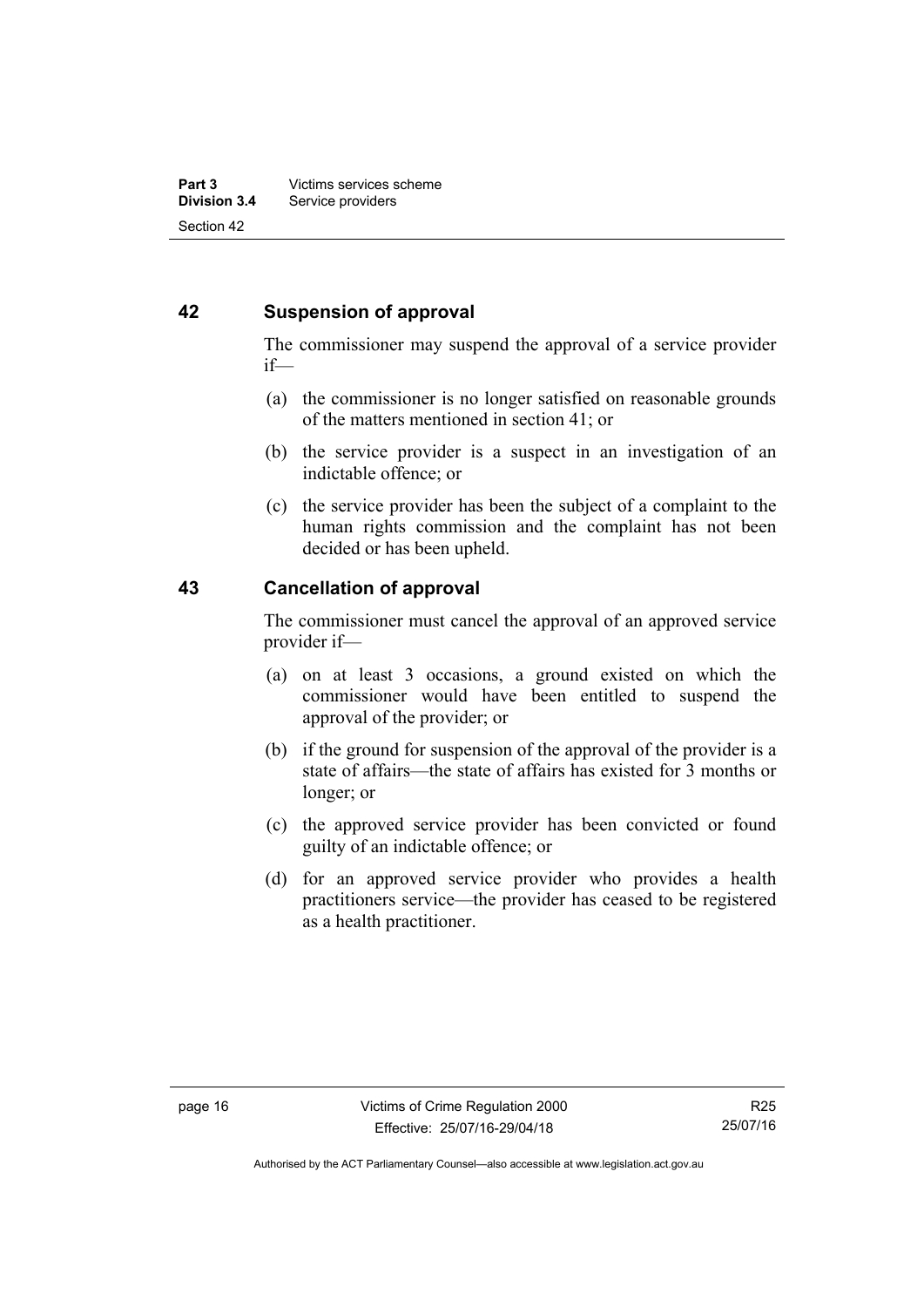## <span id="page-22-0"></span>**Division 3.5 General**

## <span id="page-22-1"></span>**44 Volunteer program**

An eligible victim may use a volunteer program.

## <span id="page-22-2"></span>**45 Special financial assistance—statements**

If a primary victim asks the commissioner for a statement and certificate under the *[Victims of Crime \(Financial Assistance\)](http://www.legislation.act.gov.au/a/1983-11)  [Act 1983](http://www.legislation.act.gov.au/a/1983-11)*, section 27, the commissioner must provide the statement and certificate.

## <span id="page-22-3"></span>**Division 3.6 Notification and review of decisions about service providers**

## <span id="page-22-4"></span>**46 Meaning of** *reviewable decision—***div 3.6**

In this division:

*reviewable decision* means a decision mentioned in schedule 1, column 3 under a provision of this regulation mentioned in column 2 in relation to the decision.

## <span id="page-22-5"></span>**46A Reviewable decision notices**

If the commissioner makes a reviewable decision, the commissioner must give a reviewable decision notice to each entity mentioned in schedule 1, column 4 in relation to the decision.

- *Note 1* The commissioner must also take reasonable steps to give a reviewable decision notice to any other person whose interests are affected by the decision (see *[ACT Civil and Administrative Tribunal Act 2008](http://www.legislation.act.gov.au/a/2008-35)*, s 67A).
- *Note 2* The requirements for reviewable decision notices are prescribed under the *[ACT Civil and Administrative Tribunal Act 2008](http://www.legislation.act.gov.au/a/2008-35)*.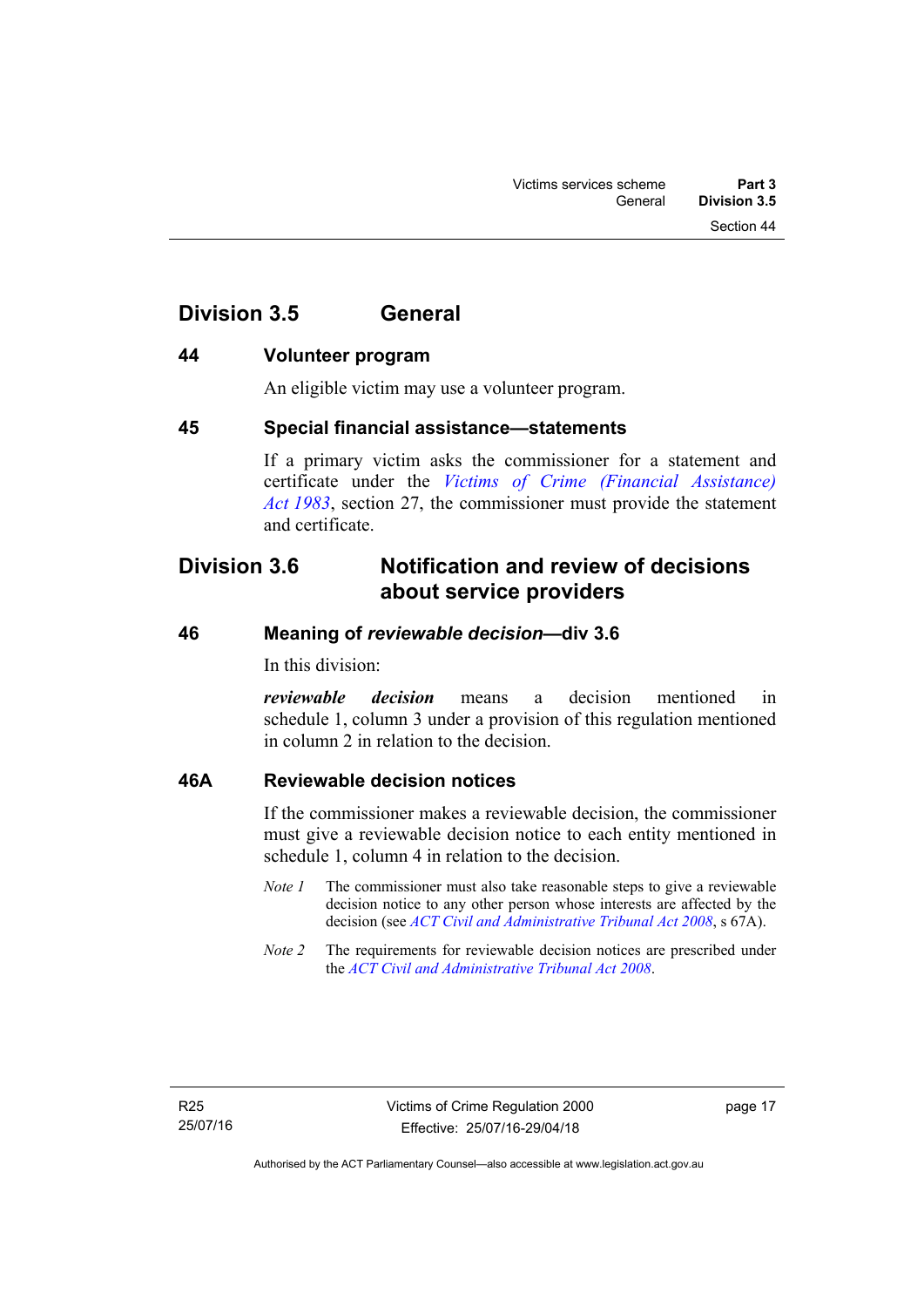## <span id="page-23-0"></span>**47 Applications for review**

The following may apply to the ACAT for review of a reviewable decision:

- (a) an entity mentioned in schedule 1, column 4 in relation to the decision;
- (b) any other person whose interests are affected by the decision.
- *Note* If a form is approved under the *[ACT Civil and Administrative Tribunal](http://www.legislation.act.gov.au/a/2008-35)  [Act 2008](http://www.legislation.act.gov.au/a/2008-35)* for the application, the form must be used.

page 18 Victims of Crime Regulation 2000 Effective: 25/07/16-29/04/18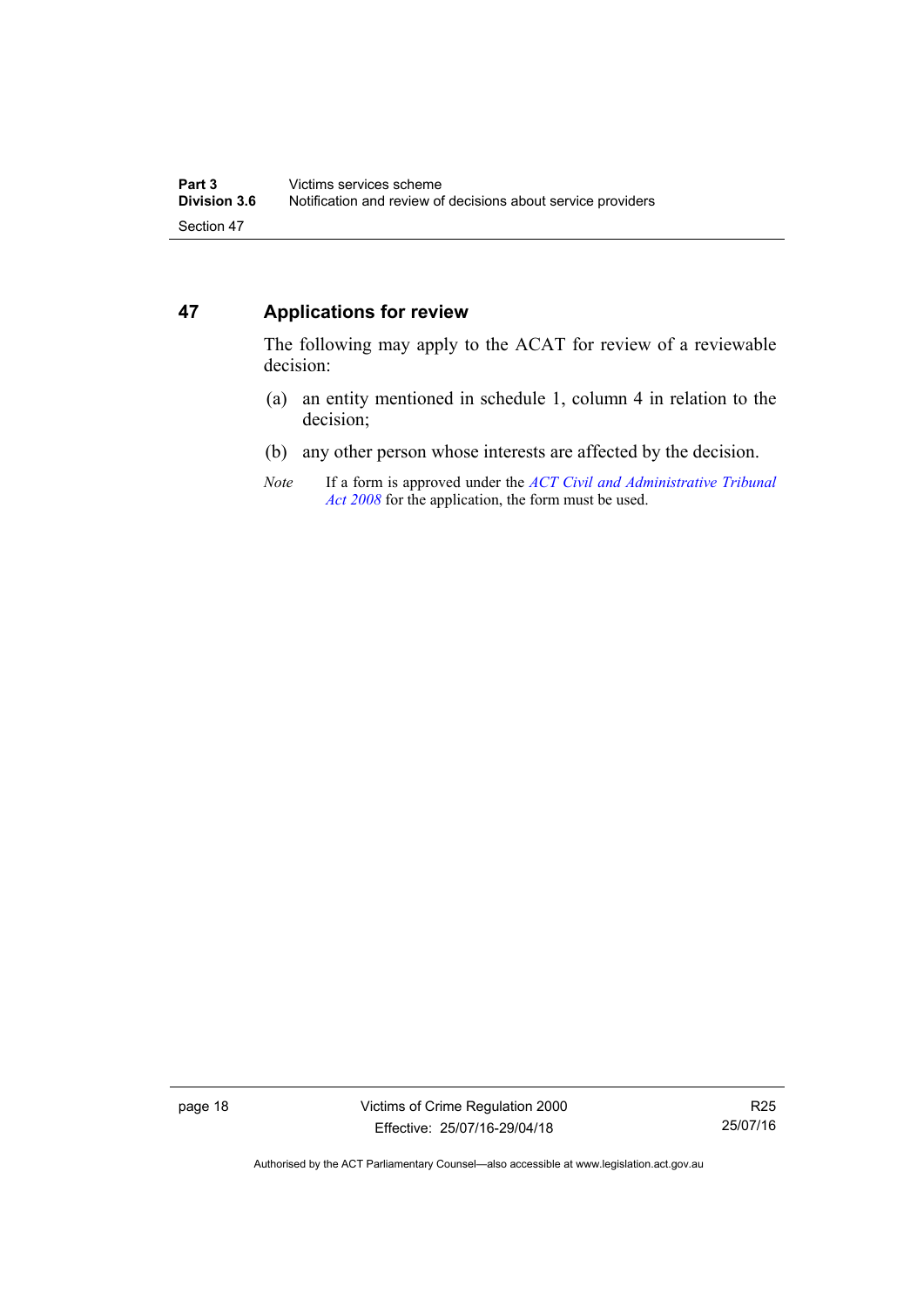## <span id="page-24-0"></span>**Part 4 Miscellaneous**

## <span id="page-24-1"></span>**47A Guidelines—victims services scheme etc**

- (1) The commissioner may make guidelines about—
	- (a) the way a victim is assessed for eligibility to use the victims services scheme; and
	- (b) the employment or engagement of people who will have contact with eligible victims; and
	- (c) the preparation, content and implementation of care plans; and
	- (d) the eligibility of entities to be approved or used as service providers; and
	- (e) the referral of victims to service providers or other entities dealing with victims; and
	- (f) the establishment and operation of volunteer programs; and
	- (g) the internal review of decisions made by the commissioner; and
	- (h) the holding of indemnity insurance by service providers; and
	- (i) other matters necessary or convenient to be decided with respect to the victims services scheme.
- (2) Guidelines are a notifiable instrument.

*Note* A notifiable instrument must be notified under the [Legislation Act](http://www.legislation.act.gov.au/a/2001-14).

<span id="page-24-2"></span>**48 Guidelines—volunteers** 

The commissioner may make guidelines about the following:

 (a) fixing minimum standards of qualifications or experience for people who volunteer to provide practical assistance and support to victims;

page 19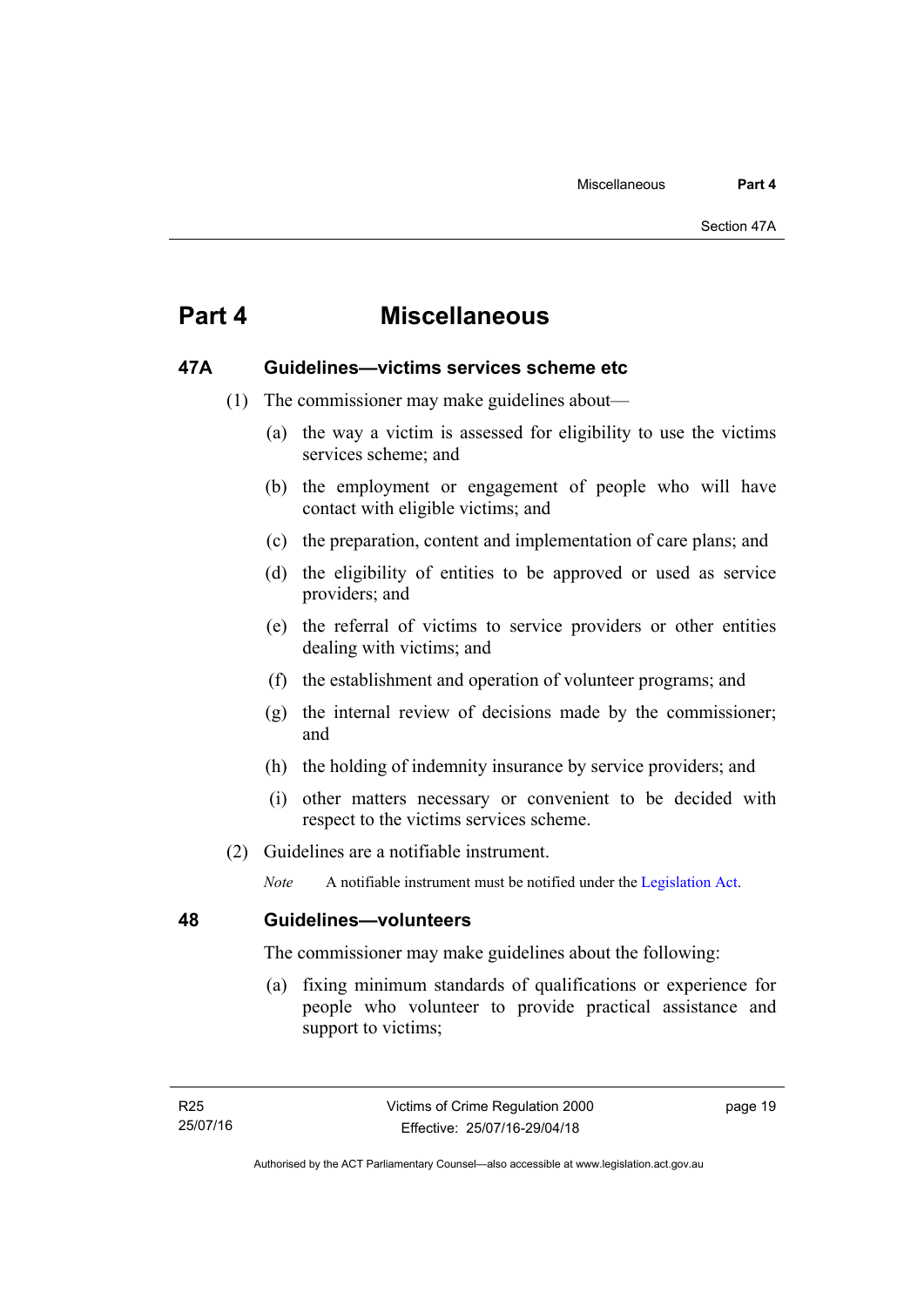#### **Part 4** Miscellaneous

Section 48A

- (b) the experience or knowledge required by a volunteer;
- (c) the undertaking by a volunteer of continuing education in the provision of services to victims;
- (d) the undertaking by a volunteer of training courses about dealing with people from a diversity of ethnic and cultural backgrounds;
- (e) the use of people who have committed a serious crime as volunteers;
- (f) the supervision of volunteers and the conducting of assessments and evaluations of the services provided by volunteers;
- (g) the occupational health and safety of volunteers;
- (h) indemnity insurance for the acts or omissions of volunteers;
- (i) the debriefing of volunteers;
- (j) other matters necessary or convenient to be decided with respect to volunteers.

## <span id="page-25-0"></span>**48A Independent arbitrators**

- (1) The commissioner may approve independent arbitrators for this regulation.
- (2) A person is eligible to be approved as an independent arbitrator only if the person is an approved service provider.
- (3) The commissioner must keep a list of approved independent arbitrators.
- (4) The commissioner must keep the list open for inspection (without charge) by an eligible victim.
- (5) If asked by an eligible victim, the commissioner must give a copy of the list (without charge) to the victim.

R25 25/07/16

Authorised by the ACT Parliamentary Counsel—also accessible at www.legislation.act.gov.au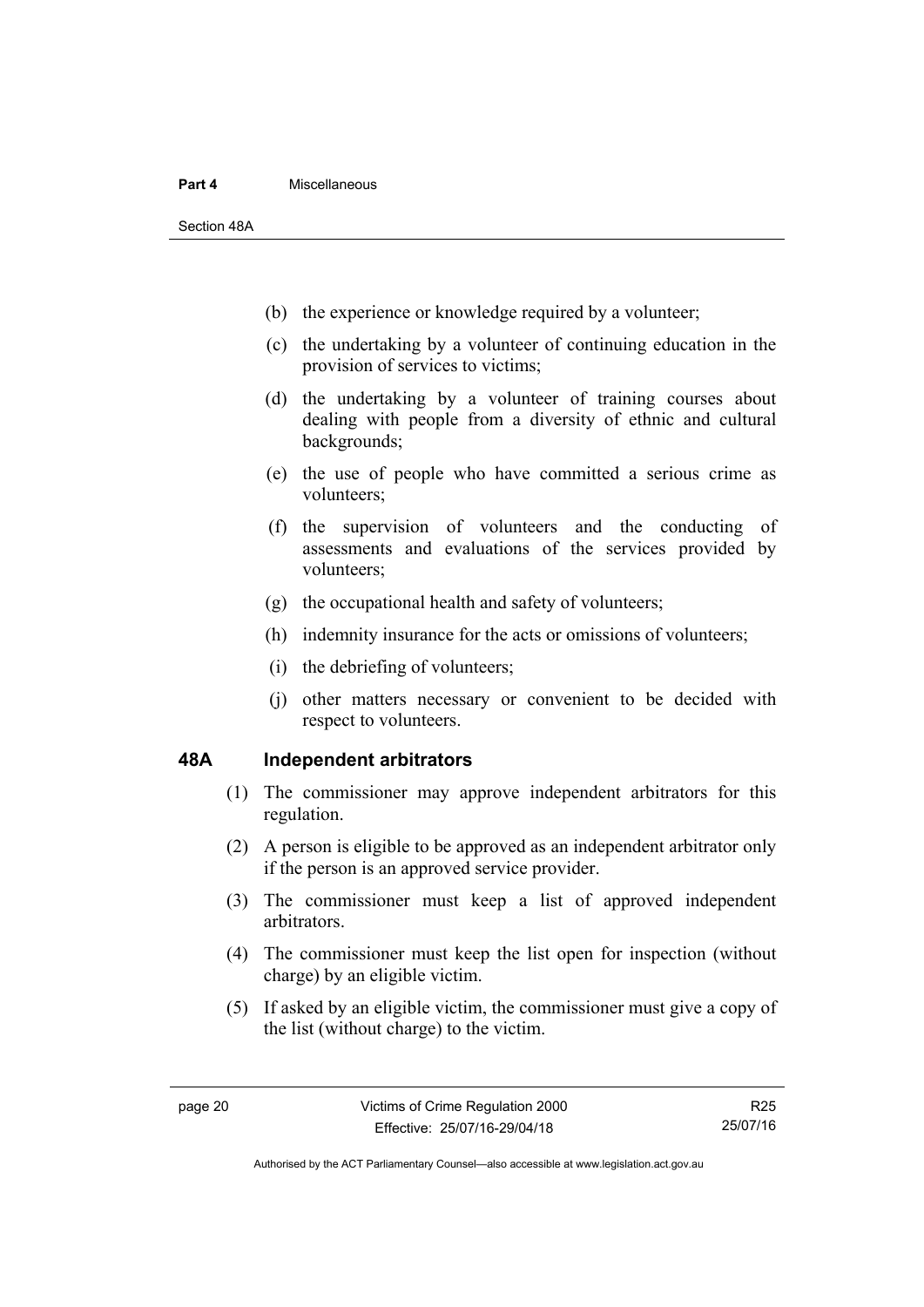### <span id="page-26-0"></span>**49 Annual reporting authority**

For the [Act,](http://www.legislation.act.gov.au/a/1994-83/default.asp) section 19 (2) (d), the director-general is the annual reporting authority for the victims services scheme.

### <span id="page-26-1"></span>**49A Victims services levy—excluded offences—Act, s 23**

The following offences are prescribed offences to which the victims services levy does not apply:

- (a) an offence mentioned in schedule 2;
- (b) an offence under the *[Heavy Vehicle National Law \(ACT\)](http://www.legislation.act.gov.au/a/db_49155/default.asp)*, except section 567A and section 567B.
- *Note* A reference to an Act includes a reference to the statutory instruments made or in force under the Act, including any regulation (see [Legislation Act,](http://www.legislation.act.gov.au/a/2001-14) s 104).

### <span id="page-26-2"></span>**50 Determination of fees for services provided by service providers**

- (1) The Minister may, in writing, determine the fees that are payable for services provided to an eligible victim under this regulation by a service provider.
- (2) A determination is a disallowable instrument.
	- *Note* A disallowable instrument must be notified, and presented to the Legislative Assembly, under the [Legislation Act.](http://www.legislation.act.gov.au/a/2001-14)

## <span id="page-26-3"></span>**51 Approved forms**

(1) The Minister may, in writing, approve forms for this regulation.

*Note* For other provisions about forms, see the [Legislation Act,](http://www.legislation.act.gov.au/a/2001-14) s 255.

- (2) If the Minister approves a form for a particular purpose, the approved form must be used for that purpose.
- (3) An approved form is a notifiable instrument.

Note A notifiable instrument must be notified under the [Legislation Act](http://www.legislation.act.gov.au/a/2001-14).

page 21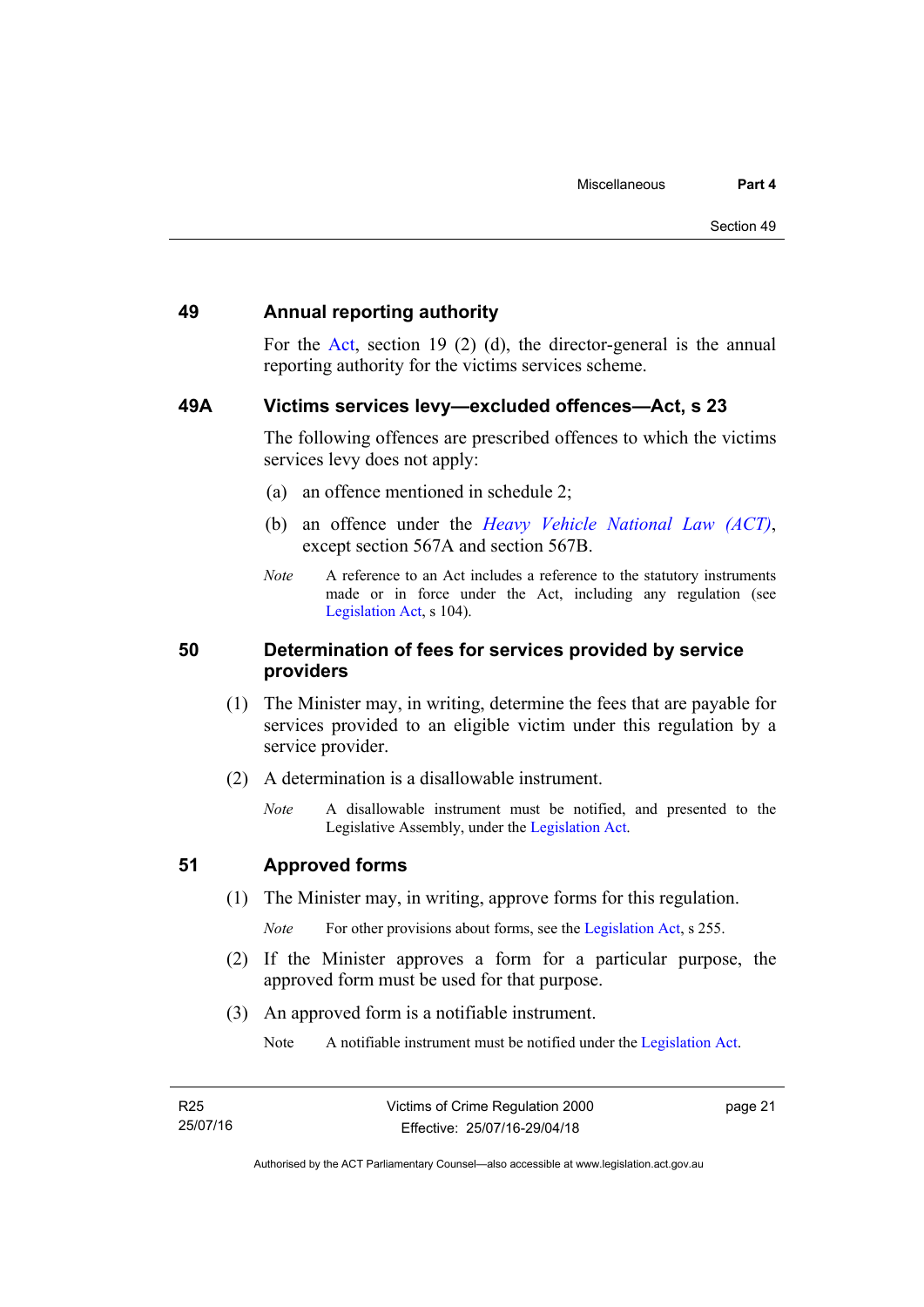## <span id="page-27-0"></span>**Schedule 1 Reviewable decisions about service providers**

(see div 3.6)

| column 1<br>item            | column <sub>2</sub><br>section | column 3<br>decision                         | column 4<br>entity                          |
|-----------------------------|--------------------------------|----------------------------------------------|---------------------------------------------|
| 1                           | 40                             | refuse to<br>approve<br>service<br>provider  | applicant                                   |
| $\mathcal{D}_{\mathcal{A}}$ | 42                             | suspend<br>service<br>provider's<br>approval | service provider                            |
| 3                           | 43                             | cancel<br>approval of<br>service<br>provider | person who was approved<br>service provider |

page 22 Victims of Crime Regulation 2000 Effective: 25/07/16-29/04/18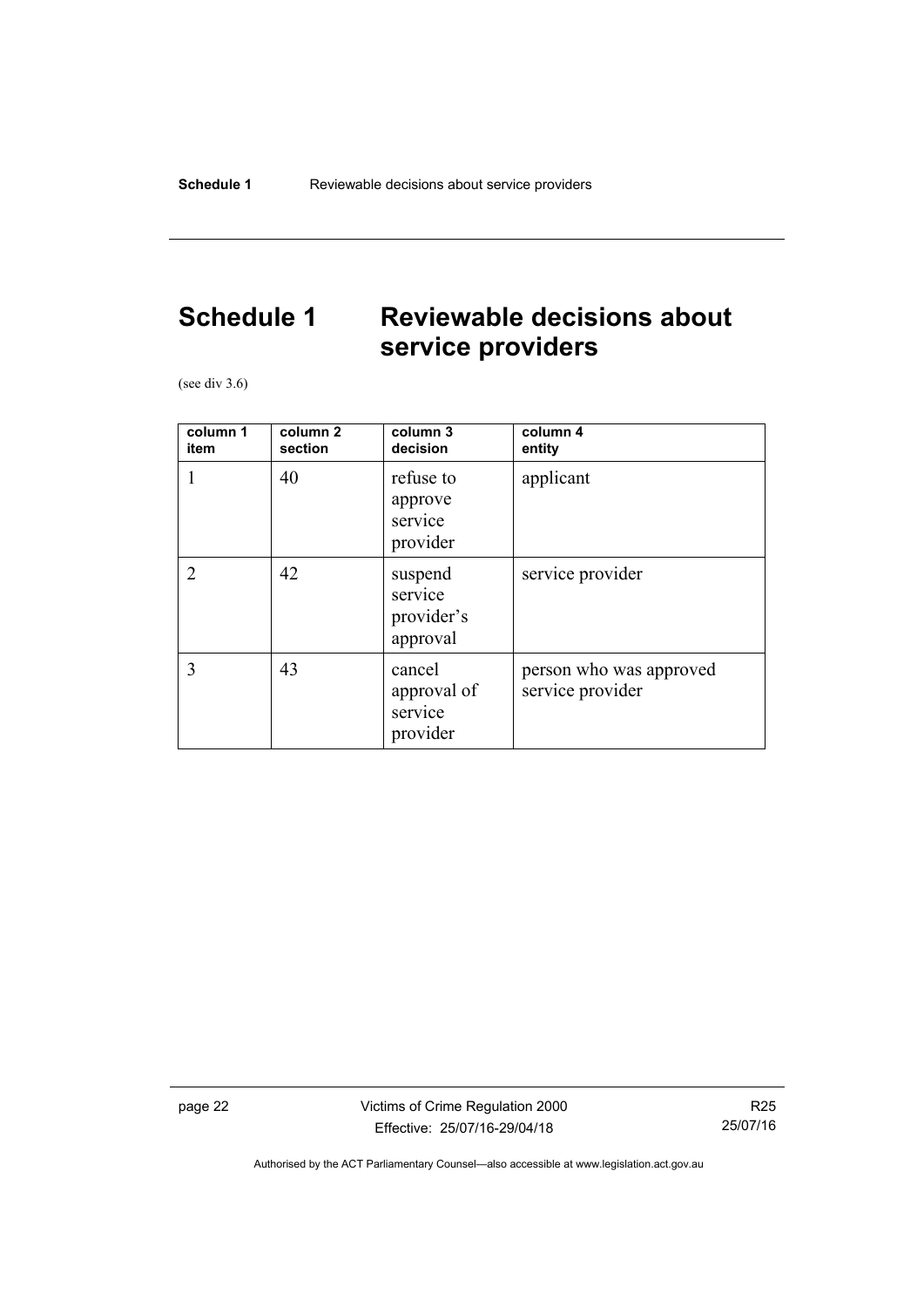## <span id="page-28-0"></span>**Schedule 2 Victims services levy excluded offences**

(s 49A)

## <span id="page-28-1"></span>**Part 2.1 Australian Road Rules**

| column 1     | column <sub>2</sub>                         | column 3                                                 |
|--------------|---------------------------------------------|----------------------------------------------------------|
| item         | offence provision and, if<br>relevant, case | short description                                        |
| $\mathbf{1}$ | 167                                         | disobey no stopping sign                                 |
| 2            | 168(1)                                      | disobey no parking sign                                  |
| 3            | 169                                         | stop at side of road with continuous yellow<br>edge line |
| 4            | 170(1)                                      | stop in intersection                                     |
| 5            | 170(2)                                      | stop on/near intersection (traffic lights)               |
| 6            | 170(3)                                      | stop on/near intersection (no traffic lights)            |
| 7            | 171(1)                                      | stop on/near children's crossing                         |
| 8            | 172(1)                                      | stop on/near pedestrian crossing                         |
| 9            | 173(1)                                      | stop on/near marked foot crossing                        |
| 10           | 174(2)                                      | stop near bicycle crossing lights                        |
| 11           | 175(1)                                      | stop on/near level crossing                              |
| 12           | 176(1)                                      | stop on clearway                                         |
| 13           | 177(1)                                      | stop on freeway                                          |
| 14           | 178                                         | stop in emergency stopping lane                          |
| 15           | 179(1)                                      | stop in loading zone                                     |
| 16           | 179(2)(a)                                   | stop in loading zone longer than $\frac{1}{2}$ hour      |
| 17           | 179(2)(b)                                   | stop in loading zone longer than indicated               |
| 18           | 179(2)(c)                                   | stop in loading zone longer than permitted               |
|              |                                             |                                                          |

R25 25/07/16 Victims of Crime Regulation 2000 Effective: 25/07/16-29/04/18

page 23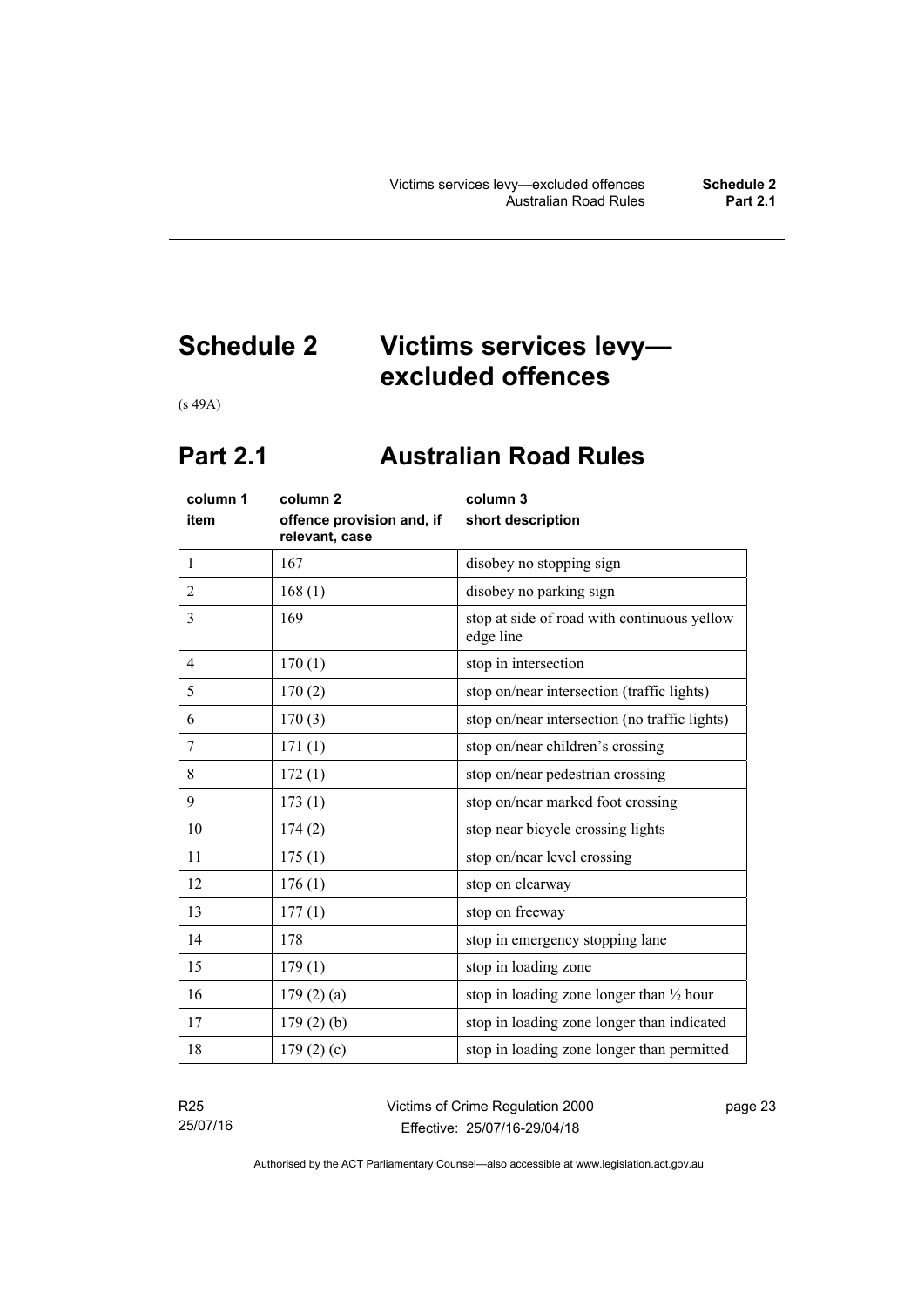#### **Schedule 2** Victims services levy—excluded offences **Part 2.1 Australian Road Rules**

| column 1 | column <sub>2</sub>                                                                         | column 3                                                     |
|----------|---------------------------------------------------------------------------------------------|--------------------------------------------------------------|
| item     | offence provision and, if<br>relevant, case                                                 | short description                                            |
| 19       | 180(1)                                                                                      | stop in truck zone                                           |
| 20       | 181(1)                                                                                      | stop in works zone                                           |
| 21       | 182(1)                                                                                      | stop in taxi zone                                            |
| 22       | 183(1)                                                                                      |                                                              |
| 22.1     | for a bus zone in a<br>$\bullet$<br>clearway, transit lane<br>or bus lane                   | stop in bus zone (clearway/transit lane/bus<br>lane)         |
| 22.2     | other than for a bus<br>zone in a clearway,<br>transit lane or bus<br>lane                  | stop in bus zone (not clearway/transit lane/<br>bus lane)    |
| 23       | 184(1)                                                                                      |                                                              |
| 23.1     | for a minibus zone in<br>a clearway, transit<br>lane or bus lane                            | stop in minibus zone (clearway/transit lane/<br>bus lane)    |
| 23.2     | other than for a<br>$\bullet$<br>minibus zone in a<br>clearway, transit lane<br>or bus lane | stop in minibus zone (not clearway/transit<br>lane/bus lane) |
| 24       | 185(1)                                                                                      | stop in permit zone                                          |
| 25       | 186(1)                                                                                      | stop in mail zone                                            |
| 26       | 187                                                                                         | stop in/on bus/transit/truck/bicycle/tram<br>lane/tracks     |
| 27       | 188                                                                                         | stop in shared zone                                          |
| 28       | 189(1)                                                                                      | double park                                                  |
| 29       | 190(1)                                                                                      | stop in/near safety zone                                     |
| 30       | 191                                                                                         | stop near obstruction so as to obstruct<br>traffic           |
| 31       | 192(1)                                                                                      | stop on structure                                            |

page 24 Victims of Crime Regulation 2000 Effective: 25/07/16-29/04/18

R25 25/07/16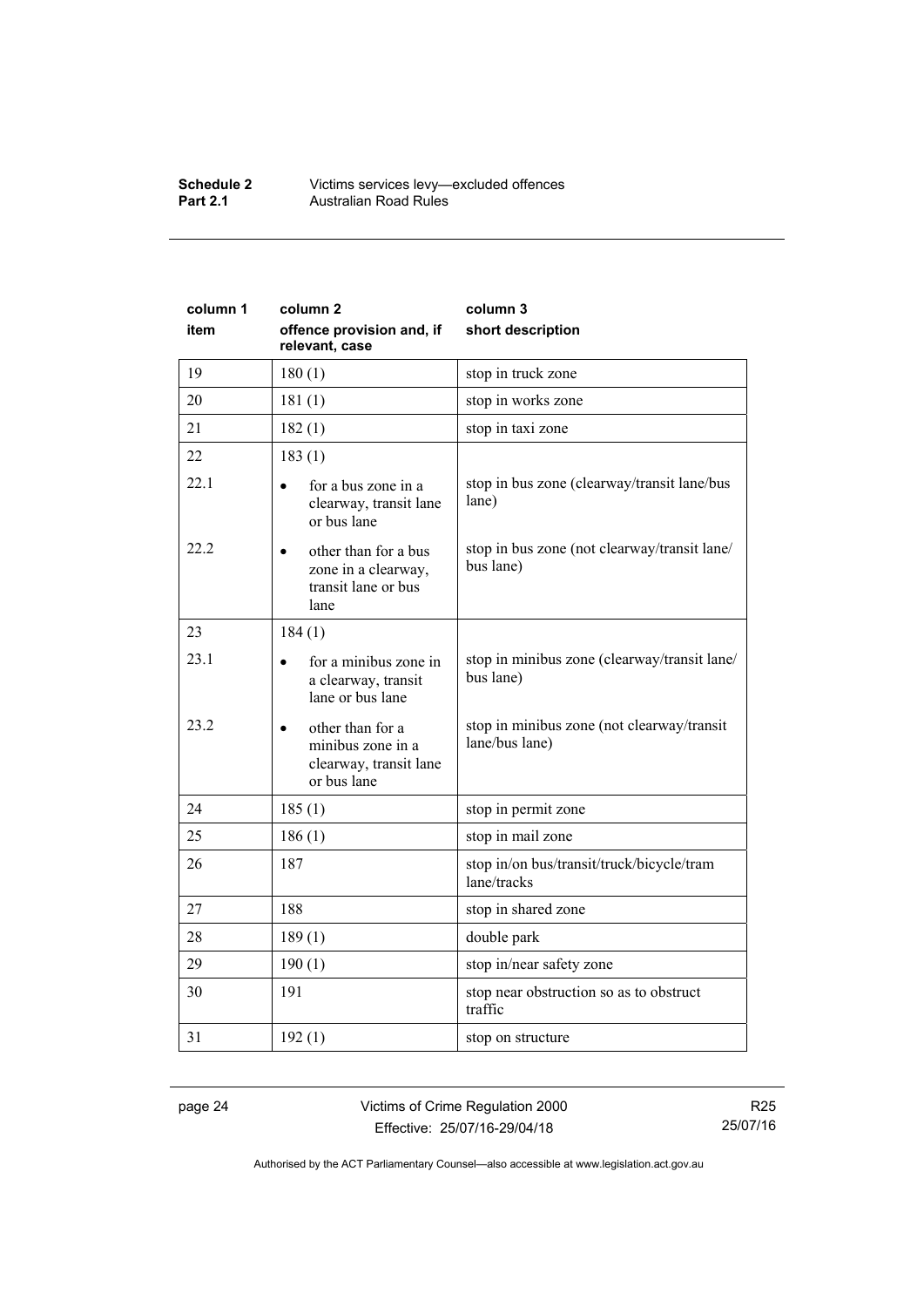| column 1<br>item | column <sub>2</sub><br>offence provision and, if<br>relevant, case | column 3<br>short description                        |
|------------------|--------------------------------------------------------------------|------------------------------------------------------|
| 32               | 192(2)                                                             | stop in tunnel/underpass                             |
| 33               | 193(1)                                                             | stop on crest/curve outside built-up area            |
| 34               | 194(1)                                                             | stop near fire hydrant/indicator/plug<br>indicator   |
| 35               | 195(1)                                                             | stop at/near bus stop                                |
| 36               | 196(1)                                                             | stop at/near tram stop                               |
| 37               | 197(1)                                                             | stop on path/strip in built-up area                  |
| 38               | 197(1A)                                                            | stop on painted island                               |
| 39               | 198(1)                                                             | obstruct access to ramp/path/passageway              |
| 40               | 198(2)                                                             | stop on/across driveway/other access<br>to/from land |
| 41               | 199(1)                                                             | stop near postbox                                    |
| 42               | 200(1)                                                             | not stop heavy/long vehicle on road<br>shoulder      |
| 43               | 200(2)                                                             | stop heavy/long vehicle longer than 1 hr             |
| 44               | 201                                                                | disobey bicycle parking sign                         |
| 45               | 202                                                                | disobey motorbike parking sign                       |
| 46               | 203(1)                                                             | stop in parking area for disabled                    |
| 47               | 203A                                                               | stop in slip lane                                    |
| 48               | 205                                                                | park continuously for longer than permitted          |
| 49               | 208(1)                                                             |                                                      |
| 49.1             | by contravening<br>208(2)                                          | not parallel park in direction of travel             |
| 49.2             | by contravening<br>208(3)                                          | not parallel park near left                          |
| 49.3             | by contravening<br>208(4)                                          | not parallel park near road side                     |

R25 25/07/16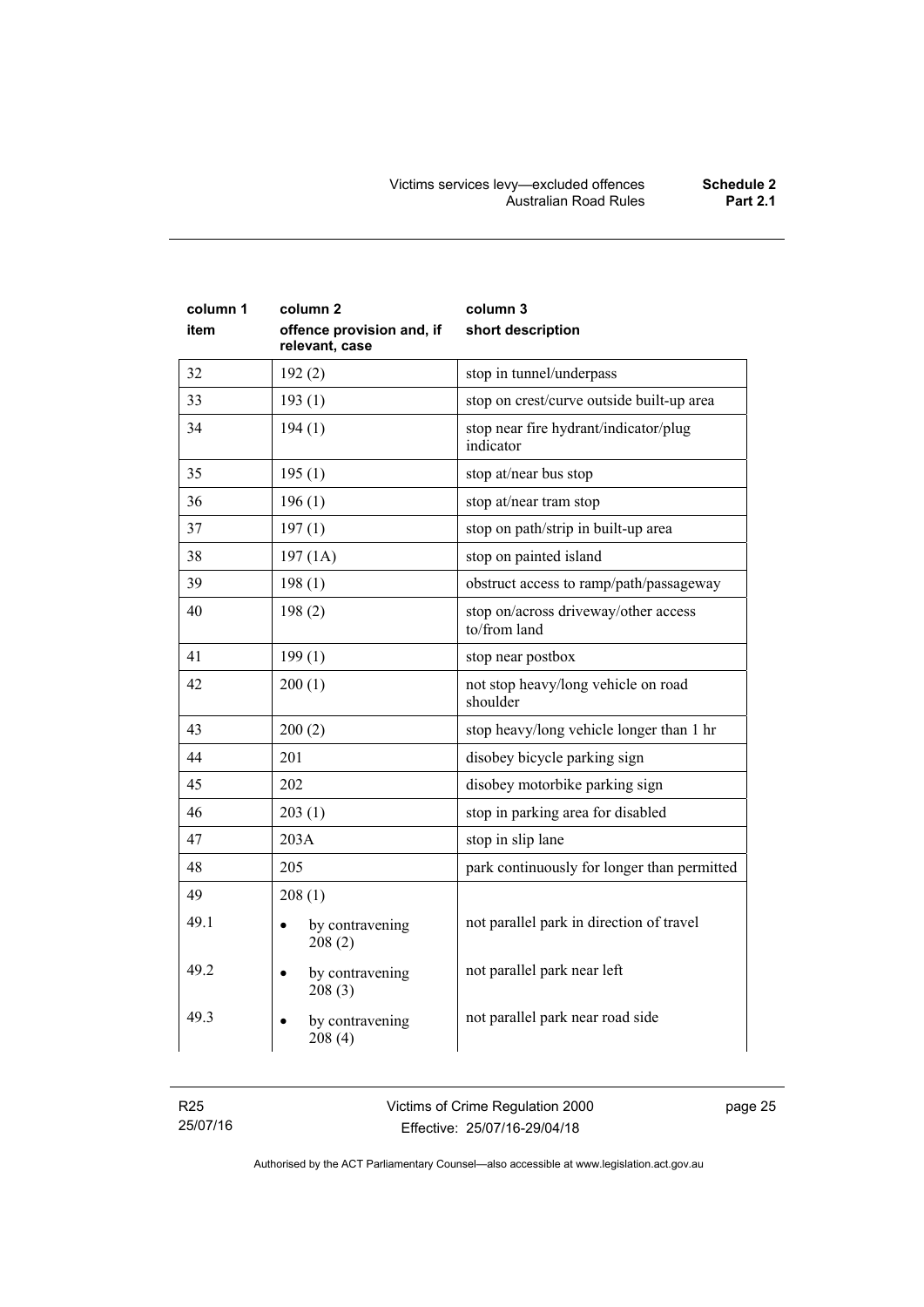#### **Schedule 2** Victims services levy—excluded offences **Part 2.1 Australian Road Rules**

| column 1<br>item | column <sub>2</sub><br>offence provision and, if | column 3<br>short description                                    |
|------------------|--------------------------------------------------|------------------------------------------------------------------|
|                  | relevant, case                                   |                                                                  |
| 49.4             | by contravening<br>$\bullet$<br>208(5)           | parallel park close to front/back of vehicle                     |
| 49.5             | by contravening<br>208(6)                        | parallel park close to dividing line/strip                       |
| 49.6             | by contravening<br>208(7)                        | parallel park close if no dividing line/strip                    |
| 49.7             | by contravening<br>208(8)                        | park so as to obstruct vehicles/pedestrians                      |
| 50               | 208A(1)                                          | not parallel park in direction of travel in<br>road related area |
| 51               | 209(2)(a)                                        | not parallel park in direction of travel                         |
| 52               | 209(2)(c)                                        | parallel park close to front/back of vehicle                     |
| 53               | 210(1)                                           |                                                                  |
| 53.1             | by contravening<br>210(2)(a)                     | not park at specified angle                                      |
| 53.2             | by contravening<br>210(2)(b)                     | not park rear out at specified angle                             |
| 53.3             | by contravening<br>210(2A)(a)                    | not park at 45° (no angle specified)                             |
| 53.4             | by contravening<br>210(2A)(b)                    | not park rear out at 45°                                         |
| 53.5             | by contravening<br>210(3)(a)                     | not park at 90°                                                  |
| 53.6             | by contravening<br>210(3)(b)(i)                  | not park rear in/front in at 90° as specified                    |
| 53.7             | by contravening<br>210(4)(a)(i)                  | not park rear in at specified angle                              |
| 53.8             | by contravening<br>$210(4)$ (a) (ii)             | not park rear in at 45° (no angle specified)                     |

page 26 Victims of Crime Regulation 2000 Effective: 25/07/16-29/04/18

R25 25/07/16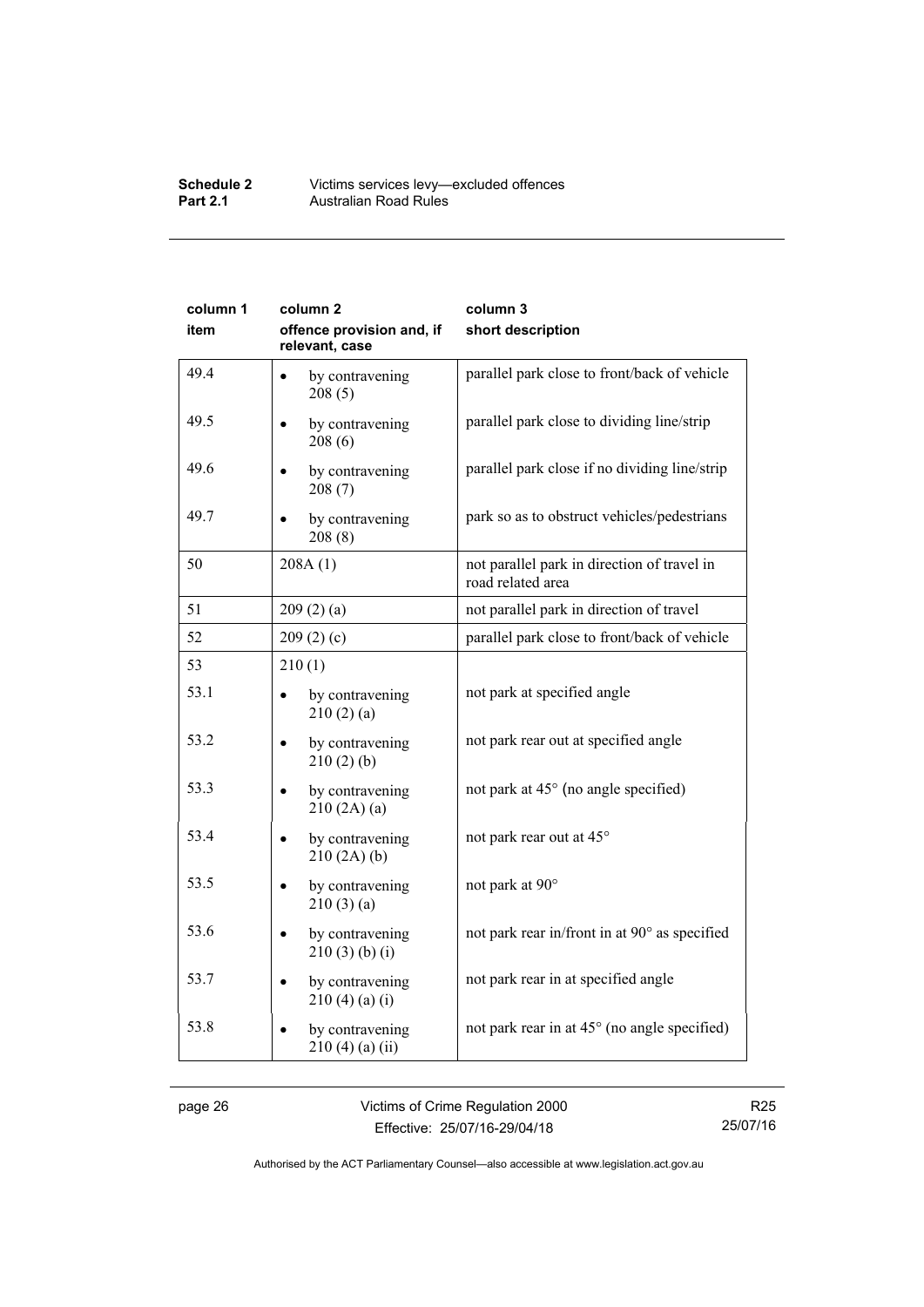| column 1<br>item | column 2<br>offence provision and, if<br>relevant, case | column 3<br>short description        |
|------------------|---------------------------------------------------------|--------------------------------------|
| 54               | 211(1)                                                  | disobey park in bays only sign       |
| 55               | 211(2)                                                  | not park wholly within parking bay   |
| 56               | 211(3)                                                  | use more parking bays than necessary |

R25 25/07/16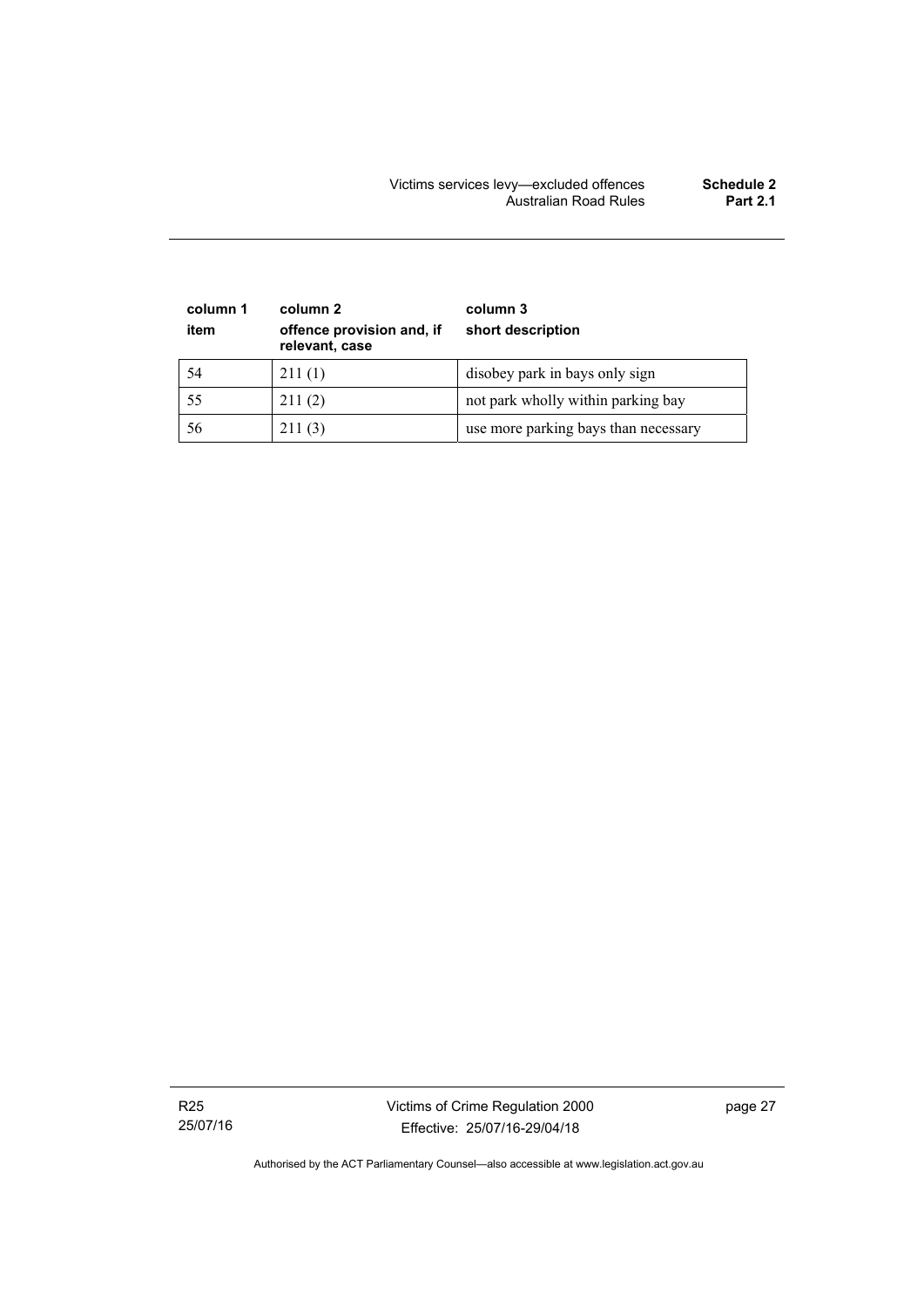## <span id="page-33-0"></span>**Part 2.2 Road Transport (Safety and Traffic Management) Regulation 2000**

| column 1 | column <sub>2</sub>                         | column 3                                                                            |
|----------|---------------------------------------------|-------------------------------------------------------------------------------------|
| item     | offence provision and, if<br>relevant, case | short description                                                                   |
| 1        | 44(1)                                       | park outside metered space                                                          |
| 2        | 44(2)                                       | park in occupied metered space                                                      |
| 3        | 44(3)                                       | park not completely in metered space                                                |
| 4        | 44AA(1)                                     | park motorbike in metered space with more<br>than 2 other motorbikes                |
| 5        | 44AA (2)                                    | park motorbike in metered space blocking<br>other motorbike's path out of the space |
| 6        | 44A(1)                                      | park without paying meter fee                                                       |
| 7        | 44B(1)                                      | park after meter expired                                                            |
| 8        | 44B(2)                                      | park for longer than allowed by meter signs                                         |
| 9        | 46(2)                                       | park in closed metered space                                                        |
| 10       | 49(1)                                       | park outside ticket space                                                           |
| 11       | 49(3)                                       | park in occupied ticket space                                                       |
| 12       | 49(4)                                       | park not completely in ticket space                                                 |
| 13       | 49AAA(1)                                    | park motorbike in ticket space with more<br>than 2 other motorbikes                 |
| 14       | 49AAA (2)                                   | park motorbike in ticket space blocking<br>other motorbike's path out of the space  |
| 15       | 49A(1)                                      | park without current/current equivalent<br>ticket displayed/properly displayed      |
| 16       | 49B(1)                                      | park after ticket expired                                                           |
| 17       | 49B(2)                                      | park after e-payment period ended                                                   |
| 18       | 49B(3)                                      | park for longer than allowed by ticket signs                                        |
|          |                                             |                                                                                     |

page 28 Victims of Crime Regulation 2000 Effective: 25/07/16-29/04/18

R25 25/07/16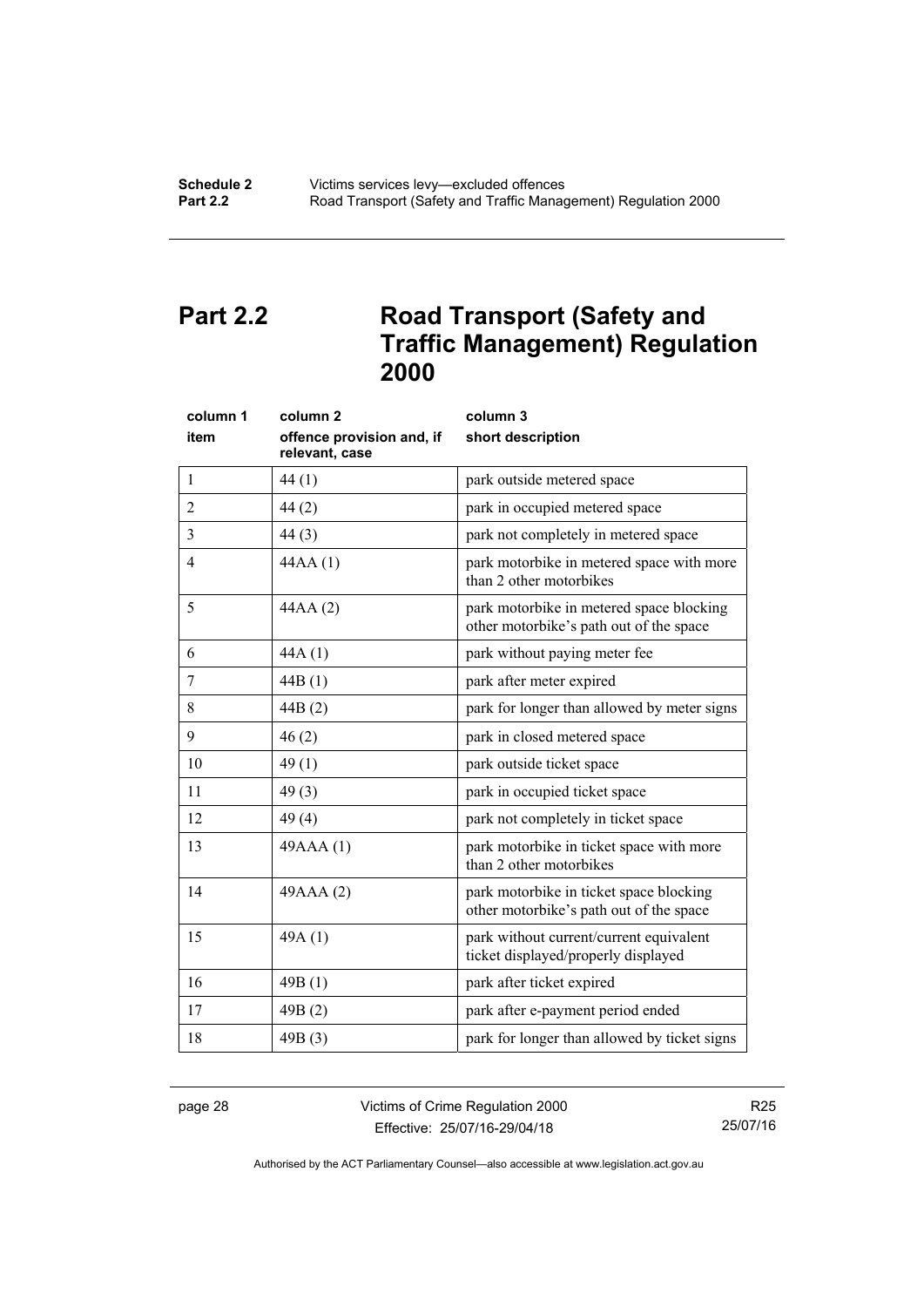| column 1<br>item | column <sub>2</sub><br>offence provision and, if<br>relevant, case         | column 3<br>short description                                                                                                                          |
|------------------|----------------------------------------------------------------------------|--------------------------------------------------------------------------------------------------------------------------------------------------------|
| 19               | 51(3)                                                                      | park in closed ticket area/space                                                                                                                       |
| 20               | 52 $(2)$ $(a)$                                                             | display thing falsely resembling parking<br>ticket                                                                                                     |
| 21               | 52 $(2)(b)$                                                                | display changed/damaged/defaced parking<br>ticket                                                                                                      |
| 22               | 57A(1)                                                                     |                                                                                                                                                        |
| 22.1             | for a bus zone in a<br>clearway, transit lane<br>or bus lane               | stop public bus in bus zone<br>(clearway/transit lane/bus lane)                                                                                        |
| 22.2             | other than for a bus<br>zone in a clearway,<br>transit lane or bus<br>lane | stop public bus in bus zone (not<br>clearway/transit lane/bus lane)                                                                                    |
| 23               | 57A(3)                                                                     | stop public bus at/near bus stop                                                                                                                       |
| 24               | 85(2)                                                                      | park stock truck/enclosed<br>semitrailer/commercial vehicle with<br>height $>$ 3.6m on residential land                                                |
| 25               | 85A                                                                        | park more than 1 heavy vehicle/second<br>heavy vehicle on residential land                                                                             |
| 26               | 85 <sub>B</sub>                                                            | park heavy vehicle on residential land-<br>any part of vehicle in front of setback line<br>of front boundary/less than 1.5m from any<br>other boundary |
| 27               | 86(2)                                                                      | park vehicle/combination with<br>length $>$ 7.5m and GVM $>$ 4.5t on land<br>adjoining residential land longer than<br>1 hour                          |
| 28               | 87(2)                                                                      | park commercial vehicle with length $> 6m/$<br>height $> 2.6$ m/GVM $> 3.75$ t on residential<br>land with multi-unit development                      |

R25 25/07/16 page 29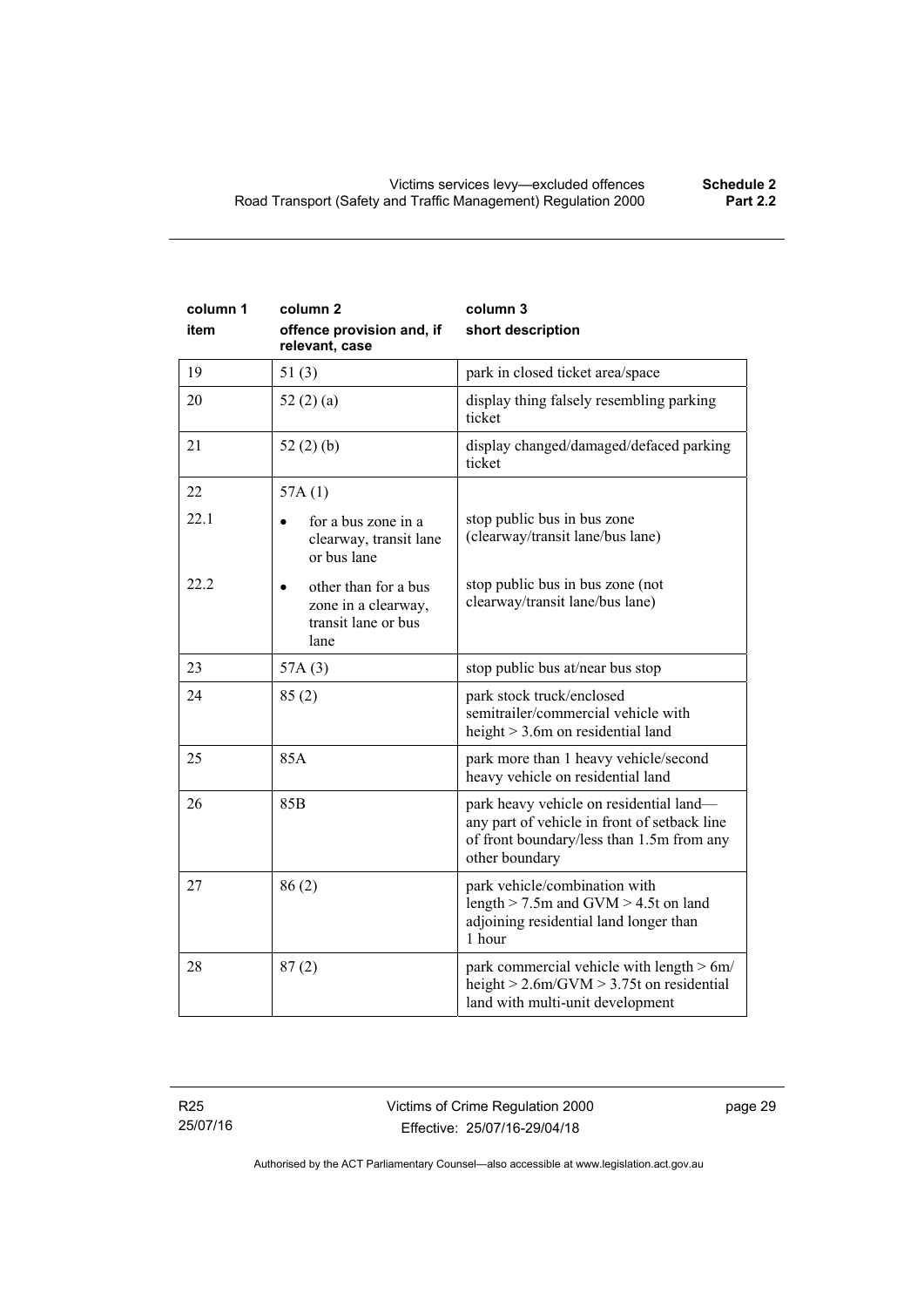#### **Schedule 2 Victims services levy—excluded offences**<br>**Part 2.3 Australian National University Act 1991 (C Part 2.3** Australian National University Act 1991 (Cwlth)—Parking and Traffic Statute (No 2) 2007

## <span id="page-35-0"></span>**Part 2.3 Australian National University Act 1991 (Cwlth)—Parking and Traffic Statute (No 2) 2007**

| column 1       | column <sub>2</sub>                         | column 3                                                                                           |
|----------------|---------------------------------------------|----------------------------------------------------------------------------------------------------|
| item           | offence provision and, if<br>relevant, case | short description                                                                                  |
| 1              | 16(1)                                       | stand or park without voucher displayed                                                            |
| $\overline{2}$ | 16(2)                                       | stand or park after voucher expired                                                                |
| 3              | 29(3)(a)                                    | park outside marked parking bay                                                                    |
| $\overline{4}$ | 29(3)(b)                                    | park on or across bay road marking                                                                 |
| 5              | 29(4)(a)                                    | park in a way that obstructs other drivers                                                         |
| 6              | 29(4)(b)                                    | park in a way that impedes other drivers                                                           |
| 7              | 29(4)(c)                                    | park in a way that inconveniences other<br>drivers                                                 |
| 8              | 30(3)                                       | park in loading zone                                                                               |
| 9              | 30(4)(a)                                    | park in loading zone after unloading or<br>loading completed                                       |
| 10             | 30(4)(b)                                    | park in loading zone longer than signs<br>indicate                                                 |
| 11             | 31(1)                                       |                                                                                                    |
| 11.1           | in the case of parking<br>a vehicle         | park in area other than road or off-street<br>parking area without permission                      |
| 12             | 32(1)                                       | stop or park other than adjacent to<br>left-hand road boundary                                     |
| 13             | 32(2)                                       | stop or park adjacent to right-hand road<br>boundary other than in accordance with<br>parking sign |
| 14             | 33(1)                                       | park contrary to road marking or parking<br>sign                                                   |
| 15             | 33(2)                                       | stop or park contrary to no stopping sign                                                          |

page 30 Victims of Crime Regulation 2000 Effective: 25/07/16-29/04/18

R25 25/07/16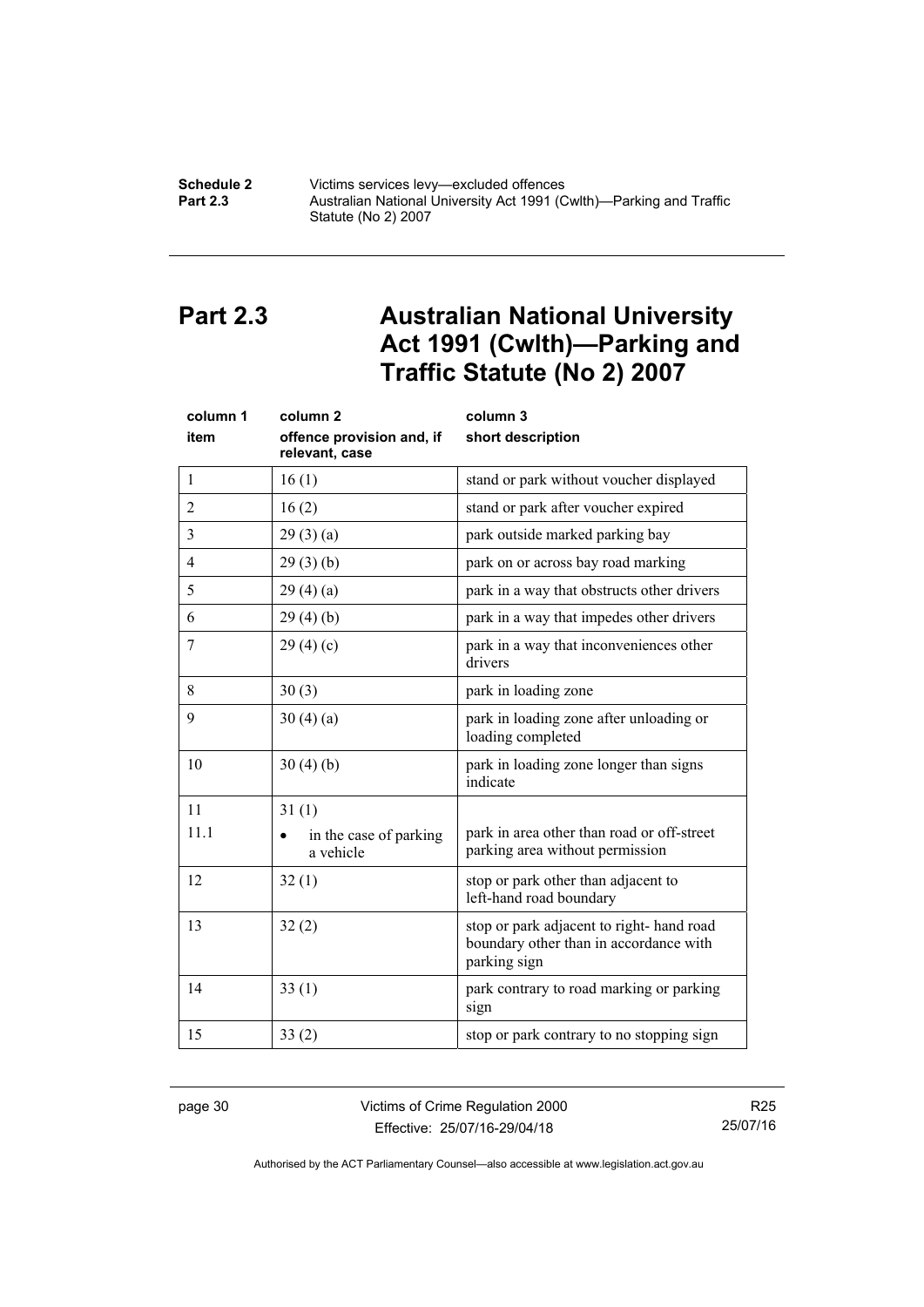| column 1<br>item | column <sub>2</sub><br>offence provision and, if<br>relevant, case | column 3<br>short description                                                       |
|------------------|--------------------------------------------------------------------|-------------------------------------------------------------------------------------|
| 16               | 33(3)(a)                                                           | stop or park alongside red kerb or barrier                                          |
| 17               | 33(3)(b)                                                           | stop or park over red kerb or red part of<br>road                                   |
| 18               | 33(4)                                                              | park contrary to no parking sign                                                    |
| 19               | 33(5)(a)                                                           | park alongside yellow kerb or barrier                                               |
| 20               | 33(5)(b)                                                           | park over yellow kerb or yellow part of<br>road                                     |
| 21               | 33(6)                                                              | park adjacent to road side or parking area<br>marked with continuous yellow line    |
| 22               | 33(7)(a)                                                           | park contrary to time period indicated on<br>parking sign                           |
| 23               | 33(7)(b)                                                           | not park at specified angle indicated on<br>parking sign                            |
| 24               | 33 $(7)$ $(c)$ $(i)$                                               | park unauthorised vehicle in authorised<br>vehicle area contrary to parking sign    |
| 25               | 33 $(7)$ $(c)$ $(ii)$                                              | park in authorised vehicle area without<br>displaying label                         |
| 26               | 33 $(7)(d)(i)$                                                     | park in permit parking area without permit                                          |
| 27               | 33 $(7)$ $(d)$ $(ii)$                                              | park in permit parking area without<br>displaying permit parking label              |
| 28               | 34(1)                                                              | stop or park in bus stop                                                            |
| 29               | 35(1)                                                              | park or stop in off-road parking area<br>contrary to no parking or no stopping sign |
| 30               | 35(2)                                                              | park or stop in off-road parking area<br>contrary to time period indicated on sign  |
| 31               | 35(3)(a)                                                           | park unauthorised vehicle in off-road<br>authorised vehicle area contrary to sign   |
| 32               | 35(3)(b)                                                           | park in off-road authorised vehicle area<br>without displaying label                |

R25 25/07/16 **Part 2.3**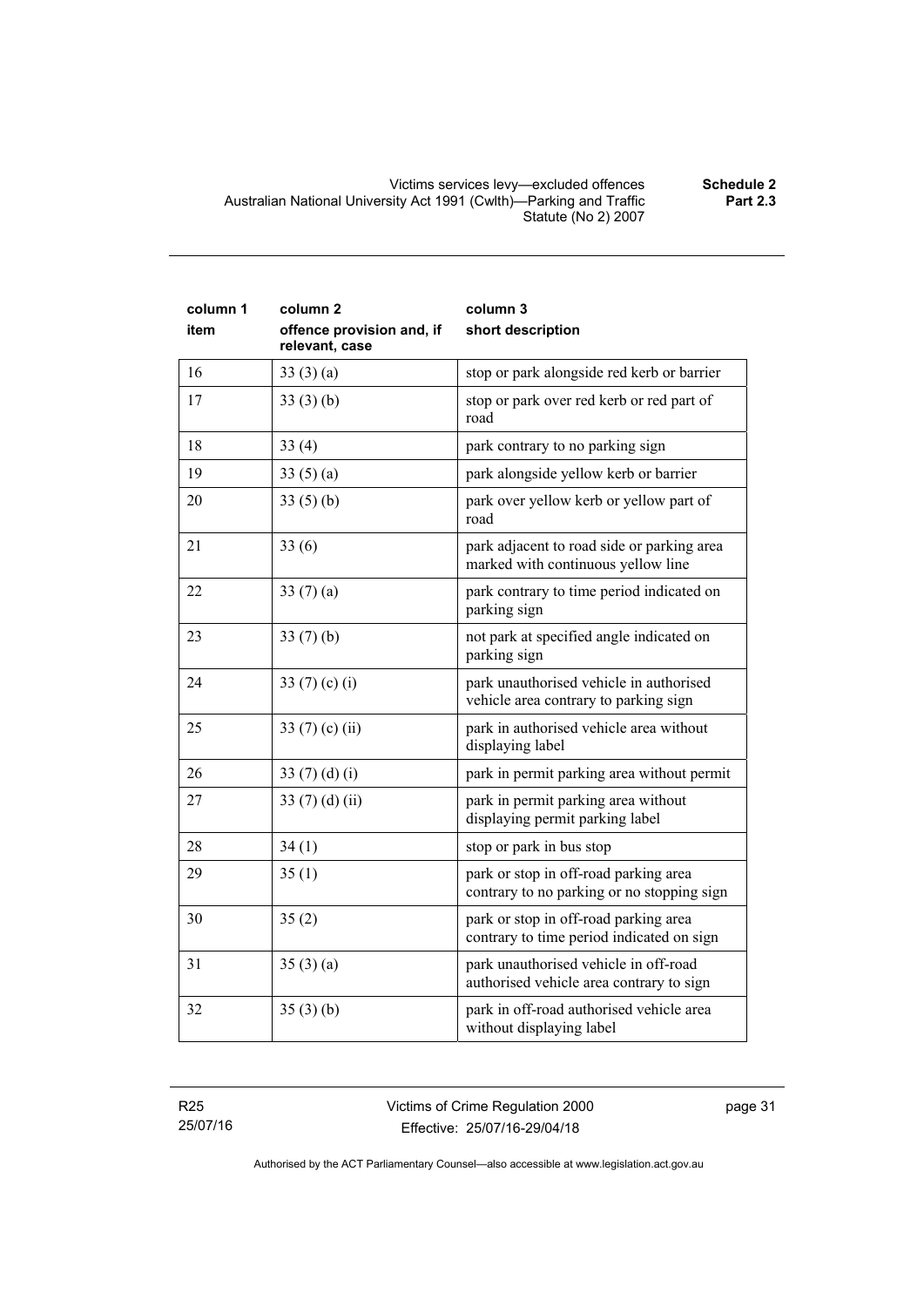| <b>Schedule 2</b> | Victims services levy—excluded offences                                                    |  |
|-------------------|--------------------------------------------------------------------------------------------|--|
| <b>Part 2.3</b>   | Australian National University Act 1991 (Cwlth)—Parking and Traffic<br>Statute (No 2) 2007 |  |

| column 1<br>item | column 2<br>offence provision and, if<br>relevant, case | column 3<br>short description                                                                  |
|------------------|---------------------------------------------------------|------------------------------------------------------------------------------------------------|
| 33               | 35(3)(c)                                                | park in off-road disabled driver vehicle<br>area without displaying valid disability<br>permit |
| 34               | 35(4)                                                   | park in off-road permit parking area<br>without displaying permit parking label                |
| 35               | 36(1)                                                   | stop or park so as to cause<br>danger/obstruction/inconvenience                                |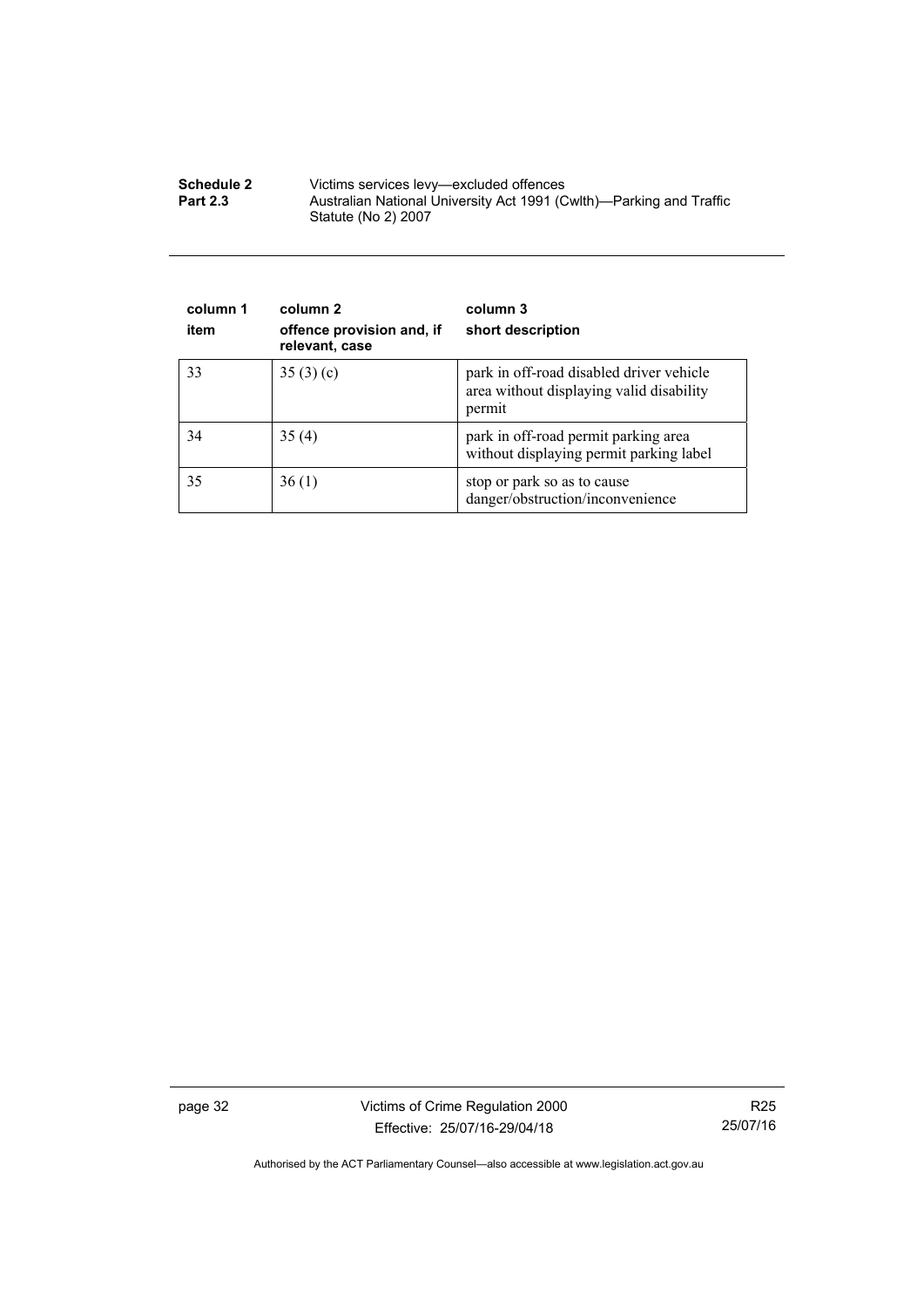## <span id="page-38-0"></span>**Dictionary**

(see s 3)

*Note 1* The [Legislation Act](http://www.legislation.act.gov.au/a/2001-14) contains definitions and other provisions relevant to this Act.

*Note 2* For example, the [Legislation Act,](http://www.legislation.act.gov.au/a/2001-14) dict, pt 1, defines the following terms:

- $\bullet$  ACAT
- chief police officer
- director-general (see s 163)
- disallowable instrument
- DPP
- entity
- found guilty
- health practitioner
- health services commissioner
- human rights commission
- lawyer
- Magistrates Court
- Minister
- reviewable decision notice
- Supreme Court.
- *Note 3* Terms used in this regulation have the same meaning that they have in the *[Victims of Crime Act 1994](http://www.legislation.act.gov.au/a/1994-83)* (see [Legislation Act,](http://www.legislation.act.gov.au/a/2001-14) s 148). For example, the following terms are defined in the *[Victims of Crime Act](http://www.legislation.act.gov.au/a/1994-83)  [1994](http://www.legislation.act.gov.au/a/1994-83)*, dict:
	- commissioner
	- harm
	- victim
	- victims advisory board.

*affected person*, for division 3.2 (Notification and review of eligibility decisions)—see section 25.

*approved service provider* means a person approved as a service provider under section 40 (Approved service providers).

page 33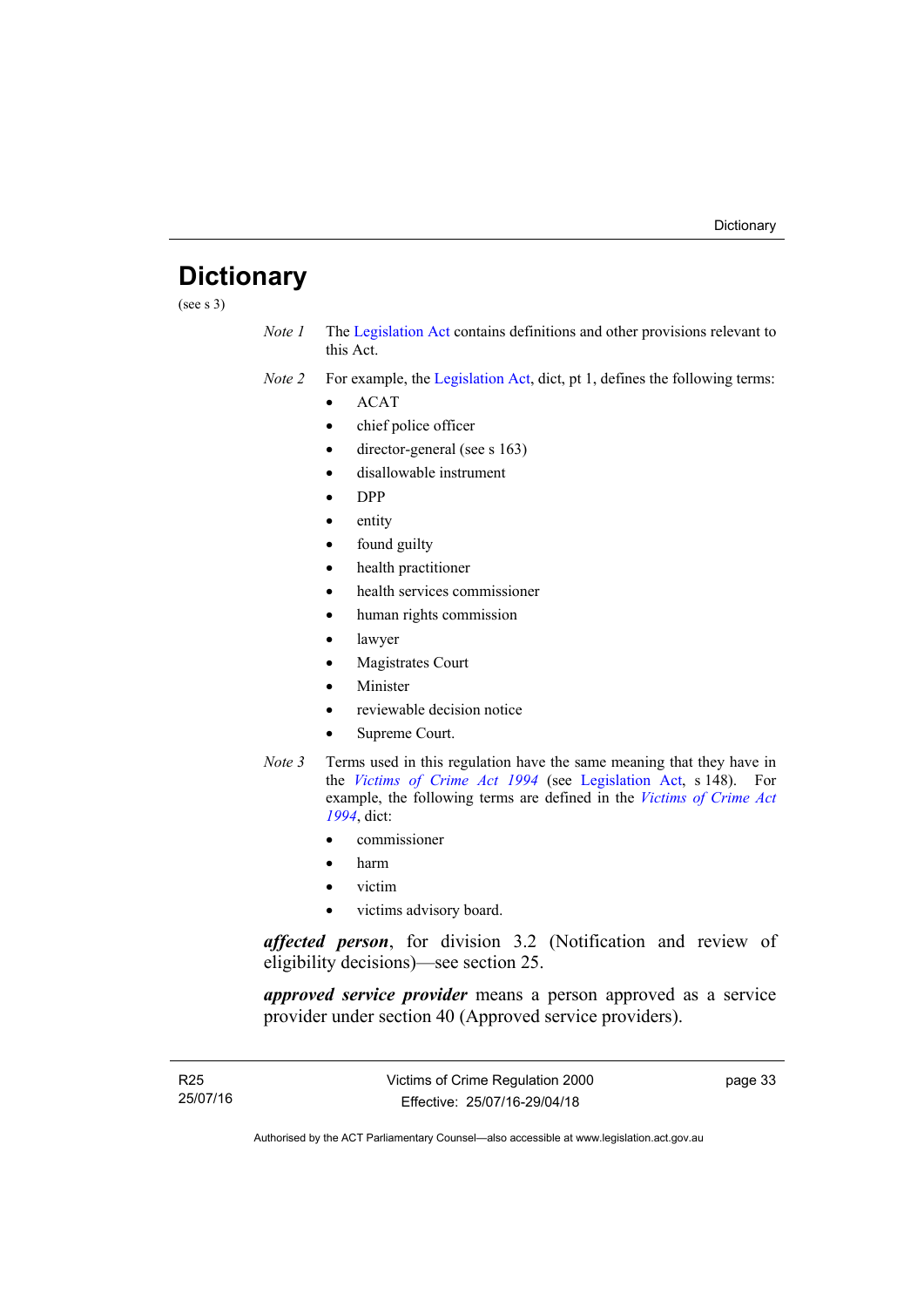*board* means the victims advisory board.

*eligible victim*—see section 24 (2) (Eligible victims under the victims services scheme).

*health practitioners service*—

- (a) means a health service ordinarily provided by a health practitioner; but
- (b) does not include a health service ordinarily provided in the ordinary course of business by people other than health practitioners.

*independent arbitrator* means a person approved under section 48A (Independent arbitrators).

*internally reviewable decision*, for division 3.2 (Notification and review of eligibility decisions)—see section 25.

*internal reviewer*, for division 3.2 (Notification and review of eligibility decisions)—see section 26A.

*internal reviewer's decision*, for division 3.2 (Notification and review of eligibility decisions)—see section 25.

*internal review notice*, for division 3.2 (Notification and review of eligibility decisions)—see the *[ACT Civil and Administrative](http://www.legislation.act.gov.au/a/2008-35)  [Tribunal Act 2008](http://www.legislation.act.gov.au/a/2008-35)*, section 67B (1).

*member* means a member of the board.

*primary victim*—see the *[Victims of Crime \(Financial Assistance\)](http://www.legislation.act.gov.au/a/2016-12/default.asp)  [Act 2016](http://www.legislation.act.gov.au/a/2016-12/default.asp)*, section 11.

*psychiatrist* means a doctor who holds postgraduate qualifications in psychiatry.

*psychologist* means a person registered under the *[Health](http://www.legislation.act.gov.au/a/db_39269/default.asp)  [Practitioner Regulation National Law \(ACT\)](http://www.legislation.act.gov.au/a/db_39269/default.asp)* to practise in the psychology profession (other than as a student).

R25 25/07/16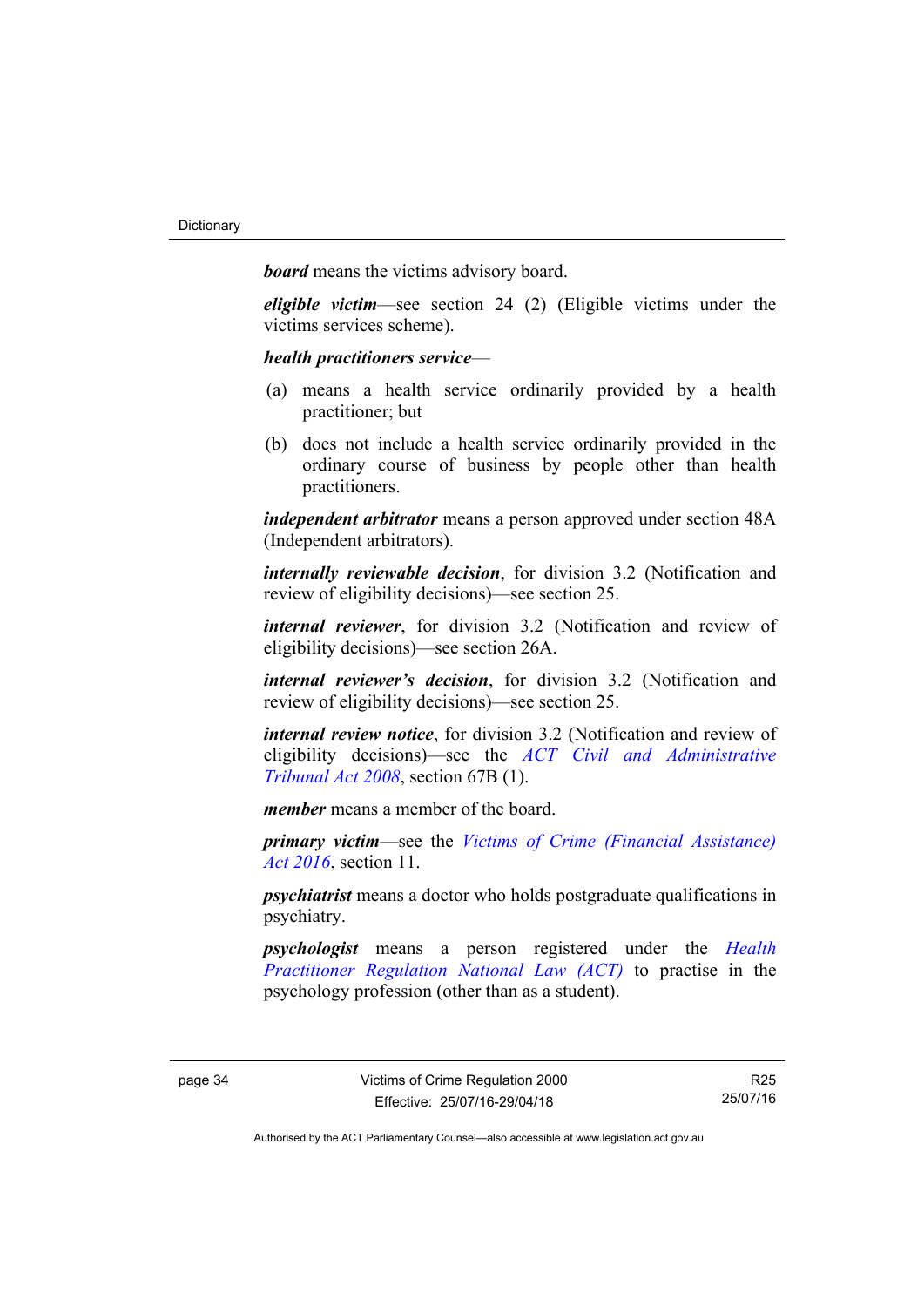### *reviewable decision—*

- (a) for division 3.2 (Notification and review of eligibility decisions)—see section 25; and
- (b) for division 3.6 (Notification and review of decisions)—see section 46.

*serious crime*—see the *[Victims of Crime \(Financial Assistance\)](http://www.legislation.act.gov.au/a/2016-12/default.asp)  [Act 2016](http://www.legislation.act.gov.au/a/2016-12/default.asp)*, section 45.

*suspect* means—

- (a) a person whom a police officer suspects on reasonable grounds has committed an offence; or
- (b) a person charged with an offence; or
- (c) a person who has been summonsed to appear before a court in relation to the commission of an offence; or
- (d) a person who has entered into a voluntary agreement to attend court for an offence.

*victims services scheme* means the victims services scheme established under section 19 (Victims services scheme).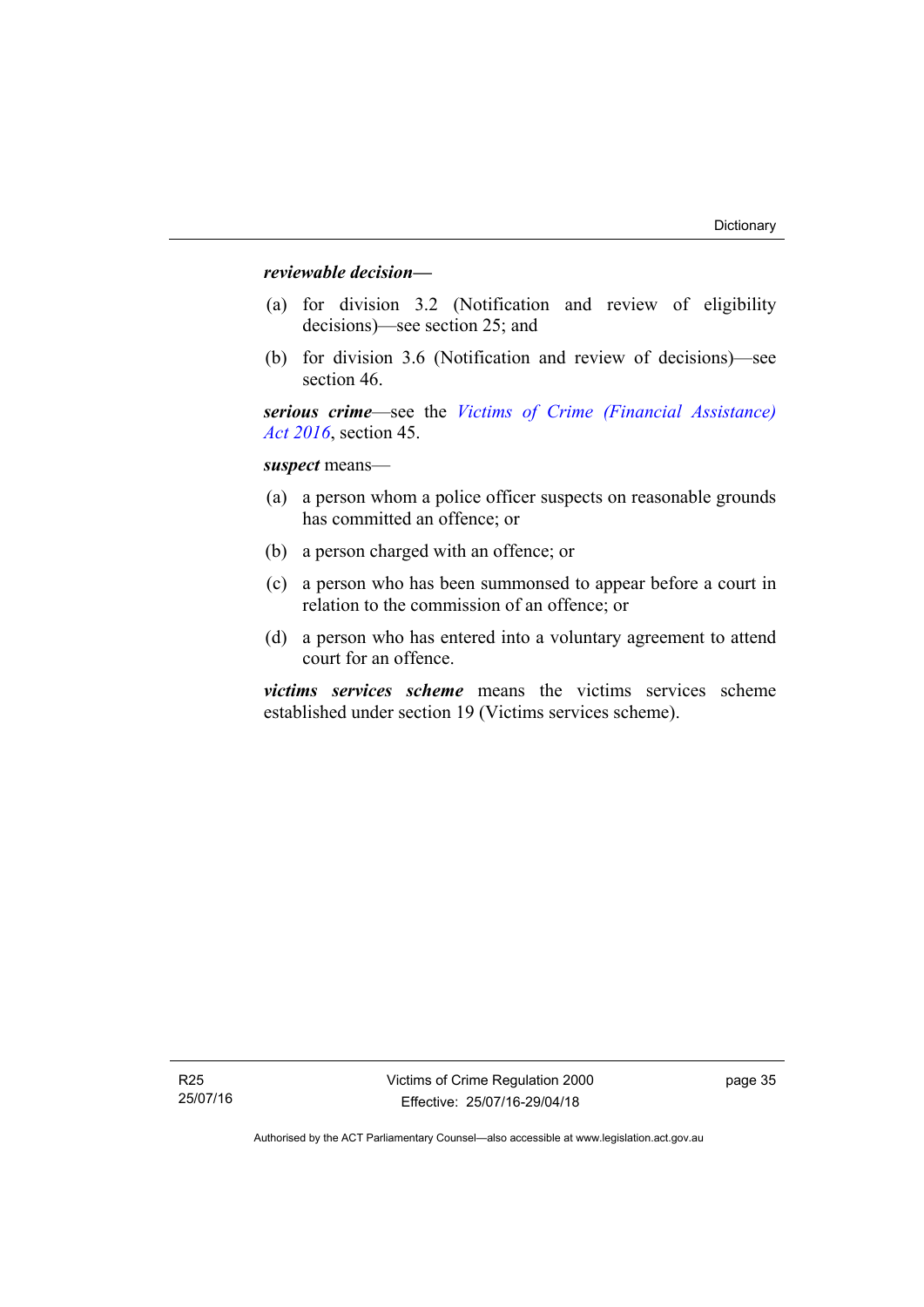1 About the endnotes

## <span id="page-41-0"></span>**Endnotes**

## **1 About the endnotes**

Amending and modifying laws are annotated in the legislation history and the amendment history. Current modifications are not included in the republished law but are set out in the endnotes.

Not all editorial amendments made under the *[Legislation Act 2001](http://www.legislation.act.gov.au/a/2001-14)*, part 11.3 are annotated in the amendment history. Full details of any amendments can be obtained from the Parliamentary Counsel's Office.

Uncommenced amending laws are not included in the republished law. The details of these laws are underlined in the legislation history. Uncommenced expiries are underlined in the legislation history and amendment history.

If all the provisions of the law have been renumbered, a table of renumbered provisions gives details of previous and current numbering.

The endnotes also include a table of earlier republications.

| $NI = Notifiable$ instrument<br>$o = order$<br>om = omitted/repealed<br>$ord = ordinance$<br>orig = original<br>par = paragraph/subparagraph<br>pres = present<br>$prev = previous$<br>$(\text{prev})$ = previously<br>$pt = part$<br>$r = rule/subrule$<br>$reloc = relocated$<br>$renum = renumbered$<br>$R[X]$ = Republication No<br>$R1$ = reissue<br>s = section/subsection<br>$sch = schedule$<br>$sdiv = subdivision$ |
|------------------------------------------------------------------------------------------------------------------------------------------------------------------------------------------------------------------------------------------------------------------------------------------------------------------------------------------------------------------------------------------------------------------------------|
|                                                                                                                                                                                                                                                                                                                                                                                                                              |
| SL = Subordinate law<br>$sub =$ substituted<br>underlining = whole or part not commenced<br>or to be expired                                                                                                                                                                                                                                                                                                                 |
|                                                                                                                                                                                                                                                                                                                                                                                                                              |

## <span id="page-41-2"></span>**2 Abbreviation key**

page 36 Victims of Crime Regulation 2000 Effective: 25/07/16-29/04/18

R25 25/07/16

<span id="page-41-1"></span>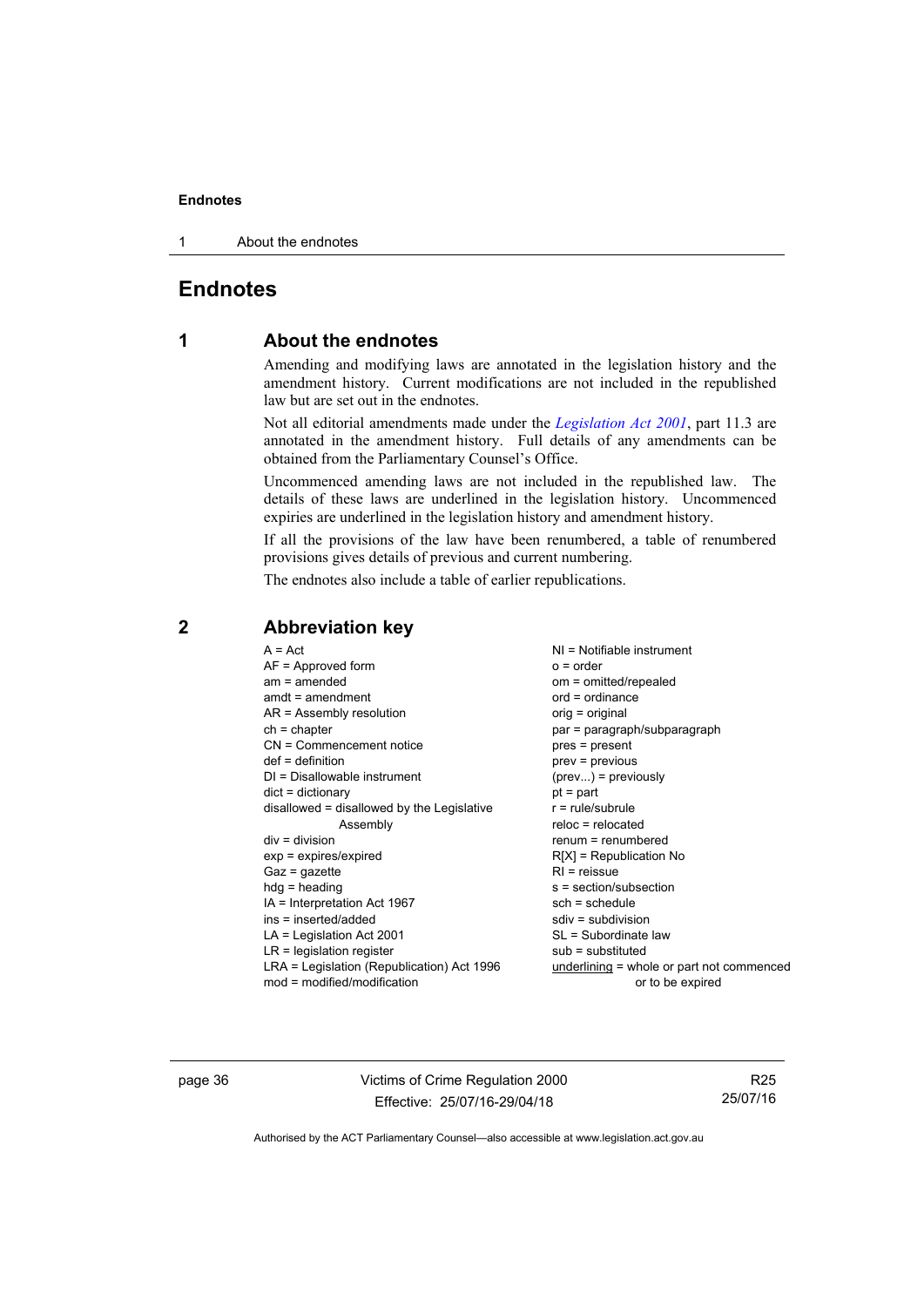### <span id="page-42-0"></span>**3 Legislation history**

This regulation was originally the *[Victims of Crime Regulations 2000](http://www.legislation.act.gov.au/sl/2000-51)*. It was renamed under the *[Legislation Act 2001](http://www.legislation.act.gov.au/a/2001-14)*.

#### **Victims of Crime Regulation 2000 SL2000-51**

notified 14 December 2000 [\(Gaz 2000 No 50](http://www.legislation.act.gov.au/gaz/2000-50/default.asp)) s 1, s 2 commenced 14 December 2000 (IA s 10B) remainder commenced 1 January 2001 (s 2)

as amended by

#### **[Legislation \(Consequential Amendments\) Act 2001](http://www.legislation.act.gov.au/a/2001-44) A2001-44 pt 408**

notified 26 July 2001 ([Gaz 2001 No 30\)](http://www.legislation.act.gov.au/gaz/2001-30/default.asp) s 1, s 2 commenced 26 July 2001 (IA s 10B) pt 408 commenced 12 September 2001 (s 2 and see [Gaz 2001](http://www.legislation.act.gov.au/gaz/2001-S65/default.asp)  [No S65](http://www.legislation.act.gov.au/gaz/2001-S65/default.asp))

#### **[Statute Law Amendment Act 2001 \(No 2\)](http://www.legislation.act.gov.au/a/2001-56) A2001-56 pt 3.53**

notified 5 September 2001 [\(Gaz 2001 No S65\)](http://www.legislation.act.gov.au/gaz/2001-S65/default.asp) pt 3.53 commenced 5 September 2001 (s 2 (1))

#### **[Health and Community Care Services \(Repeal and Consequential](http://www.legislation.act.gov.au/a/2002-47)  [Amendments\) Act 2002](http://www.legislation.act.gov.au/a/2002-47) A2002-47 pt 1.4**

notified LR 20 December 2002 s 1, s 2 commenced 20 December 2002 (LA s 75 (1)) pt 1.4 commenced 5pm 31 December 2002 (s 2)

#### **[Victims of Crime Amendment Regulations 2002 \(No 1\)](http://www.legislation.act.gov.au/sl/2002-40) SL2002-40**

notified LR 20 December 2002 s 1, s 2 commenced 20 December 2002 (LA s 75 (1)) remainder commenced 21 December 2002 (s 2)

#### **[Statute Law Amendment Act 2003](http://www.legislation.act.gov.au/a/2003-41) A2003-41 sch 3 pt 3.22**

notified LR 11 September 2003 s 1, s 2 commenced 11 September 2003 (LA s 75 (1)) sch 3 pt 3.22 commenced 9 October 2003 (s 2 (1))

#### **[Statute Law Amendment Act 2003 \(No 2\)](http://www.legislation.act.gov.au/a/2003-56) A2003-56 sch 3 pt 3.29**  notified LR 5 December 2003 s 1, s 2 commenced 5 December 2003 (LA s 75 (1))

sch 3 pt 3.29 commenced 19 December 2003 (s 2)

R25 25/07/16 Victims of Crime Regulation 2000 Effective: 25/07/16-29/04/18

page 37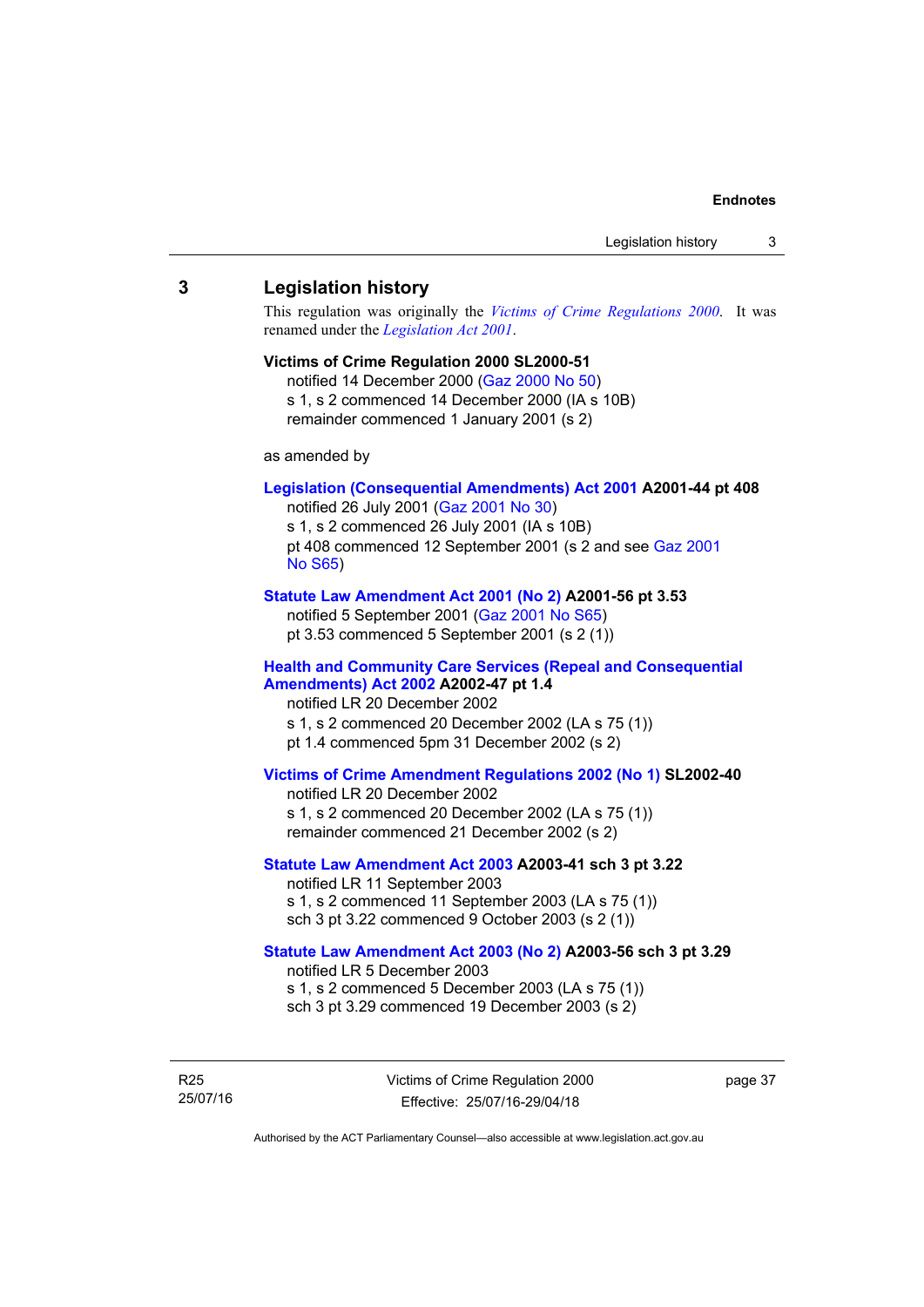3 Legislation history

#### **[Health Professionals Legislation Amendment Act 2004](http://www.legislation.act.gov.au/a/2004-39) A2004-39 sch 1 pt 1.9**

notified LR 8 July 2004

s 1, s 2 commenced 8 July 2004 (LA s 75 (1))

sch 1 pt 1.9 commenced 7 July 2005 (s 2 and see Health Professionals [Act 2004](http://www.legislation.act.gov.au/a/2004-38) A2004-38, s 2 and [CN2005-11\)](http://www.legislation.act.gov.au/cn/2005-11/default.asp)

#### **[Human Rights Commission Legislation Amendment Act 2005](http://www.legislation.act.gov.au/a/2005-41) A2005-41 sch 1 pt 1.14 (as am by [A2006-3](http://www.legislation.act.gov.au/a/2006-3) amdt 1.3)**

notified LR 1 September 2005

s 1, s 2 commenced 1 September 2005 (LA s 75 (1)) sch 1 pt 1.14 commenced 1 November 2006 (s 2 (3) (as am by [A2006-3](http://www.legislation.act.gov.au/a/2006-3) amdt 1.3) and see [Human Rights Commission Act 2005](http://www.legislation.act.gov.au/a/2005-40) A2005-40, s 2 (as am by [A2006-3](http://www.legislation.act.gov.au/a/2006-3) s 4) and [CN2006-21](http://www.legislation.act.gov.au/cn/2006-21/default.asp))

#### **[Human Rights Commission Legislation Amendment Act 2006](http://www.legislation.act.gov.au/a/2006-3) A2006-3 amdt 1.3**

notified LR 22 February 2006 s 1, s 2 commenced 22 February 2006 (LA s 75 (1)) amdt 1.3 commenced 23 February 2006 (s 2) *Note* This Act only amends the Human Rights Commission [Legislation Amendment Act 2005](http://www.legislation.act.gov.au/a/2005-41) A2005-41

#### **[Victims of Crime Amendment Regulation 2006 \(No 1\)](http://www.legislation.act.gov.au/sl/2006-61) SL2006-61**

notified LR 21 December 2006 s 1, s 2 commenced 21 December 2006 (LA s 75 (1)) remainder commenced 1 January 2007 (s 2)

### **[Victims of Crime Amendment Act 2007](http://www.legislation.act.gov.au/a/2007-44) A2007-44 sch 1 pt 1.3**

notified LR 13 December 2007 s 1, s 2 commenced 13 December 2007 (LA s 75 (1)) sch 1 pt 1.3 commenced 20 December 2007 (s 2)

#### **[Victims of Crime Amendment Regulation 2007 \(No 1\)](http://www.legislation.act.gov.au/sl/2007-40) SL2007-40**  notified LR 17 December 2007

s 1, s 2 commenced 17 December 2007 (LA s 75 (1)) remainder commenced 20 December 2007 (s 2 and see [A2007-44](http://www.legislation.act.gov.au/a/2007-44) s 2)

page 38 Victims of Crime Regulation 2000 Effective: 25/07/16-29/04/18

R25 25/07/16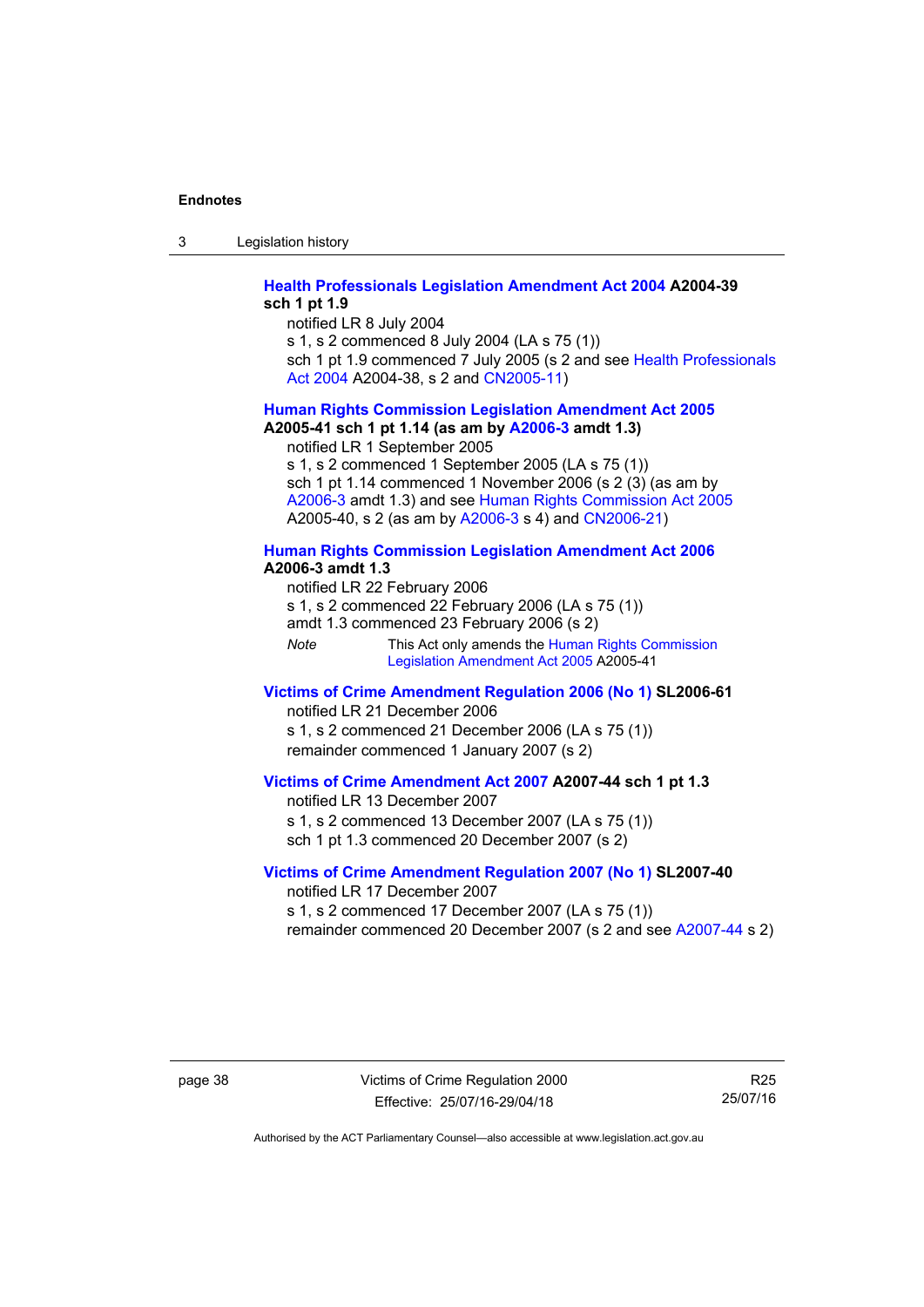Legislation history 3

#### **[Justice and Community Safety Legislation Amendment Act 2008](http://www.legislation.act.gov.au/a/2008-7) A2008-7 sch 1 pt 1.21**

notified LR 16 April 2008 s 1, s 2 commenced 16 April 2008 (LA s 75 (1)) sch 1 pt 1.21 commenced 7 May 2008 (s 2)

#### **[Statute Law Amendment Act 2008](http://www.legislation.act.gov.au/a/2008-28) A2008-28 sch 3 pt 3.60**

notified LR 12 August 2008 s 1, s 2 commenced 12 August 2008 (LA s 75 (1)) sch 3 pt 3.60 commenced 26 August 2008 (s 2)

#### **[ACT Civil and Administrative Tribunal Legislation Amendment](http://www.legislation.act.gov.au/a/2008-37)**

### **[Act 2008 \(No 2\)](http://www.legislation.act.gov.au/a/2008-37) A2008-37 sch 1 pt 1.104**

notified LR 4 September 2008

s 1, s 2 commenced 4 September 2008 (LA s 75 (1)) sch 1 pt 1.104 commenced 2 February 2009 (s 2 (1) and see [ACT Civil](http://www.legislation.act.gov.au/a/2008-35)  [and Administrative Tribunal Act 2008](http://www.legislation.act.gov.au/a/2008-35) A2008-35, s 2 (1) and [CN2009-2](http://www.legislation.act.gov.au/cn/2009-2/default.asp))

#### **[Road Transport Legislation Amendment Regulation 2008 \(No 2\)](http://www.legislation.act.gov.au/sl/2008-47)**

#### **SL2008-47 sch 1 pt 1.4**

notified LR 1 December 2008 s 1, s 2 commenced 1 December 2008 (LA s 75 (1)) sch 1 pt 1.4 commenced 2 December 2008 (s 2)

#### **[Work Safety Legislation Amendment Act 2009](http://www.legislation.act.gov.au/a/2009-28) A2009-28 sch 2 pt 2.13**

notified LR 9 September 2009

s 1, s 2 commenced 9 September 2009 (LA s 75 (1)) sch 2 pt 2.13 commenced 1 October 2009 (s 2 and see Work Safety [Act 2008](http://www.legislation.act.gov.au/a/2008-51) A2008-51, s 2 (1) (b) and [CN2009-11\)](http://www.legislation.act.gov.au/cn/2009-11/default.asp)

#### **[Statute Law Amendment Act 2009 \(No 2\)](http://www.legislation.act.gov.au/a/2009-49) A2009-49 sch 3 pt 3.83**

notified LR 26 November 2009 s 1, s 2 commenced 26 November 2009 (LA s 75 (1)) sch 3 pt 3.83 commenced 17 December 2009 (s 2)

#### **[Health Practitioner Regulation National Law \(ACT\) Act 2010](http://www.legislation.act.gov.au/a/2010-10) A2010-10 sch 2 pt 2.21**

notified LR 31 March 2010 s 1, s 2 commenced 31 March 2010 (LA s 75 (1))

sch 2 pt 2.21 commenced 1 July 2010 (s 2 (1) (a))

R25 25/07/16 page 39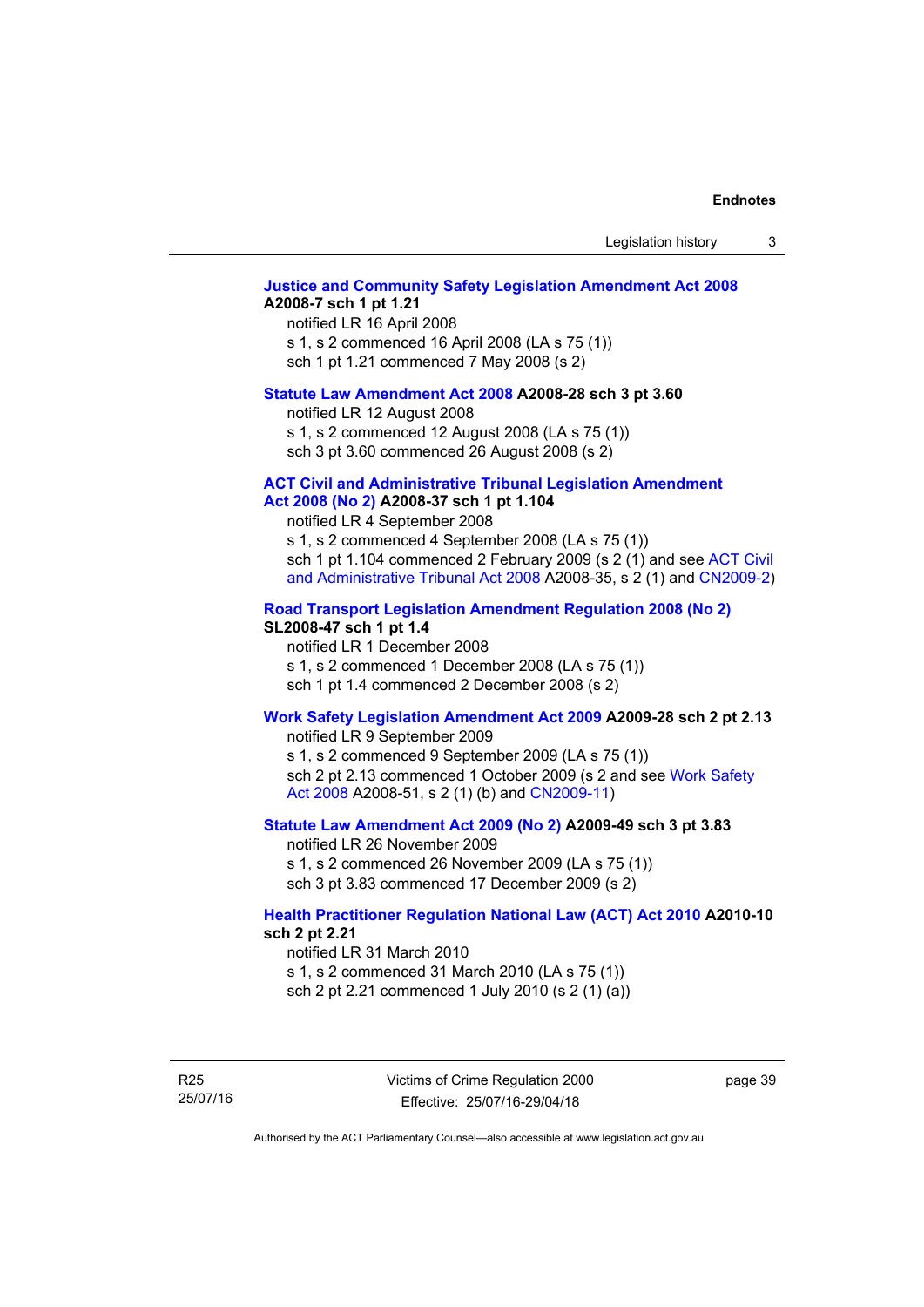| Legislation history<br>-3 |  |
|---------------------------|--|
|---------------------------|--|

#### **[Victims of Crime Amendment Act 2010](http://www.legislation.act.gov.au/a/2010-29) A2010-29 pt 3**

notified LR 31 August 2010 s 1, s 2 commenced 31 August 2010 (LA s 75 (1)) pt 3 commenced 28 February 2011 (s 2 and LA s 79)

#### **[Administrative \(One ACT Public Service Miscellaneous Amendments\)](http://www.legislation.act.gov.au/a/2011-22)  [Act 2011](http://www.legislation.act.gov.au/a/2011-22) A2011-22 sch 1 pt 1.170**

notified LR 30 June 2011 s 1, s 2 commenced 30 June 2011 (LA s 75 (1)) sch 1 pt 1.170 commenced 1 July 2011 (s 2 (1))

#### **[Victims of Crime Amendment Regulation 2011 \(No 1\)](http://www.legislation.act.gov.au/sl/2011-25) SL2011-25**

notified LR 22 August 2011 s 1, s 2 commenced 22 August 2011 (LA s 75 (1)) remainder commenced 23 August 2011 (s 2)

#### **[Victims of Crime \(Victims Services Levy\) Amendment Bill 2015](http://www.legislation.act.gov.au/a/2015-39) A2015-39 sch 1**

notified LR 6 October 2015 s 1, s 2 commenced 6 October 2015 (LA s 75 (1)) sch 1 commenced 7 October 2015 (s 2)

#### **[Victims of Crime \(Financial Assistance\) Act 2016](http://www.legislation.act.gov.au/a/2016-12/default.asp) A2016-12 sch 3 pt 3.6**

notified LR 16 March 2016 s 1, s 2 commenced 16 March 2016 (LA s 75 (1)) sch 3 pt 3.6 commenced 1 July 2016 (s 2 (1) (a))

#### **[Road Transport \(Offences\) Amendment Regulation 2016 \(No 2\)](http://www.legislation.act.gov.au/sl/2016-18) SL2016-18 sch 1**

notified LR 30 June 2016 s 1, s 2 commenced 30 June 2016 (LA s 75 (1)) sch 1 commenced 25 July 2016 (s 2)

page 40 Victims of Crime Regulation 2000 Effective: 25/07/16-29/04/18

R25 25/07/16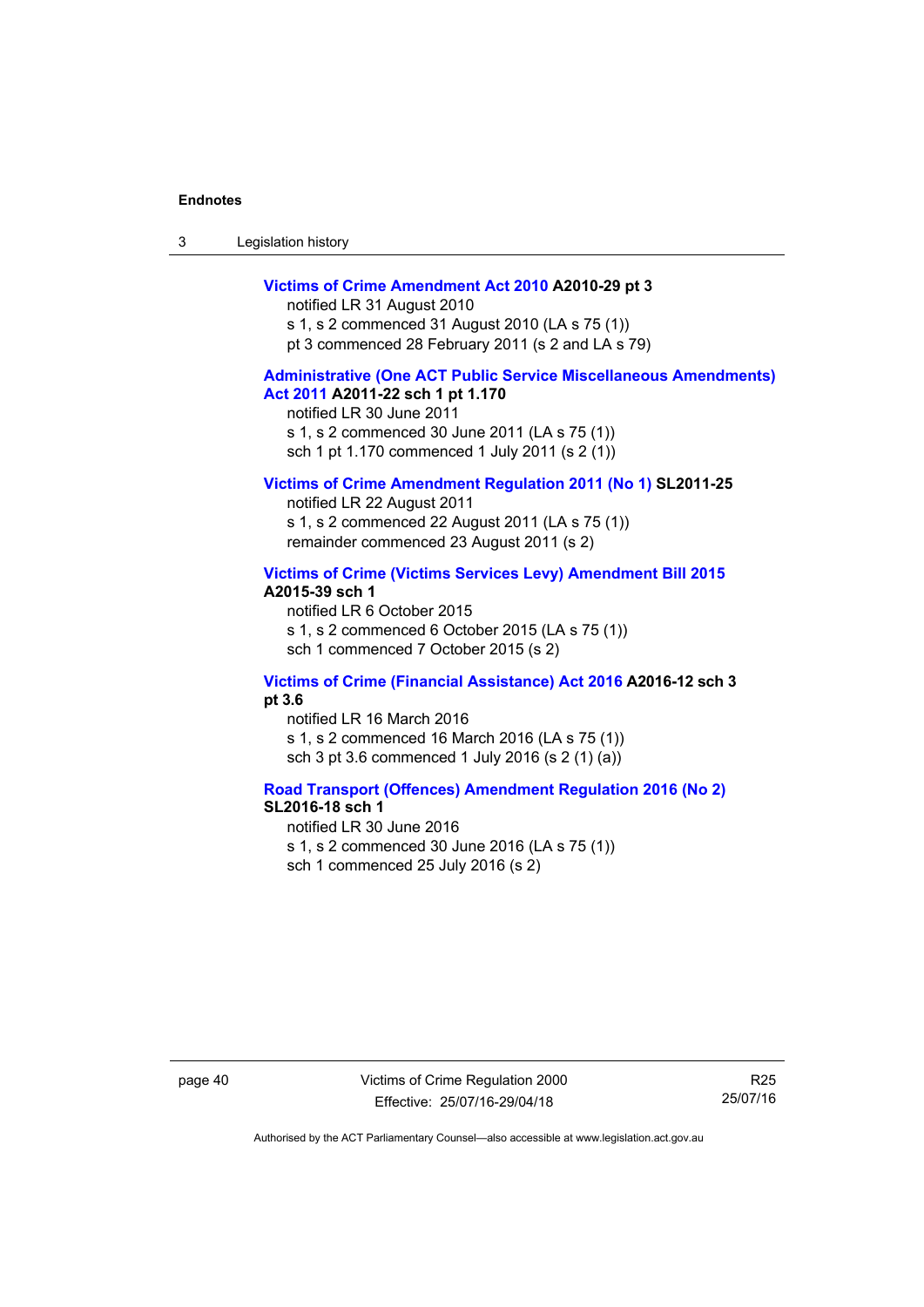Amendment history 4

## <span id="page-46-0"></span>Victims of Crime Regulation 2000 **4 Amendment history Name of regulation**  s 1 am R7 LA **Commencement**  s 2 om [A2001-44](http://www.legislation.act.gov.au/a/2001-44) amdt 1.4234 **Dictionary**  s 3 am [A2001-44](http://www.legislation.act.gov.au/a/2001-44) amdt 1.4235; [A2016-12](http://www.legislation.act.gov.au/a/2016-12/default.asp) amdt 3.9 **Notes**  s 4 am [A2001-44](http://www.legislation.act.gov.au/a/2001-44) amdt 1.4236 **Victims assistance board**  pt 2 hdg om [A2010-29](http://www.legislation.act.gov.au/a/2010-29) s 25 **Establishment and membership**  div 2.1 hdg om [A2010-29](http://www.legislation.act.gov.au/a/2010-29) s 25 **Establishment**  s 5 om [A2010-29](http://www.legislation.act.gov.au/a/2010-29) s 25 **Functions**  s 6 am [SL2002-40](http://www.legislation.act.gov.au/sl/2002-40) s 4; pars renum R3 LA (see [SL2002-40](http://www.legislation.act.gov.au/sl/2002-40) s 5) om [A2010-29](http://www.legislation.act.gov.au/a/2010-29) s 25 **Membership of board**  s 7 am [A2003-41](http://www.legislation.act.gov.au/a/2003-41) amdt 3.489 om [A2010-29](http://www.legislation.act.gov.au/a/2010-29) s 25 **Appointed members of board**  s 8 am [A2001-44](http://www.legislation.act.gov.au/a/2001-44) amdt 1.4237, amdt 1.4238; [SL2002-40](http://www.legislation.act.gov.au/sl/2002-40) s 6; [A2003-41](http://www.legislation.act.gov.au/a/2003-41) amdt 3.490, amdt 3.491; [A2003-56](http://www.legislation.act.gov.au/a/2003-56) amdt 3.279; [A2010-10](http://www.legislation.act.gov.au/a/2010-10) amdt 2.122 om [A2010-29](http://www.legislation.act.gov.au/a/2010-29) s 25 **Conditions of appointment generally**  s 9 om [A2010-29](http://www.legislation.act.gov.au/a/2010-29) s 25 **Chairperson and deputy chairperson**  s 10 om [A2010-29](http://www.legislation.act.gov.au/a/2010-29) s 25 **Duration of appointment**  s 11 am [A2001-44](http://www.legislation.act.gov.au/a/2001-44) amdt 1.4238; [SL2002-40](http://www.legislation.act.gov.au/sl/2002-40) s 7; [A2003-41](http://www.legislation.act.gov.au/a/2003-41) amdt 3.492; [A2008-28](http://www.legislation.act.gov.au/a/2008-28) amdt 3.173; [A2009-49](http://www.legislation.act.gov.au/a/2009-49) amdt 3.209; [A2010-10](http://www.legislation.act.gov.au/a/2010-10) amdt 2.122 om [A2010-29](http://www.legislation.act.gov.au/a/2010-29) s 25 **Term of appointment to be included in instrument of appointment etc**  s 12 om [A2003-41](http://www.legislation.act.gov.au/a/2003-41) amdt 3.493

page 41

Authorised by the ACT Parliamentary Counsel—also accessible at www.legislation.act.gov.au

Effective: 25/07/16-29/04/18

R25 25/07/16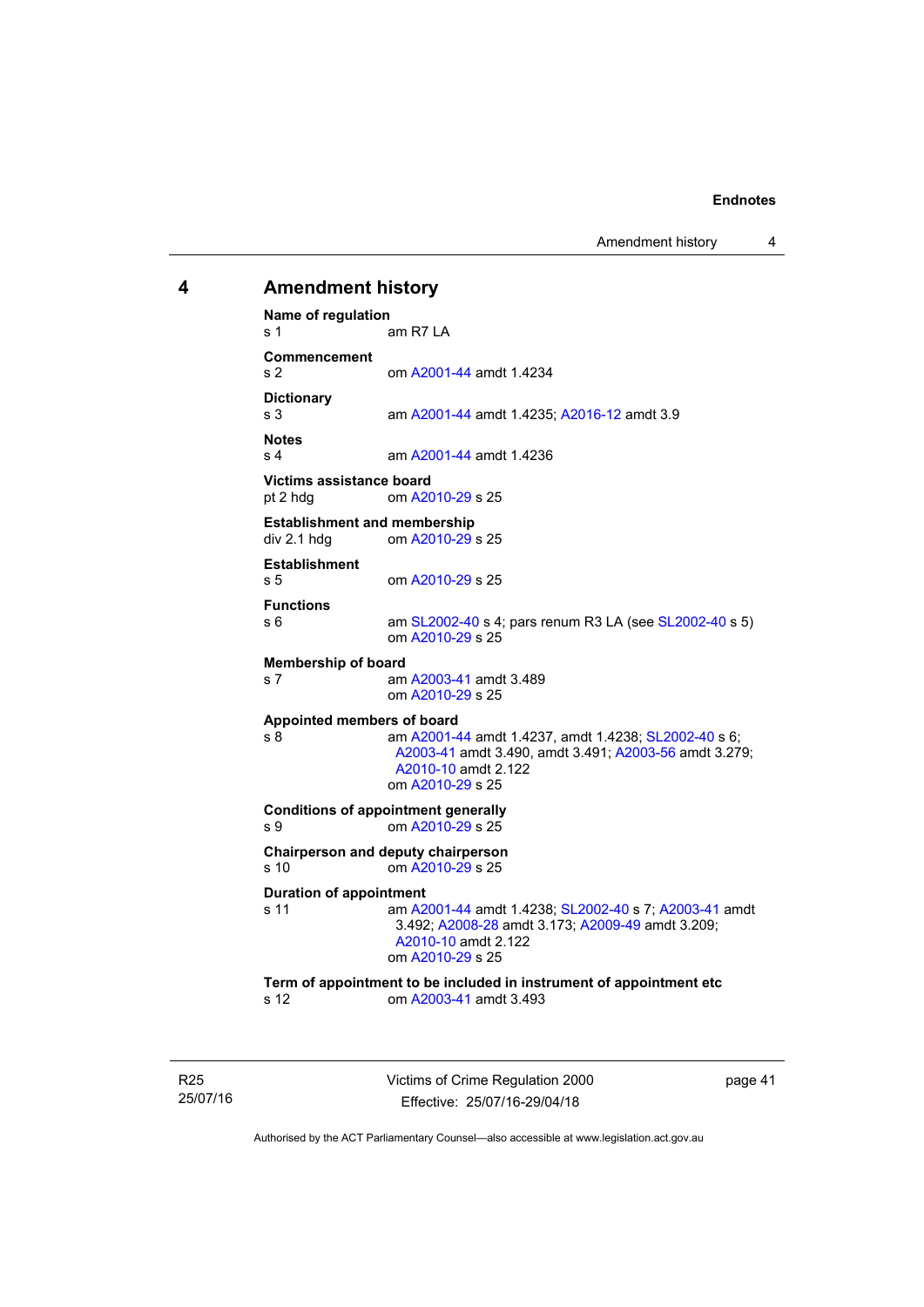4 Amendment history

```
Proceedings of board<br>div 2.2 hdg om
                A2010-29 s 25
Time and place of meetings 
s 13 om A2010-29 s 25 
Procedures governing conduct of meetings 
s 14 om A2010-29 s 25 
Disclosure of interests 
s 15 om A2010-29 s 25 
Staff of the board 
                A2010-29 s 25
Guidelines 
s 17 om A2010-29 s 25 
Independent arbitrators 
s 18 om A2010-29 s 25 
Responsible service agency 
s 21 am A2002-47 amdt 1.33; SL2006-61 s 4 
                 om A2010-29 s 26 
Commissioner's functions—victims services scheme 
A2010-29 s 27
s 22 am A2010-29 ss 27-30; A2011-22 amdt 1.472 
Employment etc of people—contact with eligible victims 
s 23 am A2007-8 amdt 1.79 
                 sub A2010-29 s 31 
Eligible victims under the victims services scheme 
s 24 am A2003-41 amdt 3.494; A2010-29 s 32 
Notification and review of eligibility decisions 
A2008-37 amdt 1.537
Definitions—div 3.2 
s 25 def affected person ins A2008-37 amdt 1.537 
                    am A2010-29 s 33 
                 def internally reviewable decision ins A2008-37 amdt 1.537 
                    am A2010-29 s 33 
                 def internal reviewer ins A2008-37 amdt 1.537 
                 def internal reviewer's decision ins A2008-37 amdt 1.537 
                 def internal review notice ins A2008-37 amdt 1.537 
                 def reviewable decision ins A2008-37 amdt 1.537 
                    am A2010-29 s 34 
                    om SL2011-25 s 4
```
page 42 Victims of Crime Regulation 2000 Effective: 25/07/16-29/04/18

R25 25/07/16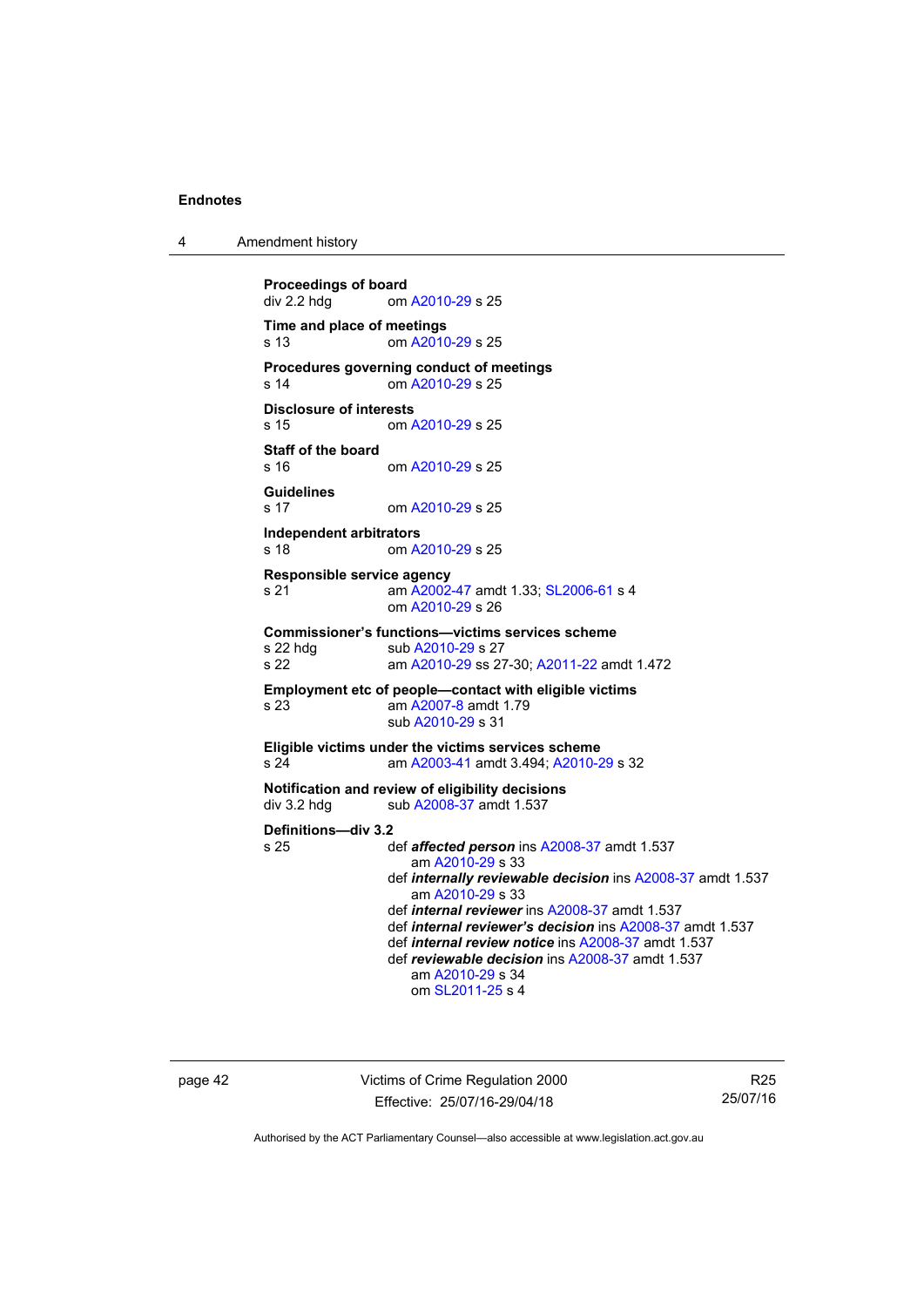|                                     | Internal review notices-commissioner                             |
|-------------------------------------|------------------------------------------------------------------|
| s 25A hdq                           | am A2010-29 s 35                                                 |
| s 25A                               | ins A2008-37 amdt 1.537                                          |
|                                     | am A2010-29 s 35                                                 |
|                                     | Applications to commissioner for internal review                 |
| s 26 hdg                            | am A2010-29 s 35                                                 |
| s 26                                | sub A2008-37 amdt 1.537                                          |
|                                     | am A2010-29 s 35                                                 |
| Internal reviewer                   |                                                                  |
| s 26A                               | ins A2008-37 amdt 1.537                                          |
|                                     | am A2010-29 s 35                                                 |
| Review by internal reviewer         |                                                                  |
| s 27                                | sub A2008-37 amdt 1.537                                          |
|                                     | am A2010-29 s 36; ss renum R20 LA                                |
|                                     | Internal review notices—internal reviewer                        |
| s 27A                               | ins A2008-37 amdt 1.537                                          |
|                                     |                                                                  |
| <b>Eligibility Review Committee</b> |                                                                  |
| s 28                                | sub A2008-37 amdt 1.537                                          |
|                                     | om A2010-29 s 37                                                 |
|                                     | Applications to health services commissioner for internal review |
| s 29 hdg                            | am A2010-29 s 38                                                 |
|                                     |                                                                  |
| s 29                                | sub A2008-37 amdt 1.537                                          |
|                                     | am A2010-29 s 38                                                 |
|                                     | om SL2011-25 s 5                                                 |
|                                     | Review by health services commissioner                           |
| s 30                                | sub A2008-37 amdt 1.537; A2010-29 s 39                           |
|                                     | om SL2011-25 s 5                                                 |
| <b>Reviewable decision notices</b>  |                                                                  |
| s 31                                | sub A2008-37 amdt 1.537                                          |
|                                     | am A2010-29 s 40                                                 |
|                                     | om SL2011-25 s 5                                                 |
| <b>Applications to ACAT</b>         |                                                                  |
| s 32                                | sub A2008-37 amdt 1.537                                          |
|                                     | am SL2011-25 s 6                                                 |
|                                     |                                                                  |
| Level 1 service<br>s 33             | am A2010-29 s 41                                                 |
|                                     |                                                                  |
| Level 2 service                     |                                                                  |
| s 34                                | am A2010-29 s 42, s 43; A2016-12 amdt 3.10                       |
| Level 3 service                     |                                                                  |
| s 35                                | am A2010-29 s 44                                                 |

R25 25/07/16 Victims of Crime Regulation 2000 Effective: 25/07/16-29/04/18

page 43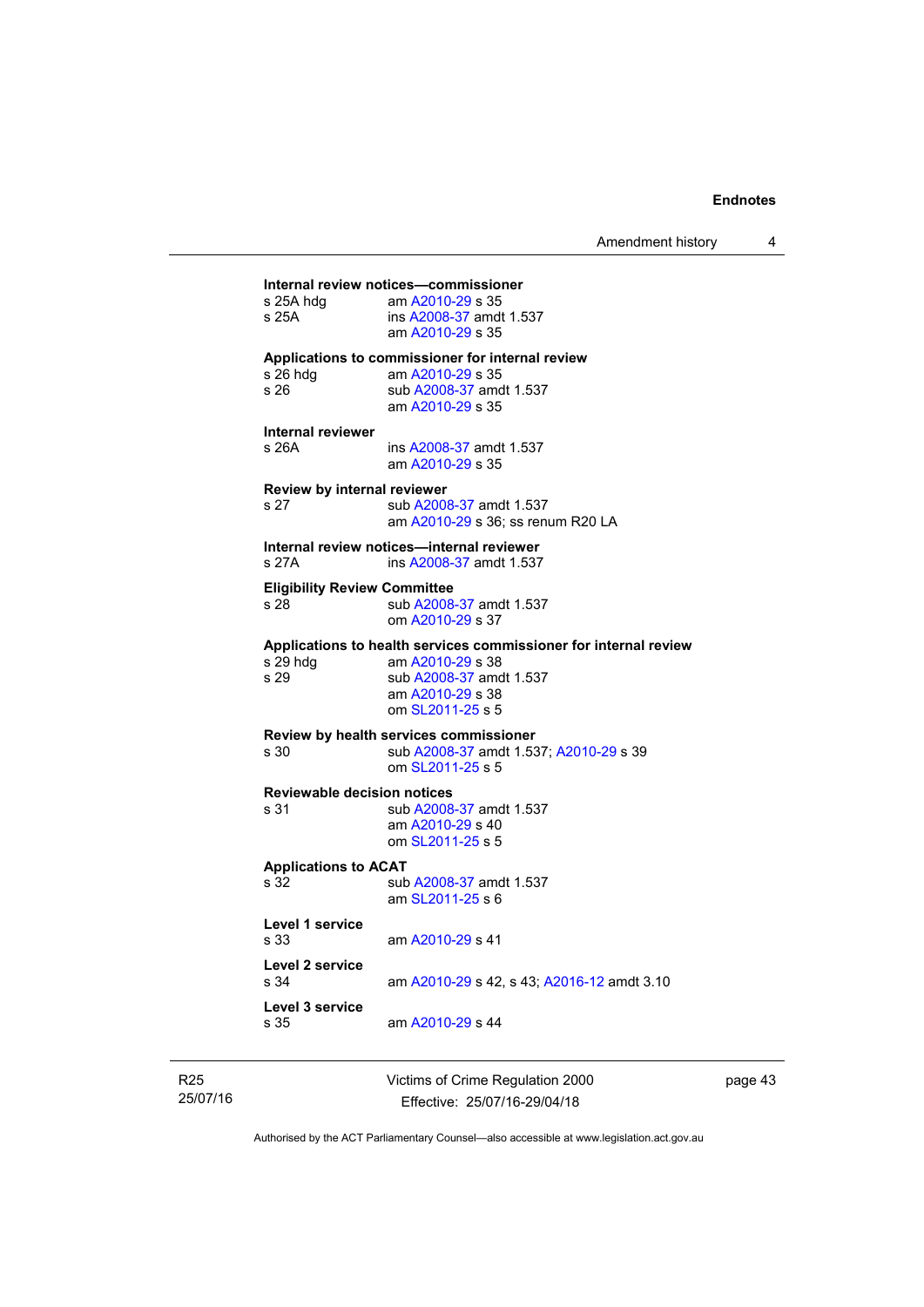4 Amendment history

**Exceptional cases**  sub [A2010-29](http://www.legislation.act.gov.au/a/2010-29) s 45 **How contact hours are provided**  s 37 am [A2003-41](http://www.legislation.act.gov.au/a/2003-41) amdt 3.495; [A2010-29](http://www.legislation.act.gov.au/a/2010-29) s 46, s 47 **Arbitration—care plans**  s 38 sub [A2010-29](http://www.legislation.act.gov.au/a/2010-29) s 48 **Approved service providers**  s 40 **am [A2010-29](http://www.legislation.act.gov.au/a/2010-29) s 49, s 50 Criteria for approval**  s 41 am [A2007-8](http://www.legislation.act.gov.au/a/2007-8) amdt 1.79; [A2010-10](http://www.legislation.act.gov.au/a/2010-10) amdt 2.123; [A2010-29](http://www.legislation.act.gov.au/a/2010-29) ss 51-54; pars renum R20 LA **Suspension of approval**  s 42 am [A2005-41](http://www.legislation.act.gov.au/a/2005-41) amdt 1.127, amdt 1.128 sub [A2010-29](http://www.legislation.act.gov.au/a/2010-29) s 55 **Cancellation of approval**  s 43 **am [SL2002-40](http://www.legislation.act.gov.au/sl/2002-40) s 8; pars renum R3 LA (see SL2002-40 s 9);** [A2010-10](http://www.legislation.act.gov.au/a/2010-10) amdt 2.124; [A2010-29](http://www.legislation.act.gov.au/a/2010-29) s 56 **Special financial assistance—statements**  s 45 sub [A2010-29](http://www.legislation.act.gov.au/a/2010-29) s 57 **Notification and review of decisions about service providers**  div 3.6 hdg ins [A2008-37](http://www.legislation.act.gov.au/a/2008-37) amdt 1.538 **Meaning of** *reviewable decision—***div 3.6**  s 46 sub [A2008-37](http://www.legislation.act.gov.au/a/2008-37) amdt 1.538 **Reviewable decision notices**  s 46A ins [A2008-37](http://www.legislation.act.gov.au/a/2008-37) amdt 1.538 am [A2010-29](http://www.legislation.act.gov.au/a/2010-29) s 58 **Applications for review**  s 47 sub [A2008-37](http://www.legislation.act.gov.au/a/2008-37) amdt 1.538 **Guidelines—victims services scheme etc**  s 47A ins [A2010-29](http://www.legislation.act.gov.au/a/2010-29) s 59 **Guidelines—volunteers**  s 48 am [A2009-28](http://www.legislation.act.gov.au/a/2009-28) amdt 2.30; [A2010-29](http://www.legislation.act.gov.au/a/2010-29) s 60 **Independent arbitrators**  s 48A ins [A2010-29](http://www.legislation.act.gov.au/a/2010-29) s 61 **Annual reporting authority**  s 49 am [SL2002-40](http://www.legislation.act.gov.au/sl/2002-40) s 10; [A2011-22](http://www.legislation.act.gov.au/a/2011-22) amdt 1.473

page 44 Victims of Crime Regulation 2000 Effective: 25/07/16-29/04/18

R25 25/07/16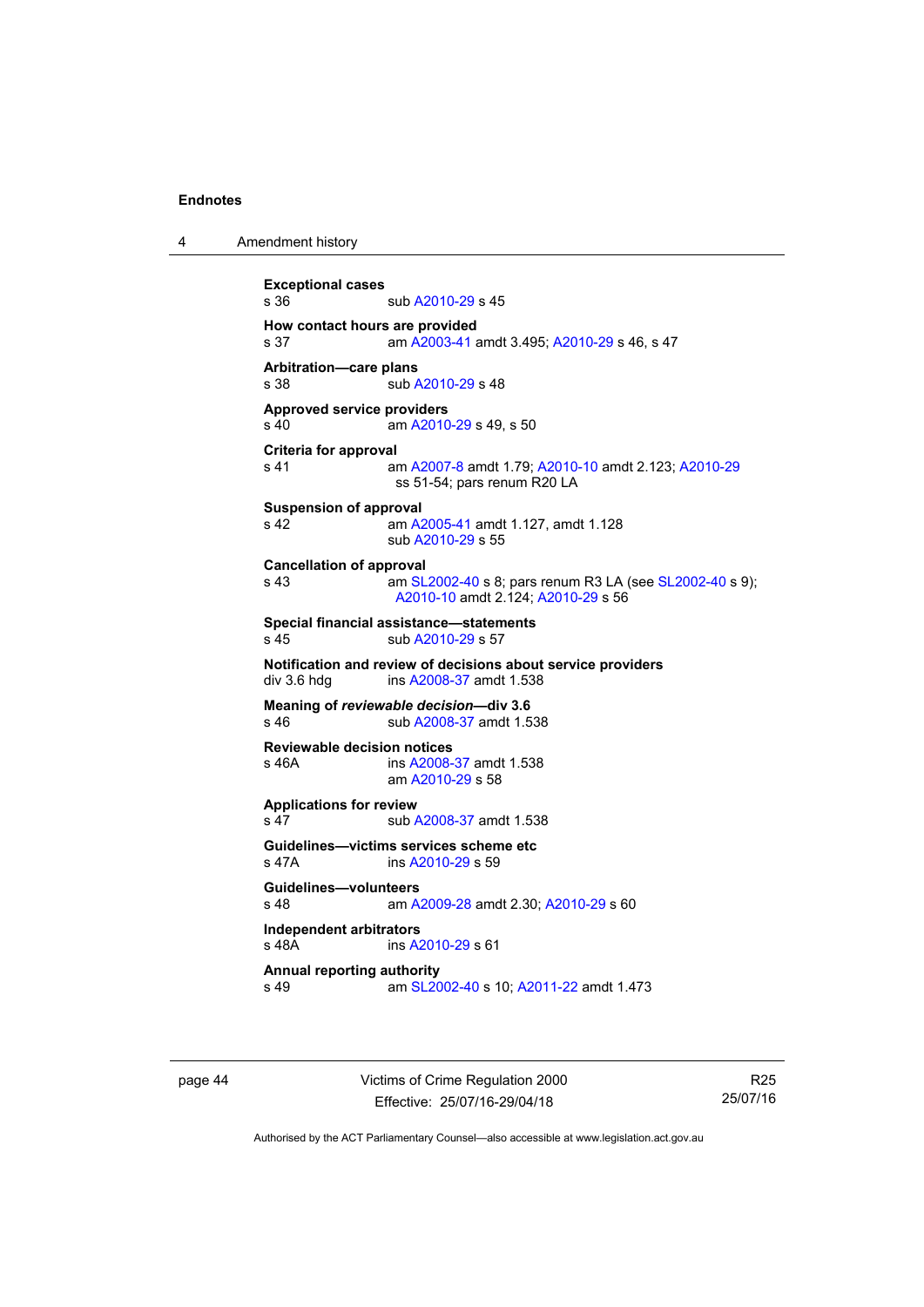Amendment history 4

#### **Victims services levy—excluded offences—Act, s 23** s 49A **ins A2007-44** amdt 1.5 ins [A2007-44](http://www.legislation.act.gov.au/a/2007-44) amdt 1.5 am [A2008-37](http://www.legislation.act.gov.au/a/2008-37) amdt 1.539

 sub [A2015-39](http://www.legislation.act.gov.au/a/2015-39) amdt 1.1 am [SL2016-18](http://www.legislation.act.gov.au/sl/2016-18) s 6

**Determination of fees for services provided by service providers**  sub [A2010-29](http://www.legislation.act.gov.au/a/2010-29) s 62

| , oo nug | ่วนม <del>A</del> |
|----------|-------------------|
| : 50     | sub A             |
|          | am A2             |

s 50 sub [A2001-44](http://www.legislation.act.gov.au/a/2001-44) amdt 1.4239 2010-29 s 63

**Approved forms** 

s 51 sub [A2001-44](http://www.legislation.act.gov.au/a/2001-44) amdt 1.4239

am [A2003-41](http://www.legislation.act.gov.au/a/2003-41) amdt 3.496

#### **Modification of regulation**

pt 5 hdg exp 1 July 2001 (s 57) ins [A2004-39](http://www.legislation.act.gov.au/a/2004-39) amdt 1.40 exp 9 January 2009 (s 55)

#### **Application of pt 5**

s 52 exp 1 July 2001 (s 57) ins [A2004-39](http://www.legislation.act.gov.au/a/2004-39) amdt 1.40 exp 9 January 2009 (s 55)

#### **Dictionary, definition of** *health professional*

s 53 om R1 (LRA) ins [A2004-39](http://www.legislation.act.gov.au/a/2004-39) amdt 1.40 exp 9 January 2009 (s 55)

## **Dictionary, definition of** *psychologist*<br>s 54 exp 1 July 2001 (s 5

exp 1 July 2001 (s 57) ins [A2004-39](http://www.legislation.act.gov.au/a/2004-39) amdt 1.40 exp 9 January 2009 (s 55)

### **Expiry of pt 5**

s 55 exp 1 July 2001 (s 57) ins [A2004-39](http://www.legislation.act.gov.au/a/2004-39) amdt 1.40 exp 9 January 2009 (s 55)

### **Existing entitlements**

s 56 exp 1 July 2001 (s 57)

#### **Expiration of pt 5**

s 57 exp 1 July 2001 (s 57)

#### **Reviewable decisions about service providers**  sch 1 orig sch 1 renum as sch 2

ins [A2008-37](http://www.legislation.act.gov.au/a/2008-37) amdt 1.540

## **Australian Road Rules**

renum as sch 2 pt 2.1 hdg

R25 25/07/16 Victims of Crime Regulation 2000 Effective: 25/07/16-29/04/18

page 45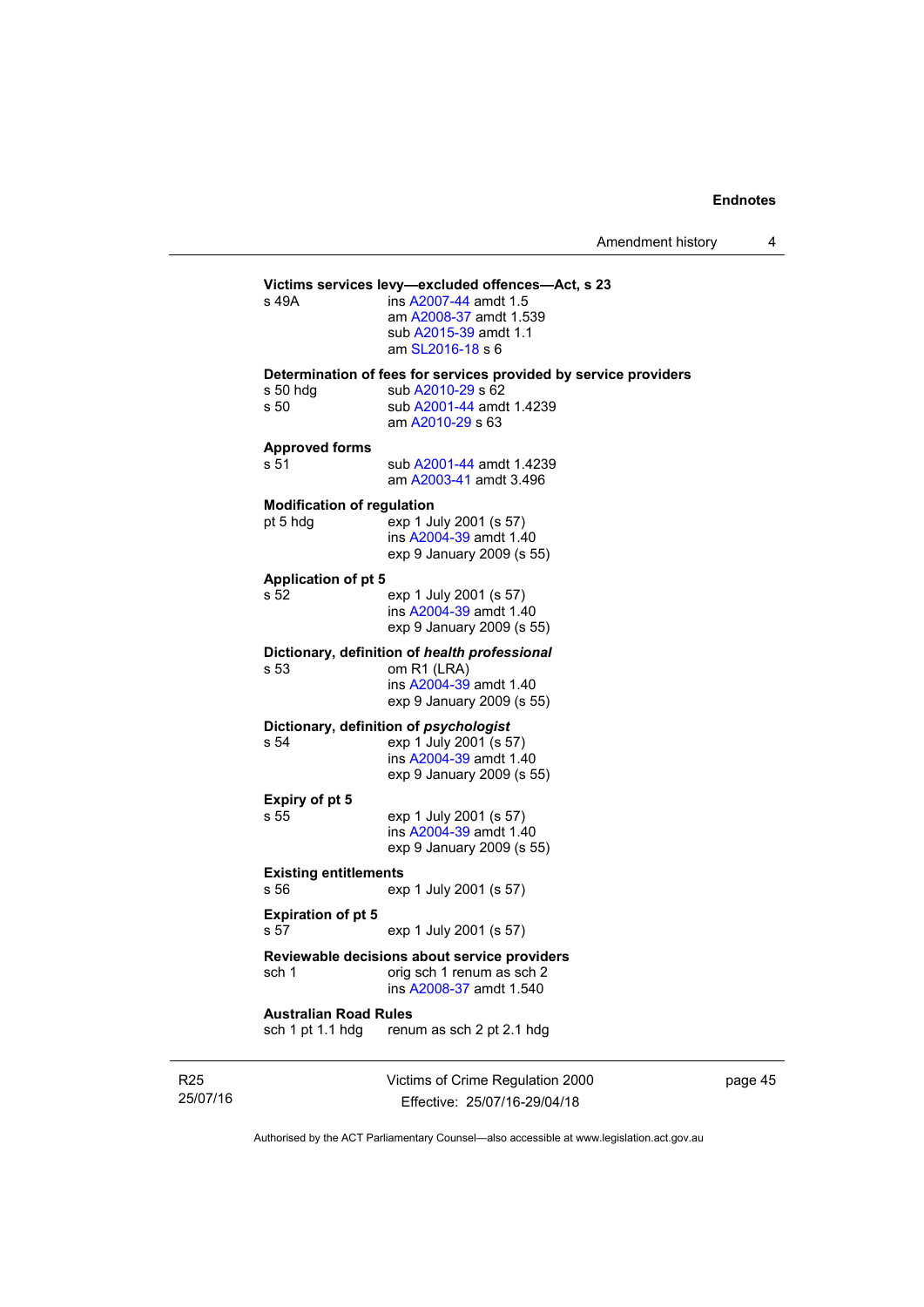| Amendment history |
|-------------------|

**Road Transport (Safety and Traffic Management) Regulation 2000**  renum as sch 2 pt 2.2 hdg

## **Australian National University Act 1991 (Cwlth)—Parking and Traffic Statute (No 2) 2007**

renum as sch 2 pt 2.3 hdg

### **Victims services levy—excluded offences**

sch 2 (prev sch 1) ins [A2007-44](http://www.legislation.act.gov.au/a/2007-44) amdt 1.6 renum as sch 2 [A2008-37](http://www.legislation.act.gov.au/a/2008-37) amdt 1.541

#### **Australian Road Rules**

| sch $2$ pt $2.1$ hdg | (prev sch 1 pt 1.1 hdg) renum as sch 2 pt 2.1 hdg $A2008-37$<br>amdt 1.542                                                                                                         |
|----------------------|------------------------------------------------------------------------------------------------------------------------------------------------------------------------------------|
| sch 2 pt 2.1         | (prev sch 1 pt 1.1) ins A2007-44 amdt 1.6<br>renum as sch 2 pt 2.1 A2008-37 amdt 1.542<br>am A2015-39 amdts 1.2-1.4; items renum R23 LA; A2016-12<br>amdt 3.11: items renum R24 LA |

#### **Road Transport (Safety and Traffic Management) Regulation 2000**

| sch 2 pt 2.2 hdg | (prev sch 1 pt 1.2 hdg) renum as sch 2 pt 2.2 hdg $A2008-37$<br>amdt 1.543                                                                                                                                                                       |
|------------------|--------------------------------------------------------------------------------------------------------------------------------------------------------------------------------------------------------------------------------------------------|
| sch 2 pt 2.2     | (prev sch 1 pt 1.2) ins A2007-44 amdt 1.6<br>sub SL2007-40 s 4<br>am SL2008-47 amdt 1.17: items renum R14 LA<br>renum as sch 2 pt 2.2 A2008-37 amdt 1.543<br>am A2015-39 amdt 1.5; items renum R23 LA; SL2016-18 s 7,<br>s 8; items renum R25 LA |
|                  |                                                                                                                                                                                                                                                  |

#### **Australian National University Act 1991 (Cwlth)—Parking and Traffic Statute (No 2) 2007**

| sch 2 pt 2.3 hdq | (prev sch 1 pt 1.3 hdg) renum as sch 2 pt 2.3 hdg A2008-37 |
|------------------|------------------------------------------------------------|
| sch 2 pt 2.3     | amdt 1.544<br>(prev sch 1 pt 1.3) ins A2007-44 amdt 1.6    |
|                  | renum as sch 2 pt 2.3 A2008-37 amdt 1.544                  |

## **Dictionary**

| dict | am A2003-41 amdt 3.497; A2005-41 amdt 1.129, amdt 1.130;<br>A2008-37 amdt 1.545, amdt 1.546; A2009-49 amdt 3.210;<br>A2010-10 amdt 2.125; A2010-29 ss 64-66; A2011-22<br>amdt 1.474, amdt 1.475<br>def affected person sub A2008-37 amdt 1.547<br>def <b>AFP</b> member om A2010-29 s 67<br>def appointed member om A2010-29 s 67<br>def <b>board</b> sub A2010-29 s 68<br>def chairperson om A2010-29 s 69<br>def committee om A2010-29 s 69<br>def community support member ins SL2002-40 s 11 |
|------|--------------------------------------------------------------------------------------------------------------------------------------------------------------------------------------------------------------------------------------------------------------------------------------------------------------------------------------------------------------------------------------------------------------------------------------------------------------------------------------------------|
|      | om A2010-29 s 69                                                                                                                                                                                                                                                                                                                                                                                                                                                                                 |
|      |                                                                                                                                                                                                                                                                                                                                                                                                                                                                                                  |

page 46 Victims of Crime Regulation 2000 Effective: 25/07/16-29/04/18

R25 25/07/16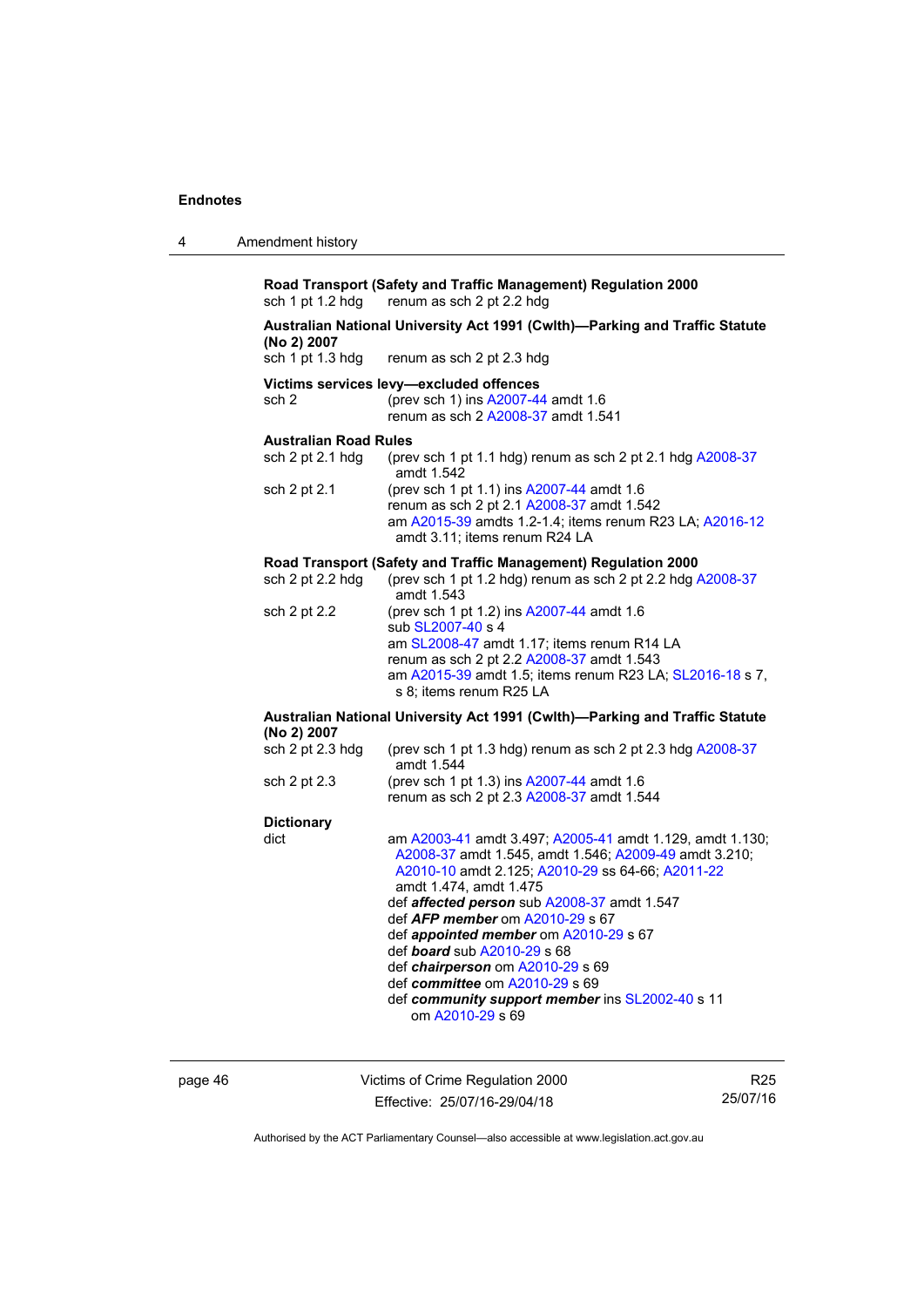def *courts member* om [A2010-29](http://www.legislation.act.gov.au/a/2010-29) s 69 def *deputy chairperson* om [A2010-29](http://www.legislation.act.gov.au/a/2010-29) s 69 def *DPP member* om [A2010-29](http://www.legislation.act.gov.au/a/2010-29) s 69 def *harm* om [A2003-41](http://www.legislation.act.gov.au/a/2003-41) amdt 3.498 def *health member* om [SL2002-40](http://www.legislation.act.gov.au/sl/2002-40) s 12 def *health practitioner member* ins [A2010-10](http://www.legislation.act.gov.au/a/2010-10) amdt 2.126 om [A2010-29](http://www.legislation.act.gov.au/a/2010-29) s 70 def *health practitioners service* ins [A2010-10](http://www.legislation.act.gov.au/a/2010-10) amdt 2.126 def *health professional* sub [A2004-39](http://www.legislation.act.gov.au/a/2004-39) amdt 1.41 om [A2010-10](http://www.legislation.act.gov.au/a/2010-10) amdt 2.126 def *health professions Act* om [A2004-39](http://www.legislation.act.gov.au/a/2004-39) amdt 1.41 def *health professions member* om [A2010-10](http://www.legislation.act.gov.au/a/2010-10) amdt 2.126 def *health professions service* om [A2010-10](http://www.legislation.act.gov.au/a/2010-10) amdt 2.126 def *independent arbitrator* am [A2010-29](http://www.legislation.act.gov.au/a/2010-29) s 71 def *indigenous member* om [A2010-29](http://www.legislation.act.gov.au/a/2010-29) s 72 def *internally reviewable decision* ins [A2008-37](http://www.legislation.act.gov.au/a/2008-37) amdt 1.548 def *internal reviewer* sub [A2008-37](http://www.legislation.act.gov.au/a/2008-37) amdt 1.549 def *internal reviewer's decision* ins [A2008-37](http://www.legislation.act.gov.au/a/2008-37) amdt 1.550 def *internal review notice* ins [A2008-37](http://www.legislation.act.gov.au/a/2008-37) amdt 1.550 def *justice member* om [A2010-29](http://www.legislation.act.gov.au/a/2010-29) s 72 def *legal profession member* om [A2010-29](http://www.legislation.act.gov.au/a/2010-29) s 72 def *manager* om [A2010-29](http://www.legislation.act.gov.au/a/2010-29) s 72 def *migrant member* om [A2010-29](http://www.legislation.act.gov.au/a/2010-29) s 72 def *primary victim* sub [A2016-12](http://www.legislation.act.gov.au/a/2016-12/default.asp) amdt 3.12 def *psychiatrist/psychologist member* om [A2010-29](http://www.legislation.act.gov.au/a/2010-29) s 72 def *psychologist* sub [A2004-39](http://www.legislation.act.gov.au/a/2004-39) amdt 1.42; [A2010-10](http://www.legislation.act.gov.au/a/2010-10) amdt 2.127 def *responsible service agency* om [A2010-29](http://www.legislation.act.gov.au/a/2010-29) s 72 def *reviewable decision* sub [A2008-37](http://www.legislation.act.gov.au/a/2008-37) amdt 1.551 def *serious crime* sub [A2016-12](http://www.legislation.act.gov.au/a/2016-12/default.asp) amdt 3.12 def *the Act* om [A2001-56](http://www.legislation.act.gov.au/a/2001-56) amdt 3.892 def *victim* om [A2003-41](http://www.legislation.act.gov.au/a/2003-41) amdt 3.499 def *victims groups member* om [A2010-29](http://www.legislation.act.gov.au/a/2010-29) s 72 def *youth policy and services member* ins [SL2002-40](http://www.legislation.act.gov.au/sl/2002-40) s 11 om [A2010-29](http://www.legislation.act.gov.au/a/2010-29) s 72

R25 25/07/16 Victims of Crime Regulation 2000 Effective: 25/07/16-29/04/18

page 47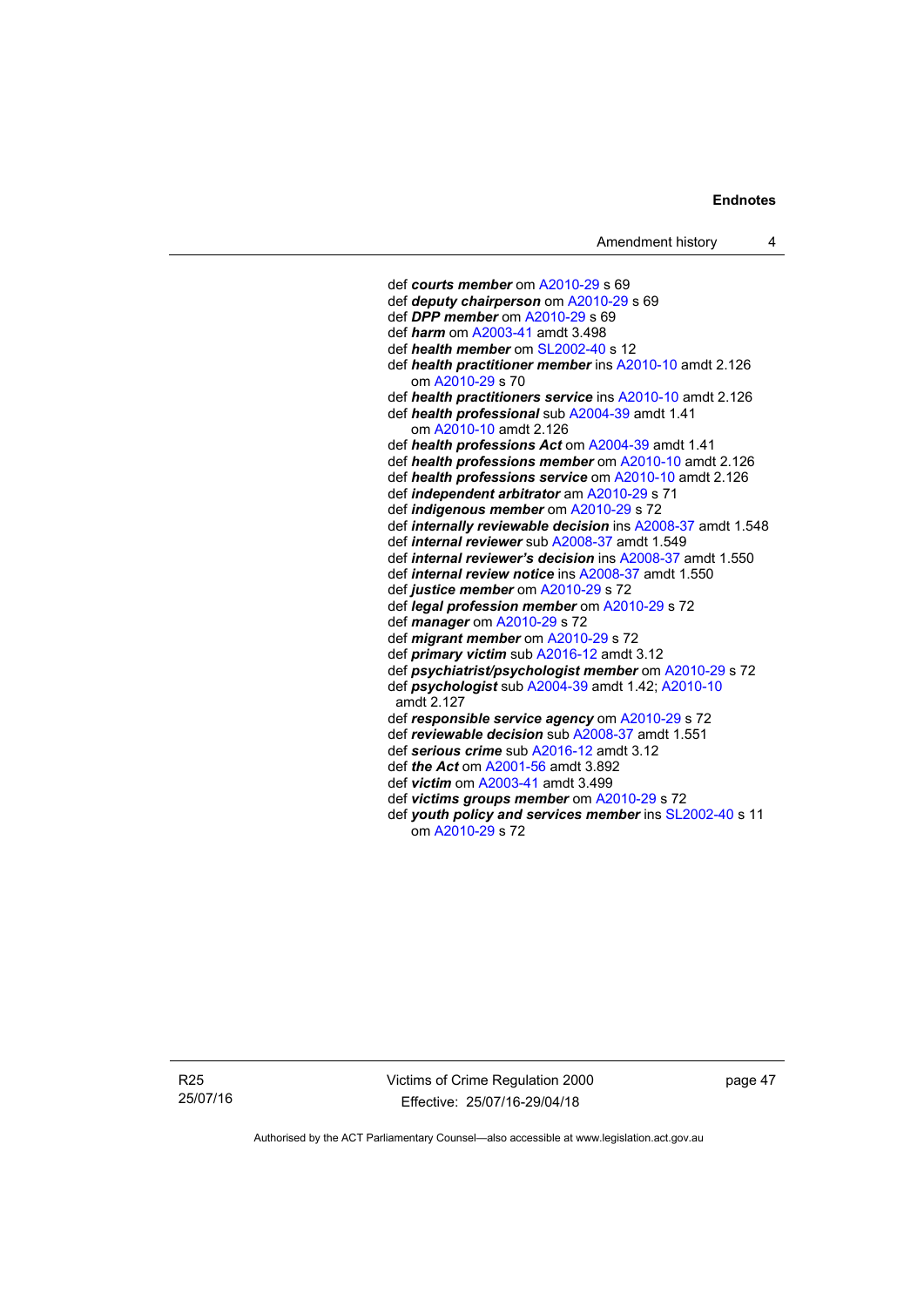5 Earlier republications

### <span id="page-53-0"></span>**5 Earlier republications**

Some earlier republications were not numbered. The number in column 1 refers to the publication order.

Since 12 September 2001 every authorised republication has been published in electronic pdf format on the ACT legislation register. A selection of authorised republications have also been published in printed format. These republications are marked with an asterisk (\*) in column 1. Electronic and printed versions of an authorised republication are identical.

| <b>Republication No</b> | <b>Amendments to</b> | <b>Republication date</b> |
|-------------------------|----------------------|---------------------------|
| 1                       | not amended          | 2 July 2001               |
| $\overline{2}$          | A2001-44             | 6 December 2001           |
| 3                       | SL2002-40            | 21 December 2002          |
| 4                       | SL2002-40            | 31 December 2002          |
| 5                       | A2003-41             | 9 October 2003            |
| 6                       | A2003-56             | 19 December 2003          |
| 7                       | A2004-39             | 1 November 2004           |
| 8                       | A2004-39             | 7 July 2005               |
| 9                       | A2006-3              | 1 November 2006           |
| 10                      | SL2006-61            | 1 January 2007            |
| 11                      | SL2007-40            | 20 December 2007          |
| 12                      | A2008-7              | 7 May 2008                |
| 13                      | A2008-28             | 26 August 2008            |
| 14                      | SL2008-47            | 2 December 2008           |
| 15                      | SL2008-47            | 10 January 2009           |
| 16                      | SL2008-47            | 2 February 2009           |
| 17                      | A2009-28             | 1 October 2009            |
| 18                      | A2009-49             | 17 December 2009          |
| 19                      | A2010-10             | 1 July 2010               |
| 20                      | A2010-29             | 28 February 2011          |
| 21                      | A2011-22             | 1 July 2011               |
|                         |                      |                           |

page 48 Victims of Crime Regulation 2000 Effective: 25/07/16-29/04/18

R25 25/07/16